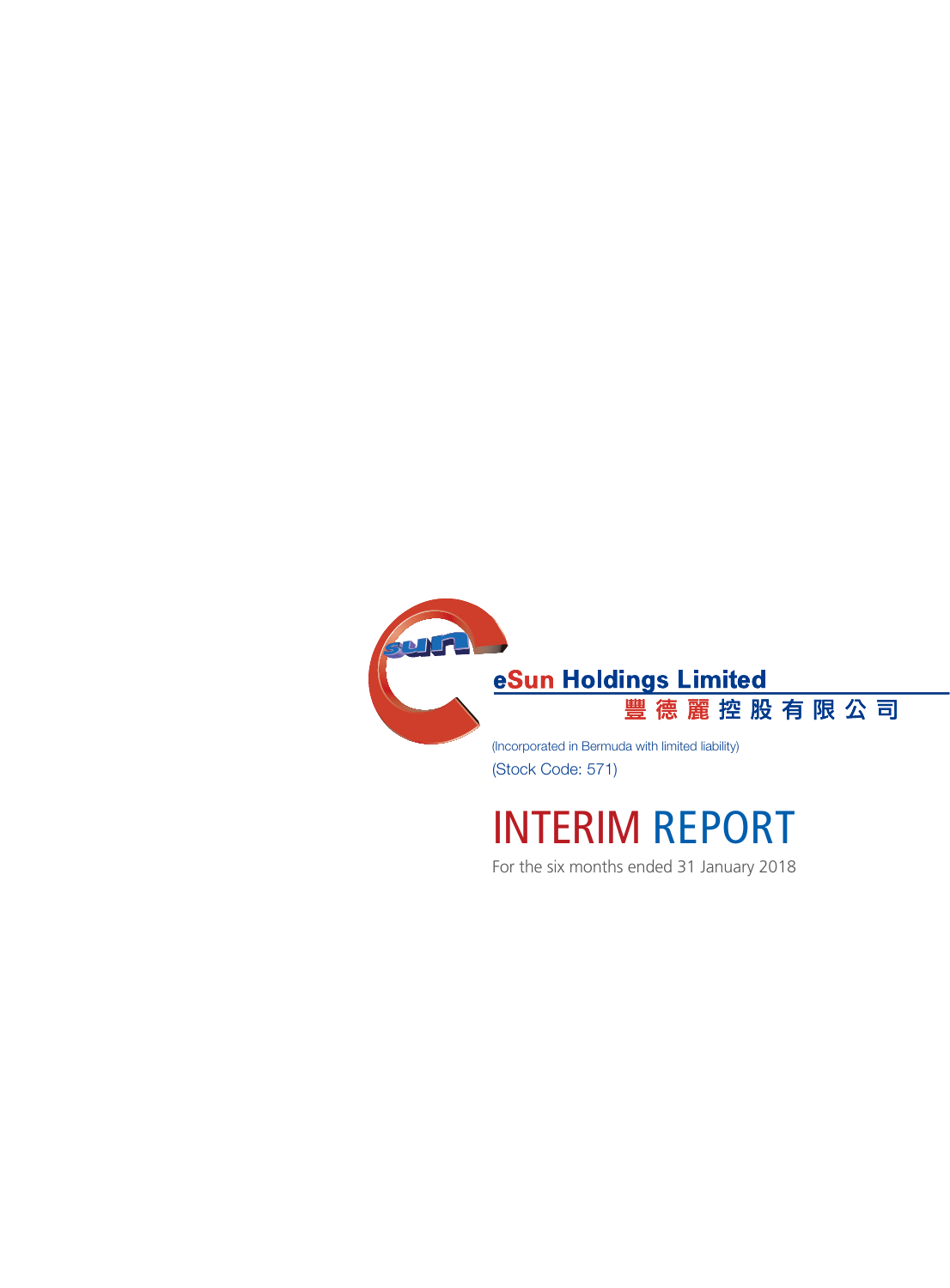# CORPORATE INFORMATION

### Place of Incorporation

Bermuda

### Board of Directors

#### *Executive Directors*

Lui Siu Tsuen, Richard *(Chief Executive Officer)* Chew Fook Aun Lam Hau Yin, Lester Yip Chai Tuck

#### *Non-executive Directors*

U Po Chu Andrew Y. Yan

#### *Independent Non-executive Directors*

Low Chee Keong *(Chairman)* Lo Kwok Kwei, David Ng Lai Man, Carmen Alfred Donald Yap

### Audit Committee

Ng Lai Man, Carmen *(Chairwoman)* Low Chee Keong Alfred Donald Yap

### Remuneration Committee

Low Chee Keong *(Chairman)* Chew Fook Aun Lui Siu Tsuen, Richard Ng Lai Man, Carmen Alfred Donald Yap

#### Authorised Representatives

Chew Fook Aun Lui Siu Tsuen, Richard

#### Company Secretary

Wong Lai Chun

#### Registered Office

Clarendon House 2 Church Street Hamilton HM 11 Bermuda

### Principal Office

11th Floor, Lai Sun Commercial Centre 680 Cheung Sha Wan Road Kowloon, Hong Kong

Tel: (852) 2741 0391 Fax: (852) 2785 2775

### Share Registrar and Transfer Office in Bermuda

MUFG Fund Services (Bermuda) Limited The Belvedere Building 69 Pitts Bay Road Pembroke HM08 Bermuda

### Branch Share Registrar and Transfer Office in Hong Kong

Tricor Tengis Limited Level 22, Hopewell Centre 183 Queen's Road East Hong Kong

### Independent Auditor

Ernst & Young Certified Public Accountants

### Principal Bankers

Bank of China Limited The Bank of East Asia, Limited China CITIC Bank Corporation Limited DBS Bank Ltd., Hong Kong Branch Hang Seng Bank Limited The Hongkong and Shanghai Banking Corporation Limited Oversea-Chinese Banking Corporation Limited Shanghai Pudong Development Bank Co., Ltd. United Overseas Bank Limited

# Listing Information

### *Shares*

The issued shares of the Company are listed and traded on the Main Board of The Stock Exchange of Hong Kong Limited

#### *Stock Code/Board Lot*

571/2,000 shares

#### *Website*

www.esun.com

### Investor Relations

Tel: (852) 2853 6116 Fax: (852) 2853 6651 E-mail: ir@esun.com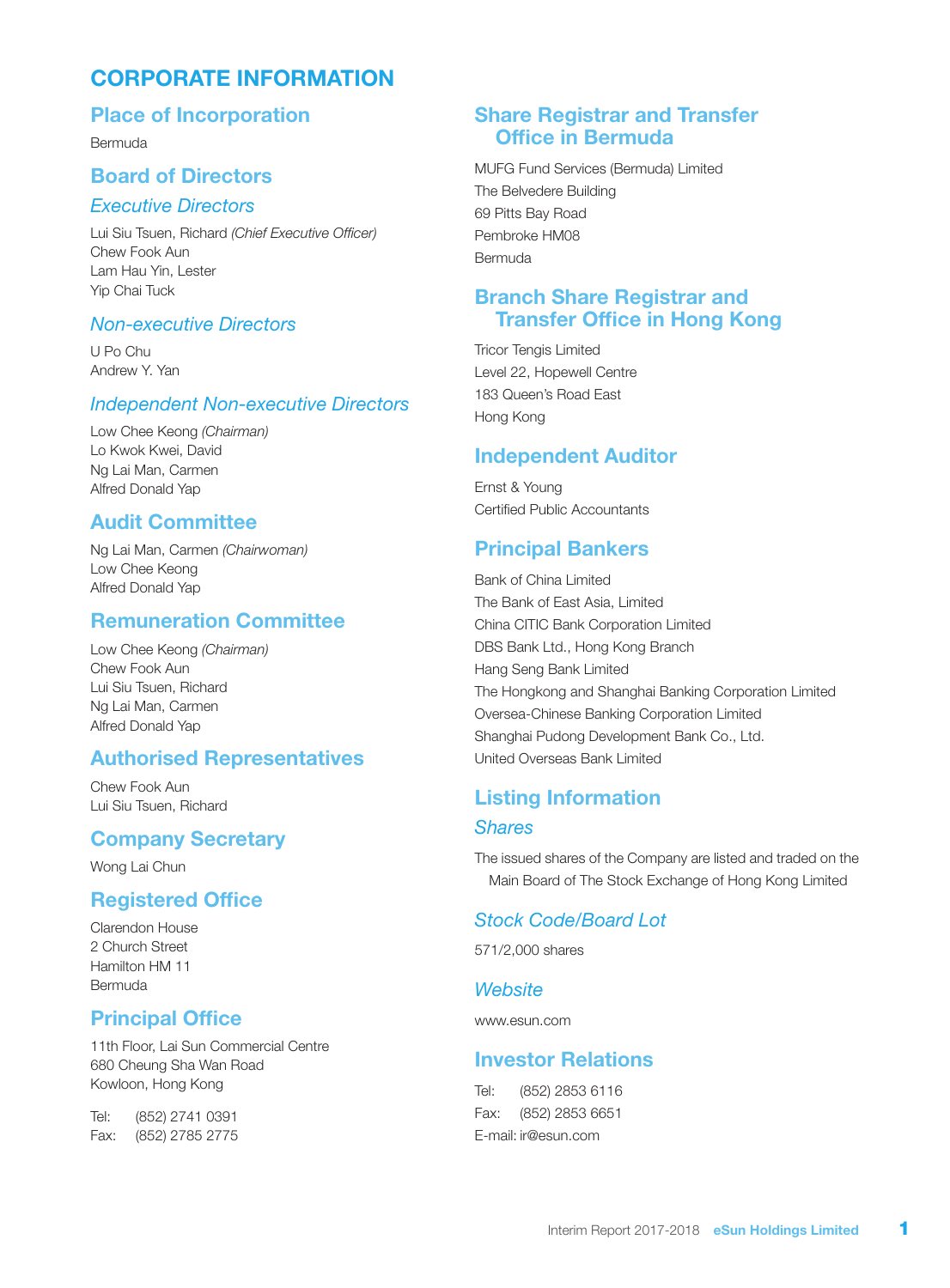# **RESULTS**

The board of directors ("Board" and "Directors", respectively) of eSun Holdings Limited ("Company") presents the unaudited condensed consolidated results of the Company and its subsidiaries ("Group") for the six months ended 31 January 2018 together with the comparative figures of the last corresponding period as follows:

### CONDENSED CONSOLIDATED INCOME STATEMENT

*For the six months ended 31 January 2018*

|                                                                                                                                                                              |                           |                                                                        | <b>Six months ended</b><br>31 January                                |
|------------------------------------------------------------------------------------------------------------------------------------------------------------------------------|---------------------------|------------------------------------------------------------------------|----------------------------------------------------------------------|
|                                                                                                                                                                              | <b>Notes</b>              | 2018<br>(Unaudited)<br><b>HK\$'000</b>                                 | 2017<br>(Unaudited)<br>HK\$'000                                      |
| <b>TURNOVER</b>                                                                                                                                                              | $\ensuremath{\mathsf{3}}$ | 1,184,881                                                              | 1,164,452                                                            |
| Cost of sales                                                                                                                                                                |                           | (737, 370)                                                             | (558, 259)                                                           |
| Gross profit                                                                                                                                                                 |                           | 447,511                                                                | 606,193                                                              |
| Other revenue<br>Selling and marketing expenses<br>Administrative expenses<br>Other operating gains<br>Other operating expenses<br>Fair value gains on investment properties | $\overline{4}$            | 113,050<br>(106, 649)<br>(352, 494)<br>49,430<br>(239, 240)<br>349,748 | 97,345<br>(102, 950)<br>(315,962)<br>12,240<br>(206, 992)<br>172,663 |
| PROFIT FROM OPERATING ACTIVITIES                                                                                                                                             | $\sqrt{5}$                | 261,356                                                                | 262,537                                                              |
| Finance costs<br>Share of profits and losses of joint ventures<br>Share of profits and losses of associates                                                                  | 6                         | (115,065)<br>80,409<br>632                                             | (95, 535)<br>161,189<br>1,928                                        |
| PROFIT BEFORE TAX                                                                                                                                                            |                           | 227,332                                                                | 330,119                                                              |
| Income tax expense                                                                                                                                                           | $\overline{7}$            | (175, 936)                                                             | (210,980)                                                            |
| <b>PROFIT FOR THE PERIOD</b>                                                                                                                                                 |                           | 51,396                                                                 | 119,139                                                              |
| Attributable to:<br>Owners of the Company<br>Non-controlling interests                                                                                                       |                           | (14, 295)<br>65,691                                                    | 27,644<br>91,495                                                     |
|                                                                                                                                                                              |                           | 51,396                                                                 | 119,139                                                              |
| <b>EARNINGS/(LOSS) PER SHARE ATTRIBUTABLE</b><br>TO OWNERS OF THE COMPANY                                                                                                    | $\,8\,$                   |                                                                        |                                                                      |
| <b>Basic</b>                                                                                                                                                                 |                           | (HK\$0.010)                                                            | HK\$0.022                                                            |
| <b>Diluted</b>                                                                                                                                                               |                           | (HK\$0.010)                                                            | HK\$0.022                                                            |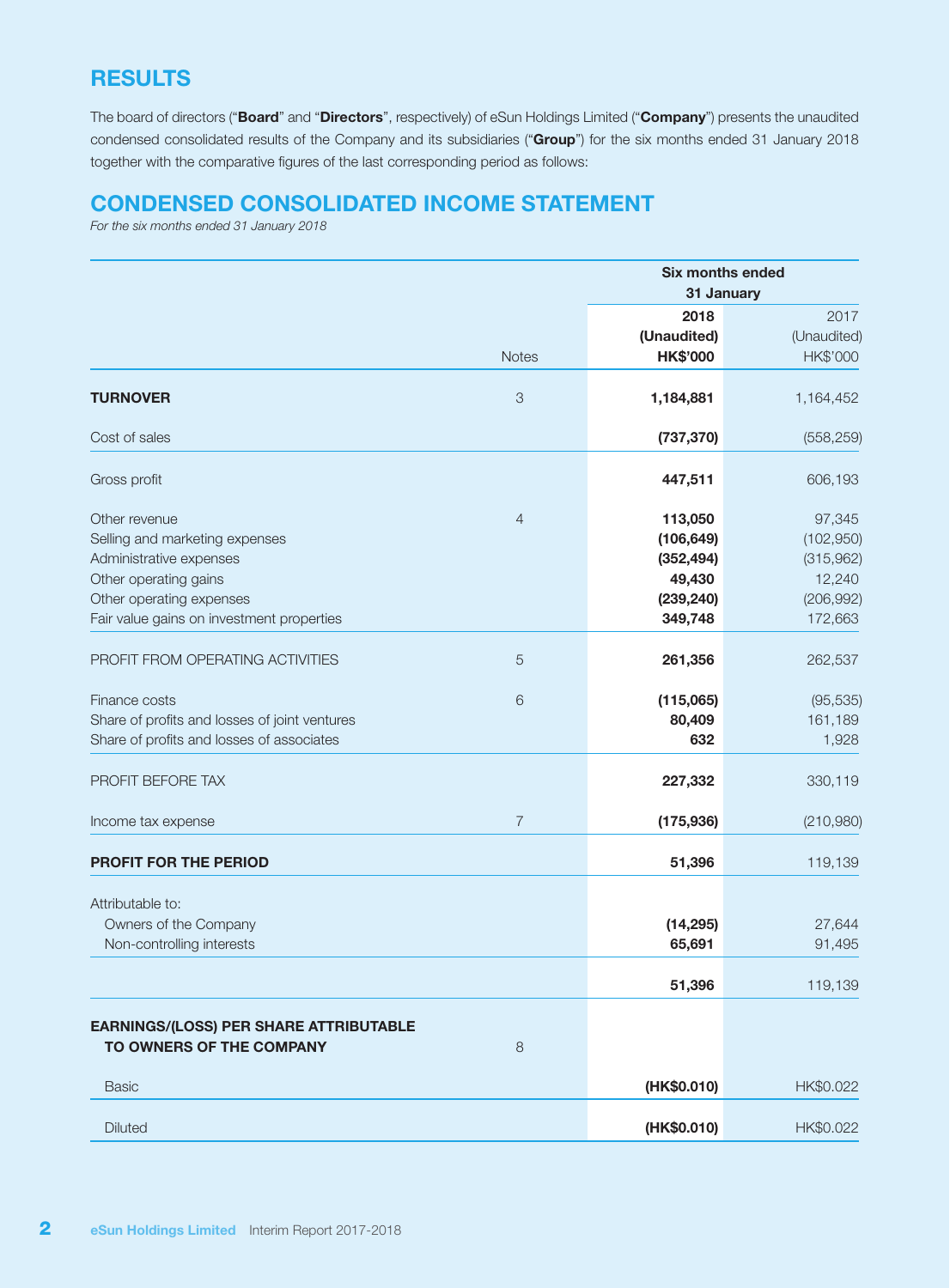# CONDENSED CONSOLIDATED STATEMENT OF COMPREHENSIVE INCOME

*For the six months ended 31 January 2018*

|                                                              |             |                 | <b>Six months ended</b> |
|--------------------------------------------------------------|-------------|-----------------|-------------------------|
|                                                              |             |                 | 31 January              |
|                                                              |             | 2018            | 2017                    |
|                                                              |             | (Unaudited)     | (Unaudited)             |
|                                                              | <b>Note</b> | <b>HK\$'000</b> | HK\$'000                |
| <b>PROFIT FOR THE PERIOD</b>                                 |             | 51,396          | 119,139                 |
| OTHER COMPREHENSIVE INCOME/(LOSS) TO BE                      |             |                 |                         |
| <b>RECLASSIFIED TO INCOME STATEMENT IN</b>                   |             |                 |                         |
| SUBSEQUENT PERIODS, NET OF TAX                               |             |                 |                         |
| Exchange realignment on translation of foreign operations    |             | 1,189,741       | (568, 282)              |
| Release of exchange reserve upon disposal of subsidiaries    |             | (880)           |                         |
| Change in fair value of an available-for-sale investment     |             | 30,680          | 8,771                   |
| Share of other comprehensive income/(loss) of joint ventures |             | 100,545         | (38, 884)               |
| Share of other comprehensive income of associates            |             | 23              |                         |
| Cash flow hedges:                                            |             |                 |                         |
| Effective portion of changes in fair value of hedging        |             |                 |                         |
| instruments arising during the period                        | 14          | 159,924         | (101, 887)              |
| Reclassification adjustments for exchange gain/(loss)        |             |                 |                         |
| included in the condensed consolidated income statement      |             | (134, 959)      | 69,653                  |
|                                                              |             | 24,965          | (32, 234)               |
| <b>OTHER COMPREHENSIVE INCOME/(LOSS)</b>                     |             |                 |                         |
| FOR THE PERIOD, NET OF TAX                                   |             | 1,345,074       | (630, 629)              |
|                                                              |             |                 |                         |
| <b>TOTAL COMPREHENSIVE INCOME/(LOSS)</b>                     |             |                 |                         |
| <b>FOR THE PERIOD</b>                                        |             | 1,396,470       | (511, 490)              |
|                                                              |             |                 |                         |
| Attributable to:                                             |             |                 |                         |
| Owners of the Company                                        |             | 697,856         | (296, 686)              |
| Non-controlling interests                                    |             | 698,614         | (214, 804)              |
|                                                              |             |                 |                         |
|                                                              |             | 1,396,470       | (511, 490)              |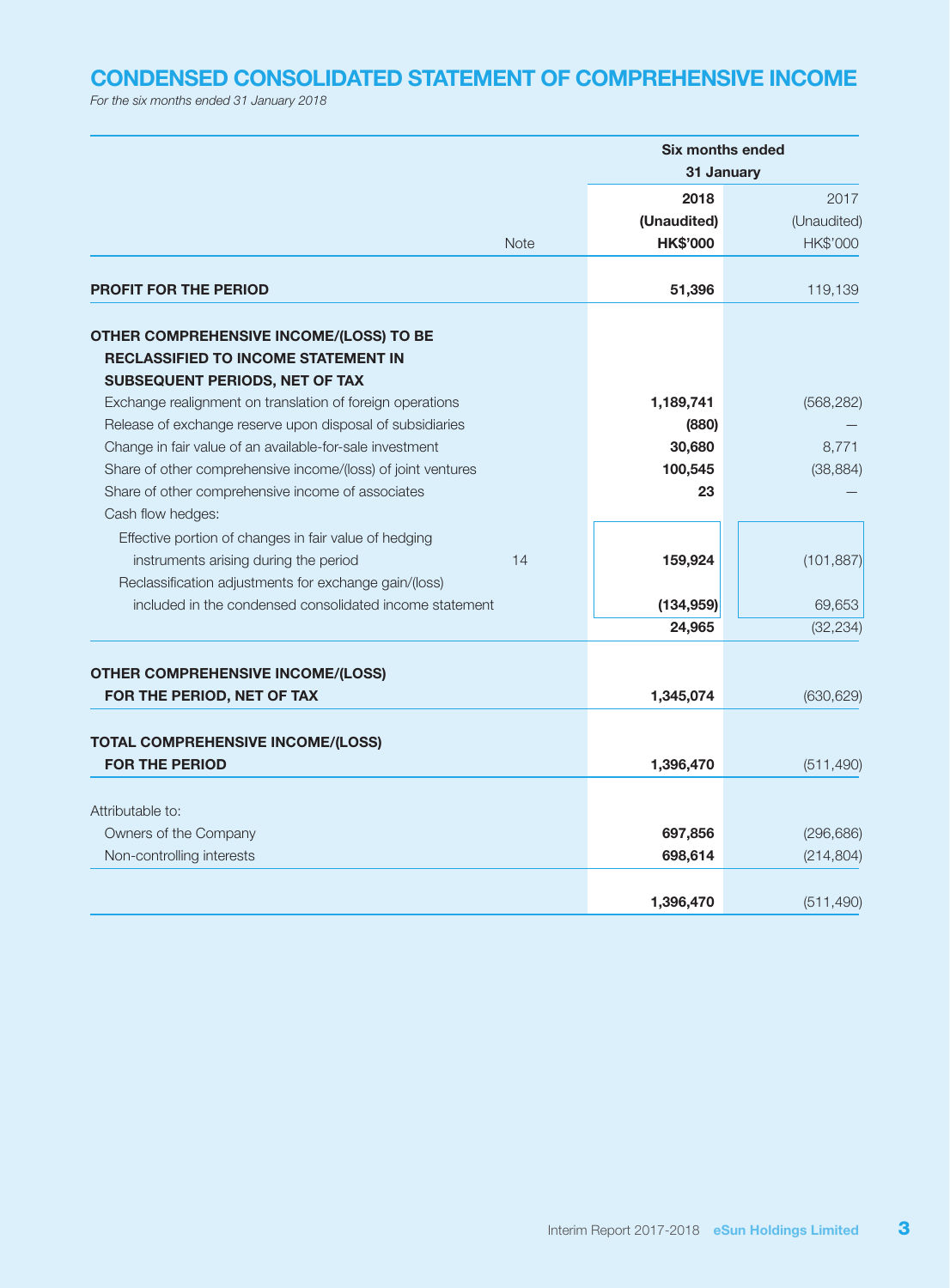# CONDENSED CONSOLIDATED STATEMENT OF FINANCIAL POSITION

*31 January 2018*

|                                                        |              | 31 January<br>2018             | 31 July<br>2017       |
|--------------------------------------------------------|--------------|--------------------------------|-----------------------|
|                                                        | <b>Notes</b> | (Unaudited)<br><b>HK\$'000</b> | (Audited)<br>HK\$'000 |
| <b>NON-CURRENT ASSETS</b>                              |              |                                |                       |
| Property, plant and equipment                          |              | 3,442,416                      | 3,041,562             |
| Properties under development                           |              | 1,664,131                      | 1,346,220             |
| Investment properties                                  |              | 19,064,096                     | 16,903,419            |
| Film rights                                            |              | 19,284                         | 20,960                |
| Film products                                          |              | 133,205                        | 125,921               |
| Music catalogs                                         |              | 9,314                          | 11,438                |
| Goodwill                                               |              | 82,440                         | 82,440                |
| Other intangible assets                                |              | 10,152                         | 16,557                |
| Investments in joint ventures                          |              | 1,619,335                      | 1,438,287             |
| Investments in associates                              |              | 26,123                         | 28,587                |
| Available-for-sale investments                         |              | 144,036                        | 123,435               |
| Deposits, prepayments and other receivables            |              | 169,415                        | 124,362               |
| Deferred tax assets                                    |              | 5,829                          | 6,050                 |
| Total non-current assets                               |              |                                |                       |
|                                                        |              | 26,389,776                     | 23,269,238            |
| <b>CURRENT ASSETS</b>                                  |              |                                |                       |
| Properties under development                           |              | 329,056                        | 215,303               |
| Completed properties for sale                          |              | 966,939                        | 993,460               |
| Films under production                                 |              | 453,361                        | 463,105               |
| Inventories                                            |              | 23,497                         | 35,111                |
| Debtors                                                | 10           | 270,873                        | 212,675               |
| Deposits, prepayments and other receivables            |              | 451,011                        | 427,715               |
| Prepaid tax                                            |              | 35,922                         | 43,033                |
| Pledged and restricted time deposits and bank balances |              | 1,007,016                      | 571,142               |
| Cash and cash equivalents                              |              | 4,703,363                      | 2,733,435             |
|                                                        |              |                                |                       |
| Asset classified as held for sale                      | 15           | 8,241,038                      | 5,694,979<br>278,531  |
|                                                        |              |                                |                       |
| Total current assets                                   |              | 8,241,038                      | 5,973,510             |
| <b>CURRENT LIABILITIES</b>                             |              |                                |                       |
| Creditors and accruals                                 | 11           | 2,013,135                      | 1,551,782             |
| Deposits received and deferred income                  |              | 417,753                        | 362,831               |
| Tax payable                                            |              | 138,796                        | 128,554               |
| Interest-bearing bank loans, secured                   |              | 362,967                        | 261,392               |
| Convertible notes                                      |              | 191,150                        | 182,346               |
| Fixed rate senior notes                                | 12           | 2,219,658                      | 2,080,366             |
| Derivative financial instruments                       | 14           | 46,378                         | 208,223               |
| Loans from a joint venture                             |              | 205,196                        | 192,731               |
| <b>Total current liabilities</b>                       |              | 5,595,033                      | 4,968,225             |
|                                                        |              |                                |                       |
| <b>NET CURRENT ASSETS</b>                              |              | 2,646,005                      | 1,005,285             |
| <b>TOTAL ASSETS LESS CURRENT LIABILITIES</b>           |              | 29,035,781                     | 24,274,523            |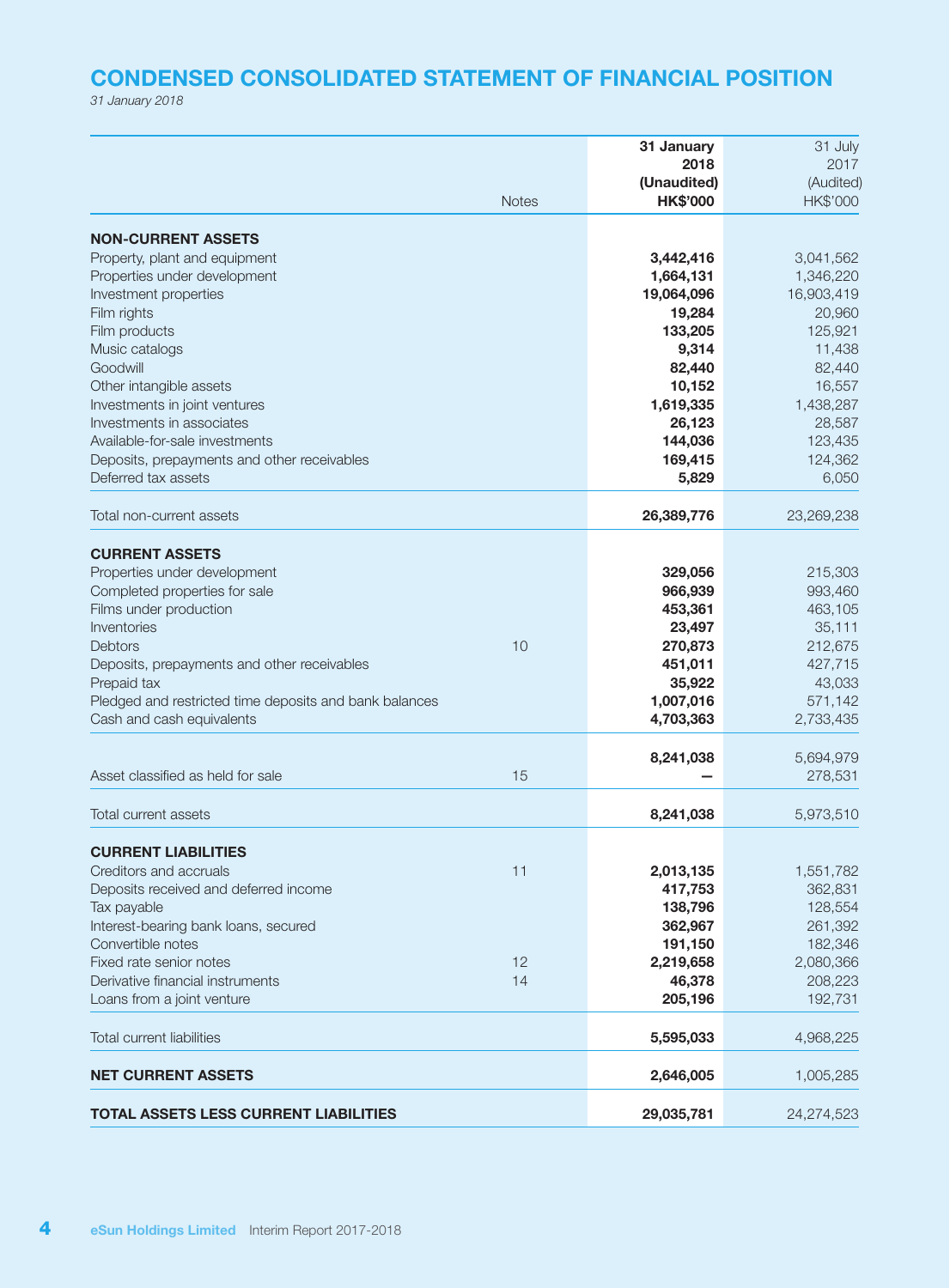# CONDENSED CONSOLIDATED STATEMENT OF FINANCIAL POSITION *(continued)*

*31 January 2018*

|                                                                      | 31 January<br>2018             | 31 July<br>2017       |
|----------------------------------------------------------------------|--------------------------------|-----------------------|
| <b>Notes</b>                                                         | (Unaudited)<br><b>HK\$'000</b> | (Audited)<br>HK\$'000 |
| <b>TOTAL ASSETS LESS CURRENT LIABILITIES</b>                         | 29,035,781                     | 24,274,523            |
| <b>NON-CURRENT LIABILITIES</b>                                       |                                |                       |
| Long-term deposits received                                          | 150,346                        | 138,875               |
| Interest-bearing bank loans, secured                                 | 3,197,199                      | 2,906,097             |
| Other borrowings                                                     | 258,967                        | 252,618               |
| Guaranteed notes<br>13                                               | 2,712,910                      |                       |
| Loans from a joint venture<br>Derivative financial instruments<br>14 | 691,804<br>1,921               | 649,779               |
| Deferred tax liabilities                                             | 3,413,699                      | 3,104,284             |
|                                                                      |                                |                       |
| Total non-current liabilities                                        | 10,426,846                     | 7,051,653             |
| Net assets                                                           | 18,608,935                     | 17,222,870            |
| <b>EQUITY</b>                                                        |                                |                       |
| Equity attributable to owners of the Company                         |                                |                       |
| Issued capital                                                       | 745,927                        | 745,927               |
| Reserves                                                             | 9,034,785                      | 8,372,273             |
|                                                                      | 9,780,712                      | 9,118,200             |
| <b>Non-controlling interests</b>                                     | 8,828,223                      | 8,104,670             |
| Total equity                                                         | 18,608,935                     | 17,222,870            |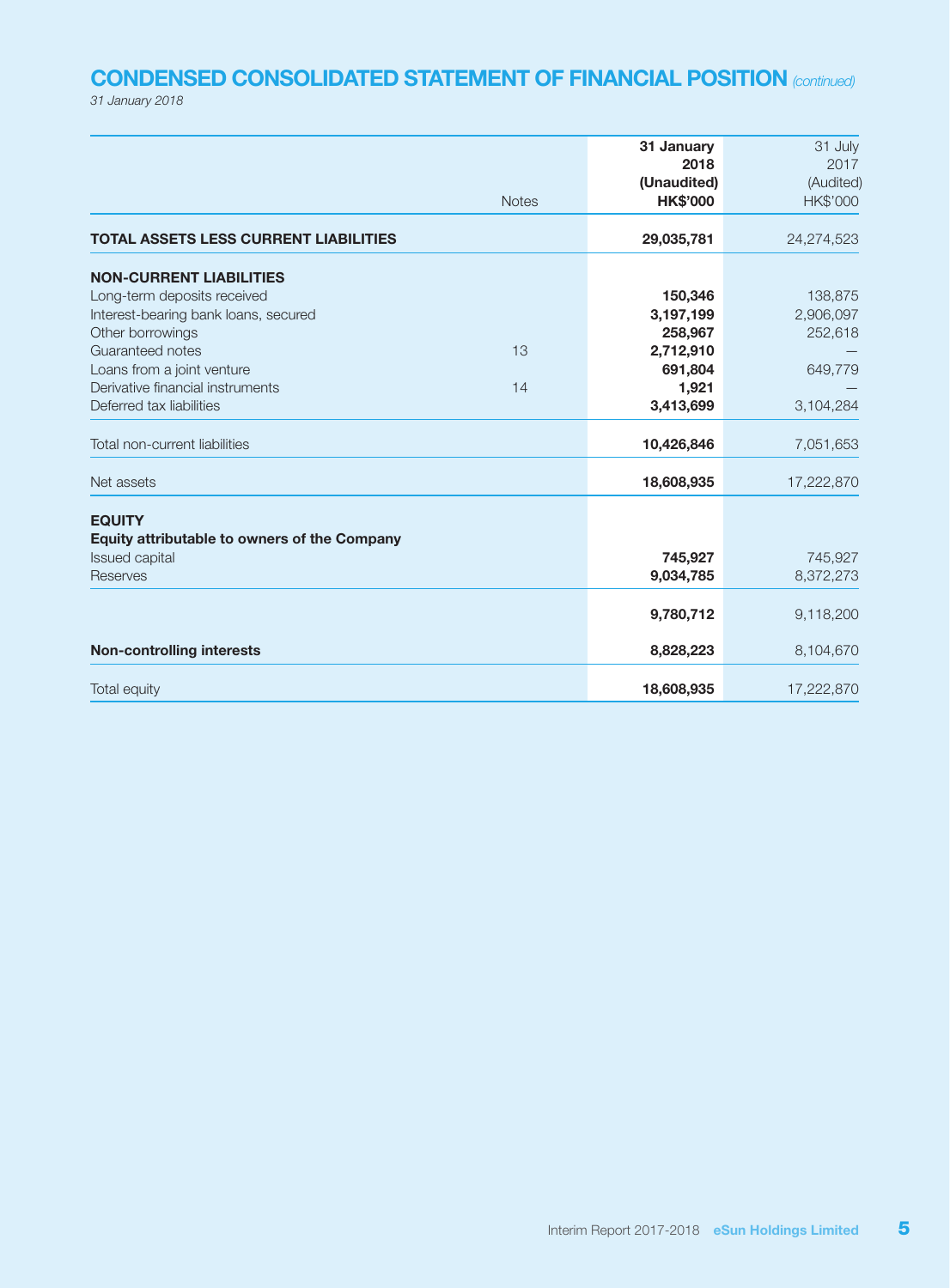# CONDENSED CONSOLIDATED STATEMENT OF CHANGES IN EQUITY

*For the six months ended 31 January 2018*

|                                                                               |                                             |                                                |                                           |                                      | Attributable to owners of the Company                         |                                     |                                               |                                     |                                                |                                        |                          |                                                     |                                    |
|-------------------------------------------------------------------------------|---------------------------------------------|------------------------------------------------|-------------------------------------------|--------------------------------------|---------------------------------------------------------------|-------------------------------------|-----------------------------------------------|-------------------------------------|------------------------------------------------|----------------------------------------|--------------------------|-----------------------------------------------------|------------------------------------|
|                                                                               | <b>Issued</b><br>capital<br><b>HK\$'000</b> | Share<br>premium<br>account<br><b>HK\$'000</b> | Contributed<br>surplus<br><b>HK\$'000</b> | option<br>reserve<br><b>HK\$'000</b> | Share Investment<br>revaluation<br>reserve<br><b>HK\$'000</b> | Hedge<br>reserve<br><b>HK\$'000</b> | <b>Exchange</b><br>reserve<br><b>HK\$'000</b> | Other<br>reserve<br><b>HK\$'000</b> | <b>Statutory</b><br>reserve<br><b>HK\$'000</b> | Retained<br>profits<br><b>HK\$'000</b> | Total<br><b>HK\$'000</b> | Non-<br>controlling<br>interests<br><b>HK\$'000</b> | Total<br>equity<br><b>HK\$'000</b> |
| At 1 August 2017 (Audited)                                                    | 745,927                                     | 4,257,351                                      | 891,289                                   | 15,293                               | 17,176                                                        | 5,373                               | (561, 572)                                    | 574,951                             | 115,261                                        | 3,057,151                              | 9,118,200                | 8,104,670                                           | 17,222,870                         |
| Profit/(loss) for the period                                                  |                                             |                                                |                                           |                                      |                                                               |                                     |                                               |                                     |                                                | (14, 295)                              | (14, 295)                | 65,691                                              | 51,396                             |
| Other comprehensive income/(loss)<br>for the period, net of tax:              |                                             |                                                |                                           |                                      |                                                               |                                     |                                               |                                     |                                                |                                        |                          |                                                     |                                    |
| Exchange realignment on<br>translation of foreign operations                  |                                             |                                                |                                           |                                      |                                                               |                                     | 618,814                                       |                                     |                                                |                                        | 618,814                  | 570,927                                             | 1,189,741                          |
| Release of exchange reserve upon<br>disposal of subsidiaries                  |                                             |                                                |                                           |                                      |                                                               |                                     | (880)                                         |                                     |                                                |                                        | (880)                    |                                                     | (880)                              |
| Change in fair value of an<br>available-for-sale investment                   |                                             |                                                |                                           |                                      | 30,680                                                        |                                     |                                               |                                     |                                                |                                        | 30,680                   |                                                     | 30,680                             |
| Share of other comprehensive<br>income of joint ventures                      |                                             |                                                |                                           |                                      |                                                               |                                     | 50,849                                        |                                     |                                                |                                        | 50,849                   | 49,696                                              | 100,545                            |
| Share of other comprehensive<br>income of associates                          |                                             |                                                |                                           |                                      |                                                               |                                     | 12                                            |                                     |                                                |                                        | 12                       | 11                                                  | 23                                 |
| Net gain on cash flow hedges                                                  |                                             |                                                |                                           |                                      |                                                               | 12,676                              |                                               |                                     |                                                |                                        | 12,676                   | 12,289                                              | 24,965                             |
| Total comprehensive income/(loss)<br>for the period                           |                                             |                                                |                                           |                                      | 30,680                                                        | 12,676                              | 668,795                                       |                                     |                                                | (14, 295)                              | 697,856                  | 698,614                                             | 1,396,470                          |
| Capital contribution from<br>a non-controlling<br>shareholder of a subsidiary |                                             |                                                |                                           |                                      |                                                               |                                     |                                               |                                     |                                                |                                        |                          | 2,362                                               | 2,362                              |
| Shares issued by a subsidiary<br>in lieu of cash dividend                     |                                             |                                                |                                           |                                      |                                                               |                                     |                                               | (29, 262)                           |                                                |                                        | (29, 262)                | 43,395                                              | 14,133                             |
| Shares issued by a subsidiary upon<br>exercise of share options               |                                             |                                                |                                           |                                      |                                                               |                                     |                                               | (6, 406)                            |                                                |                                        | (6, 406)                 | 8,914                                               | 2,508                              |
| Release of reserve upon lapse of<br>share option                              |                                             |                                                |                                           | (477)                                |                                                               |                                     |                                               |                                     |                                                | 563                                    | 86                       | (86)                                                |                                    |
| Equity-settled share option<br>arrangements                                   |                                             |                                                |                                           | 238                                  |                                                               |                                     |                                               |                                     |                                                |                                        | 238                      | 2,441                                               | 2,679                              |
| Transfer to statutory reserve                                                 |                                             |                                                |                                           |                                      |                                                               |                                     |                                               |                                     | 11,818                                         | (11, 818)                              |                          |                                                     |                                    |
| Share of statutory reserve of<br>joint ventures                               |                                             |                                                |                                           |                                      |                                                               |                                     |                                               |                                     | 12,467                                         | (12, 467)                              |                          |                                                     |                                    |
| Dividends paid to non-controlling<br>shareholders of subsidiaries             |                                             |                                                |                                           |                                      |                                                               |                                     |                                               |                                     |                                                |                                        | $\overline{\phantom{0}}$ | (32,087)                                            | (32,087)                           |
| At 31 January 2018 (Unaudited)                                                |                                             | 745,927 4,257,351*                             | 891,289*                                  | 15,054*                              | 47,856*                                                       | 18,049*                             | 107,223*                                      | 539,283*                            | 139,546*                                       | 3,019,134*                             | 9,780,712                | 8,828,223                                           | 18,608,935                         |

\* *These reserve accounts comprise the consolidated reserves of HK\$9,034,785,000 (31 July 2017: HK\$8,372,273,000) in the condensed consolidated statement of financial position.*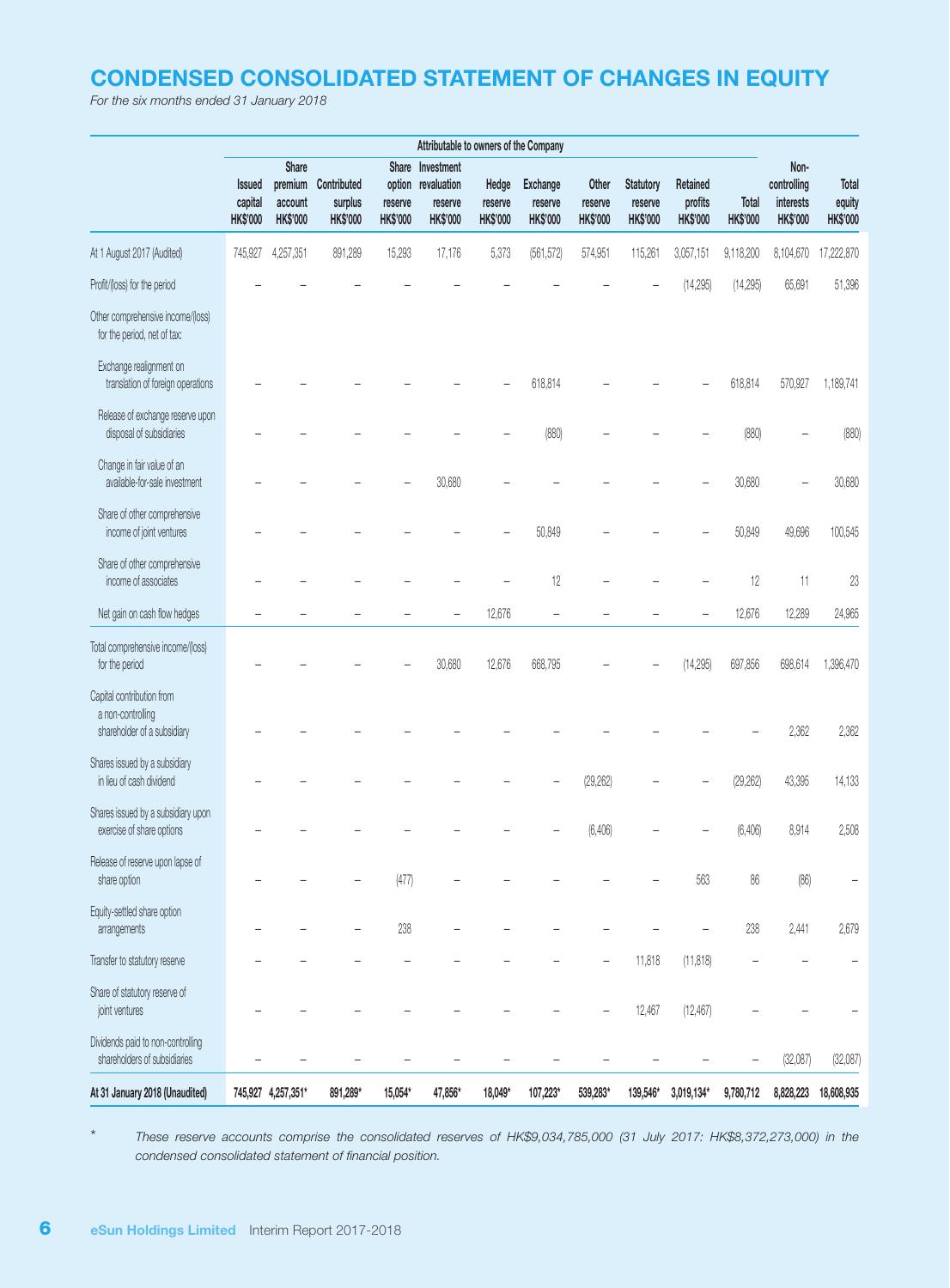# CONDENSED CONSOLIDATED STATEMENT OF CHANGES IN EQUITY *(continued)*

*For the six months ended 31 January 2018*

|                                                                               |                               |                                         |                                    |                                        |                                                  | Attributable to owners of the Company |                                 |                              |                                  |                                 |                   |                                              |                             |
|-------------------------------------------------------------------------------|-------------------------------|-----------------------------------------|------------------------------------|----------------------------------------|--------------------------------------------------|---------------------------------------|---------------------------------|------------------------------|----------------------------------|---------------------------------|-------------------|----------------------------------------------|-----------------------------|
|                                                                               | Issued<br>capital<br>HK\$'000 | Share<br>premium<br>account<br>HK\$'000 | Contributed<br>surplus<br>HK\$'000 | Share<br>option<br>reserve<br>HK\$'000 | Investment<br>revaluation<br>reserve<br>HK\$'000 | Hedge<br>reserve<br>HK\$'000          | Exchange<br>reserve<br>HK\$'000 | Other<br>reserve<br>HK\$'000 | Statutory<br>reserve<br>HK\$'000 | Retained<br>profits<br>HK\$'000 | Total<br>HK\$'000 | Non-<br>controlling<br>interests<br>HK\$'000 | Total<br>equity<br>HK\$'000 |
| At 1 August 2016 (Audited)                                                    | 621,606                       | 4,230,797                               | 891,289                            | 15,293                                 | 25,052                                           | 21,813                                | (480, 796)                      | 616,112                      | 70,732                           | 2,587,360                       | 8,599,258         | 7,665,526                                    | 16,264,784                  |
| Profit for the period                                                         |                               |                                         |                                    |                                        |                                                  |                                       |                                 |                              |                                  | 27,644                          | 27,644            | 91,495                                       | 119,139                     |
| Other comprehensive income/(loss)<br>for the period, net of tax:              |                               |                                         |                                    |                                        |                                                  |                                       |                                 |                              |                                  |                                 |                   |                                              |                             |
| Exchange realignment on<br>translation of foreign operations                  |                               |                                         |                                    |                                        |                                                  |                                       | (296, 628)                      |                              |                                  |                                 | (296, 628)        | (271, 654)                                   | (568, 282)                  |
| Change in fair value of an<br>available-for-sale investment                   |                               |                                         |                                    |                                        | 8,771                                            |                                       |                                 |                              |                                  |                                 | 8,771             |                                              | 8,771                       |
| Share of other comprehensive<br>loss of joint ventures                        |                               |                                         |                                    |                                        |                                                  |                                       | (20, 033)                       |                              |                                  |                                 | (20, 033)         | (18, 851)                                    | (38, 884)                   |
| Net loss on cash flow hedges                                                  |                               |                                         |                                    |                                        |                                                  | (16, 440)                             |                                 |                              |                                  |                                 | (16, 440)         | (15, 794)                                    | (32, 234)                   |
| Total comprehensive income/(loss)<br>for the period                           |                               |                                         |                                    |                                        | 8,771                                            | (16, 440)                             | (316, 661)                      |                              |                                  | 27,644                          | (296, 686)        | (214, 804)                                   | (511, 490)                  |
| Acquisition of additional interests<br>in a subsidiary                        |                               |                                         |                                    |                                        |                                                  |                                       |                                 | (2, 434)                     |                                  |                                 | (2, 434)          | (9,863)                                      | (12, 297)                   |
| Capital contribution from<br>a non-controlling<br>shareholder of a subsidiary |                               |                                         |                                    |                                        |                                                  |                                       |                                 |                              |                                  |                                 |                   | 1,522                                        | 1,522                       |
| Shares issued by a subsidiary<br>under share-based payments                   |                               |                                         |                                    |                                        |                                                  |                                       |                                 | (7)                          |                                  |                                 | (7)               | 687                                          | 680                         |
| Shares issued by a subsidiary<br>in lieu of cash dividend                     |                               |                                         |                                    |                                        |                                                  |                                       |                                 | (25, 710)                    |                                  |                                 | (25, 710)         | 35,088                                       | 9,378                       |
| Shares issued by a subsidiary upon<br>exercise of share options               |                               |                                         |                                    |                                        |                                                  |                                       |                                 | (12, 997)                    |                                  |                                 | (12, 997)         | 16,987                                       | 3,990                       |
| Release of reserve upon lapse of<br>share options of a subsidiary             |                               |                                         |                                    |                                        |                                                  |                                       |                                 |                              |                                  | 87                              | $87\,$            | (87)                                         |                             |
| Transfer to statutory reserve                                                 |                               |                                         |                                    |                                        |                                                  |                                       |                                 |                              | 3,255                            | (3, 255)                        |                   |                                              |                             |
| Share of statutory reserve of<br>joint ventures                               |                               |                                         |                                    |                                        |                                                  |                                       |                                 |                              | 12,720                           | (12, 720)                       |                   |                                              |                             |
| Dividends paid to non-controlling<br>shareholders of subsidiaries             |                               |                                         |                                    |                                        |                                                  |                                       |                                 |                              |                                  |                                 |                   | (28, 633)                                    | (28, 633)                   |
| At 31 January 2017 (Unaudited)                                                | 621,606                       | 4,230,797                               | 891,289                            | 15,293                                 | 33,823                                           | 5,373                                 | (797, 457)                      | 574,964                      | 86,707                           | 2,599,116                       | 8,261,511         | 7,466,423                                    | 15,727,934                  |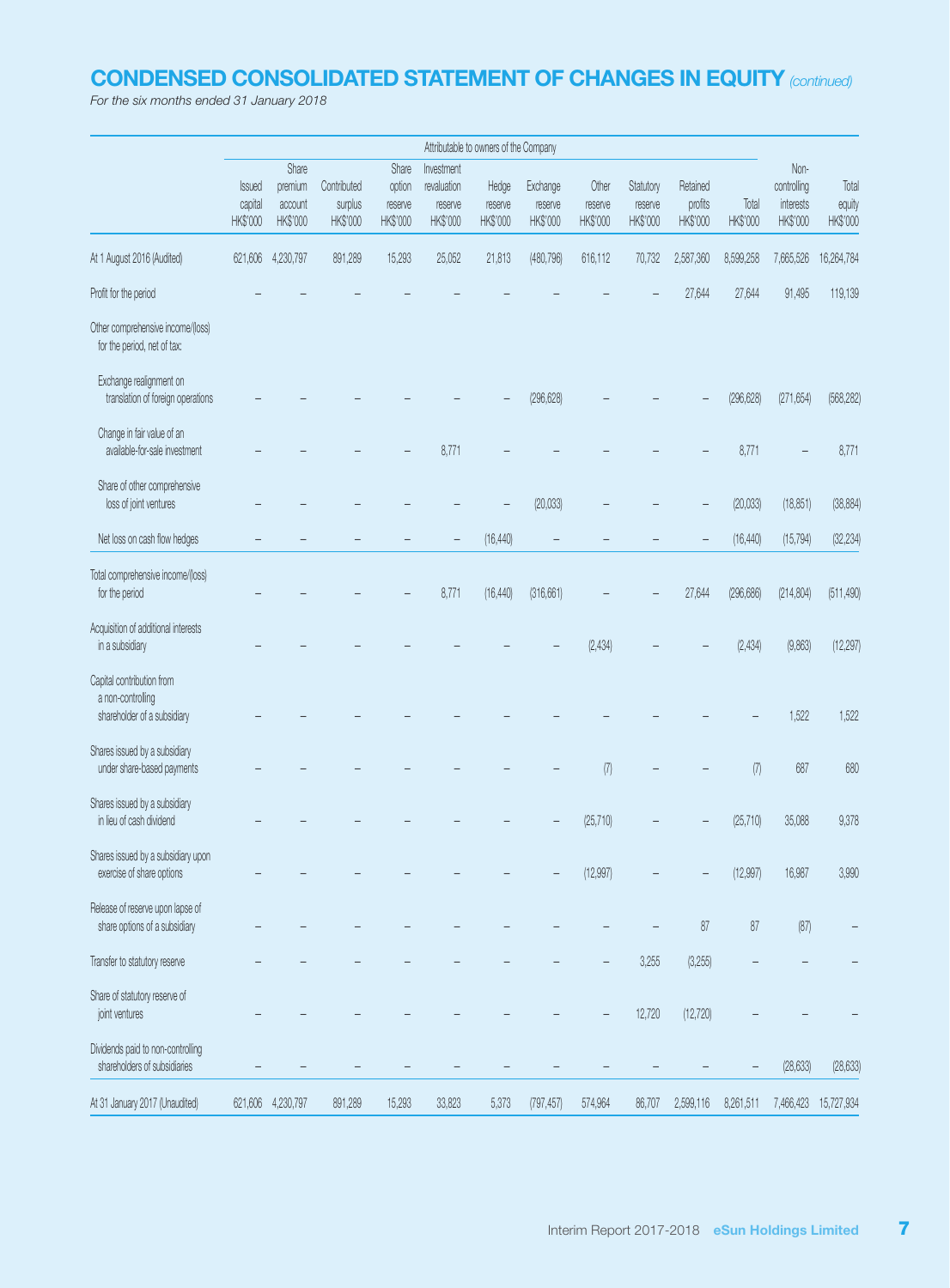# CONDENSED CONSOLIDATED STATEMENT OF CASH FLOWS

*For the six months ended 31 January 2018*

|                                                                                                                      |                                        | <b>Six months ended</b><br>31 January |
|----------------------------------------------------------------------------------------------------------------------|----------------------------------------|---------------------------------------|
|                                                                                                                      | 2018<br>(Unaudited)<br><b>HK\$'000</b> | 2017<br>(Unaudited)<br>HK\$'000       |
| NET CASH FLOWS GENERATED FROM/(USED IN) OPERATING ACTIVITIES                                                         | 89,638                                 | (295, 325)                            |
| CASH FLOWS FROM INVESTING ACTIVITIES                                                                                 |                                        |                                       |
| Additions of investment properties                                                                                   | (291, 975)                             | (463, 370)                            |
| Purchases of items of property, plant and equipment                                                                  | (287, 055)                             | (158, 870)                            |
| Advances to joint ventures                                                                                           | (2,830)                                | (6,601)                               |
| Repayment from joint ventures                                                                                        | 1,273                                  | 12,685                                |
| Disposal of subsidiaries                                                                                             | (3, 395)                               |                                       |
| Decrease/(increase) in pledged and restricted time deposits and bank balances                                        | (435, 874)                             | 313,856                               |
| Other investing cash flows                                                                                           | (22, 864)                              | 20,133                                |
| NET CASH FLOWS USED IN INVESTING ACTIVITIES                                                                          | (1,042,720)                            | (282, 167)                            |
|                                                                                                                      |                                        |                                       |
| CASH FLOWS FROM FINANCING ACTIVITIES                                                                                 |                                        |                                       |
| New bank loans, net of direct costs                                                                                  | 663,745                                | 318,830                               |
| Repayment of bank loans                                                                                              | (356, 057)                             | (490, 020)                            |
| Loans from a joint venture                                                                                           |                                        | 420,489                               |
| Repayment of a loan from a joint venture                                                                             |                                        | (154, 078)                            |
| Proceeds from issue of guaranteed notes, net of issue expenses                                                       | 2,712,758                              |                                       |
| Proceeds from issue of shares of a subsidiary                                                                        | 2,508                                  | 3,990                                 |
| Interest and bank financing charges paid                                                                             | (179, 671)                             | (169, 457)                            |
| Capital contribution from a non-controlling shareholder of a subsidiary                                              | 2,362                                  | 1,522                                 |
| Acquisition of additional interests in a subsidiary<br>Dividend paid to non-controlling shareholders of subsidiaries | (17, 954)                              | (12, 297)<br>(19, 255)                |
|                                                                                                                      |                                        |                                       |
| NET CASH FLOWS GENERATED FROM/(USED IN) FINANCING ACTIVITIES                                                         | 2,827,691                              | (100, 276)                            |
| NET INCREASE/(DECREASE) IN CASH AND CASH EQUIVALENTS                                                                 | 1,874,609                              | (677, 768)                            |
| Cash and cash equivalents at beginning of period                                                                     | 2,733,435                              | 3,299,148                             |
| Effect of foreign exchange rate changes, net                                                                         | 95,319                                 | (33, 179)                             |
| CASH AND CASH EQUIVALENTS AT END OF PERIOD                                                                           | 4,703,363                              | 2,588,201                             |
|                                                                                                                      |                                        |                                       |
| ANALYSIS OF BALANCES OF CASH AND CASH EQUIVALENTS                                                                    |                                        |                                       |
| Non-pledged and non-restricted cash and bank balances                                                                | 1,850,675                              | 2,146,506<br>441,695                  |
| Non-pledged and non-restricted time deposits                                                                         | 2,852,688                              |                                       |
| Cash and cash equivalents as stated in the condensed consolidated statement                                          |                                        |                                       |
| of financial position and the condensed consolidated statement of cash flows                                         | 4,703,363                              | 2,588,201                             |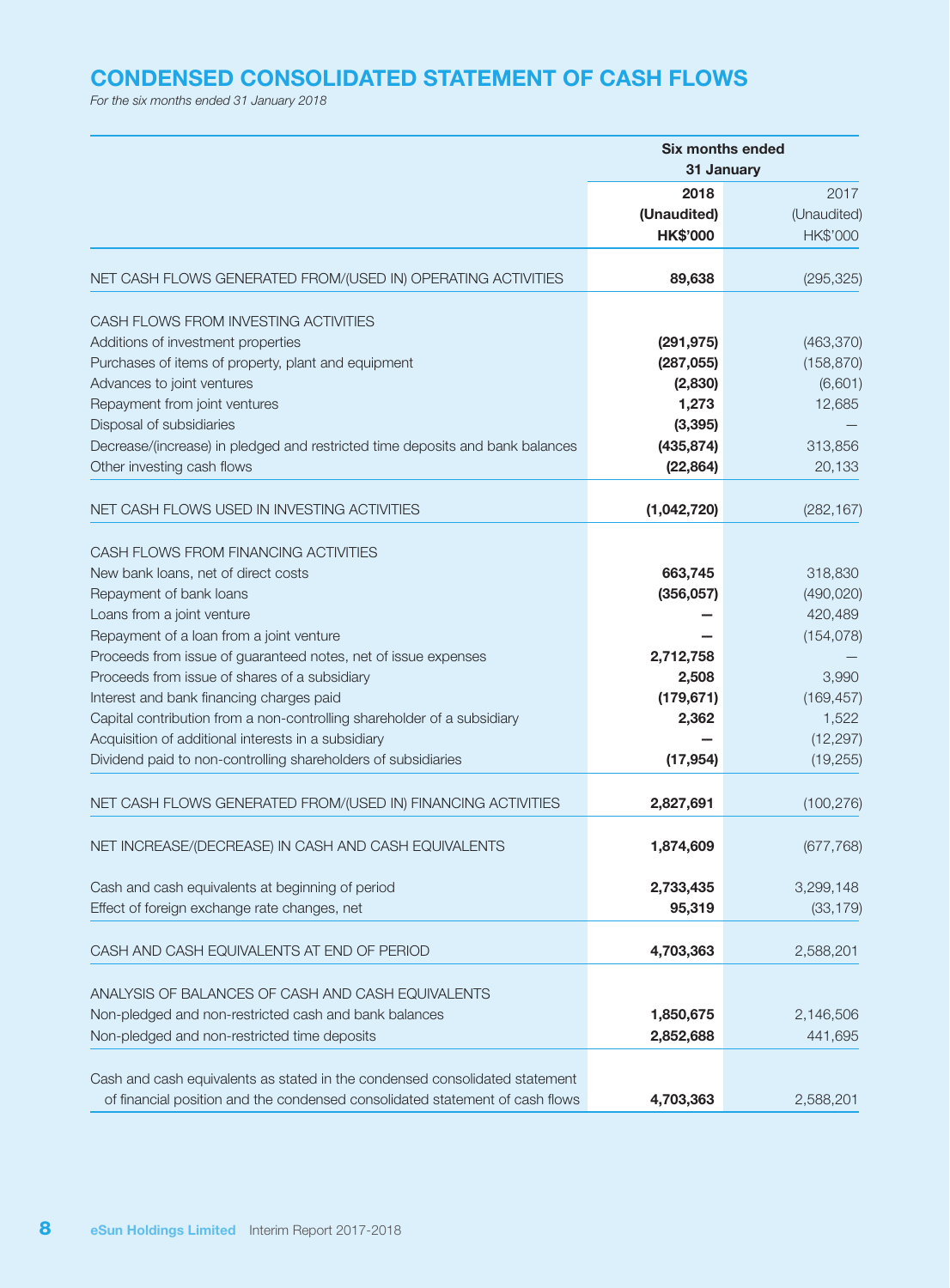# NOTES TO CONDENSED CONSOLIDATED INTERIM FINANCIAL STATEMENTS

*31 January 2018*

#### 1. BASIS OF PREPARATION

The condensed consolidated interim financial statements of the Group ("Financial Statements") for the six months ended 31 January 2018 have not been audited by the Company's independent auditor but have been reviewed by the Company's Audit Committee.

The unaudited Financial Statements have been prepared in accordance with the applicable disclosure requirements of Appendix 16 to the Rules Governing the Listing of Securities on The Stock Exchange of Hong Kong Limited ("Stock Exchange") and the Hong Kong Accounting Standard ("HKAS") 34 "Interim Financial Reporting" issued by the Hong Kong Institute of Certified Public Accountants.

#### 2. SIGNIFICANT ACCOUNTING POLICIES

The significant accounting policies and basis of preparation adopted in the preparation of these unaudited Financial Statements for the period under review are the same as those used in the Group's audited consolidated financial statements for the year ended 31 July 2017 ("2017 Financial Statements").

In addition, the Group has adopted a number of new and revised Hong Kong Financial Reporting Standards ("HKFRSs", which also include HKASs and Interpretations) which are applicable to the Group for the first time for the current period's unaudited Financial Statements. The adoption of these new and revised HKFRSs has had no material impact on the financial performance or financial position of the Group.

#### 3. SEGMENT INFORMATION

Segment revenue/results:

|                                                                                                                         | Six months ended 31 January (Unaudited)          |                                       |                            |                            |                         |                           |                         |                         |                            |                          |                           |                          |                               |                               |
|-------------------------------------------------------------------------------------------------------------------------|--------------------------------------------------|---------------------------------------|----------------------------|----------------------------|-------------------------|---------------------------|-------------------------|-------------------------|----------------------------|--------------------------|---------------------------|--------------------------|-------------------------------|-------------------------------|
|                                                                                                                         | Property                                         |                                       | Property                   |                            | Media                   |                           | Film production         |                         |                            |                          |                           |                          |                               |                               |
|                                                                                                                         | development                                      |                                       | investment                 |                            | and entertainment       |                           | and distribution        |                         | Cinema operation           |                          | Corporate and others      |                          | Consolidated                  |                               |
|                                                                                                                         | 2018<br><b>HK\$'000</b>                          | 2017<br>HK\$'000                      | 2018<br><b>HK\$'000</b>    | 2017<br>HK\$'000           | 2018<br><b>HK\$'000</b> | 2017<br>HK\$'000          | 2018<br><b>HK\$'000</b> | 2017<br>HK\$'000        | 2018<br><b>HK\$'000</b>    | 2017<br>HK\$'000         | 2018<br><b>HK\$'000</b>   | 2017<br>HK\$'000         | 2018<br><b>HK\$'000</b>       | 2017<br>HK\$'000              |
| Segment revenue:<br>Sales to external customers<br>Intersegment sales<br>Other revenue                                  | 129,883<br>$\qquad \qquad \blacksquare$<br>1,387 | 133,192<br>$\qquad \qquad -$<br>1,132 | 376,483<br>3,044<br>63,679 | 342,758<br>3,072<br>58,688 | 237,090<br>-<br>4,425   | 239,234<br>1,830<br>5,994 | 199,157<br>7,693<br>404 | 220,209<br>4,204<br>123 | 189,509<br>1,008<br>15,590 | 189,544<br>985<br>12,755 | 52,759<br>1,524<br>11,412 | 39,515<br>1,200<br>1,790 | 1,184,881<br>13,269<br>96,897 | 1,164,452<br>11,291<br>80,482 |
| Total                                                                                                                   | 131,270                                          | 134,324                               | 443,206                    | 404,518                    | 241,515                 | 247,058                   | 207,254                 | 224,536                 | 206,107                    | 203,284                  | 65,695                    | 42,505                   | 1,295,047                     | 1,256,225                     |
| Elimination of intersegment sales                                                                                       |                                                  |                                       |                            |                            |                         |                           |                         |                         |                            |                          |                           |                          | (13,269)                      | (11, 291)                     |
| Total revenue                                                                                                           |                                                  |                                       |                            |                            |                         |                           |                         |                         |                            |                          |                           |                          | 1,281,778                     | 1,244,934                     |
| Segment results                                                                                                         | 21,720                                           | 17,277                                | 550,791                    | 331.498                    | 25,315                  | 19.865                    | (181, 304)              | 15,382                  | (36, 635)                  | (21, 129)                | (134, 684)                | (109, 294)               | 245,203                       | 253,599                       |
| Unallocated interest and<br>other revenue<br>Ineffective portion of the effective<br>hedge recognised in profit or loss |                                                  |                                       |                            |                            |                         |                           |                         |                         |                            |                          |                           |                          | 16,153                        | 16,863<br>(7, 925)            |
| Profit from operating activities<br>Finance costs<br>Share of profits and losses of                                     |                                                  |                                       |                            |                            |                         |                           |                         |                         |                            |                          | -                         |                          | 261,356<br>(115,065)          | 262,537<br>(95, 535)          |
| joint ventures<br>Share of profits and losses of                                                                        | 81,703                                           | 161,957                               |                            | $\overline{\phantom{0}}$   | 2,914                   | (386)                     | (4, 208)                | (382)                   | -                          | $\overline{\phantom{0}}$ | -                         |                          | 80,409                        | 161,189                       |
| associates                                                                                                              |                                                  |                                       | (101)                      | $\overline{\phantom{m}}$   | (30)                    | (33)                      | (1)                     | (2)                     | 764                        | 1,963                    | -                         |                          | 632                           | 1,928                         |
| Profit before tax<br>Income tax expense                                                                                 |                                                  |                                       |                            |                            |                         |                           |                         |                         |                            |                          |                           |                          | 227,332<br>(175, 936)         | 330,119<br>(210,980)          |
| Profit for the period                                                                                                   |                                                  |                                       |                            |                            |                         |                           |                         |                         |                            |                          |                           |                          | 51,396                        | 119,139                       |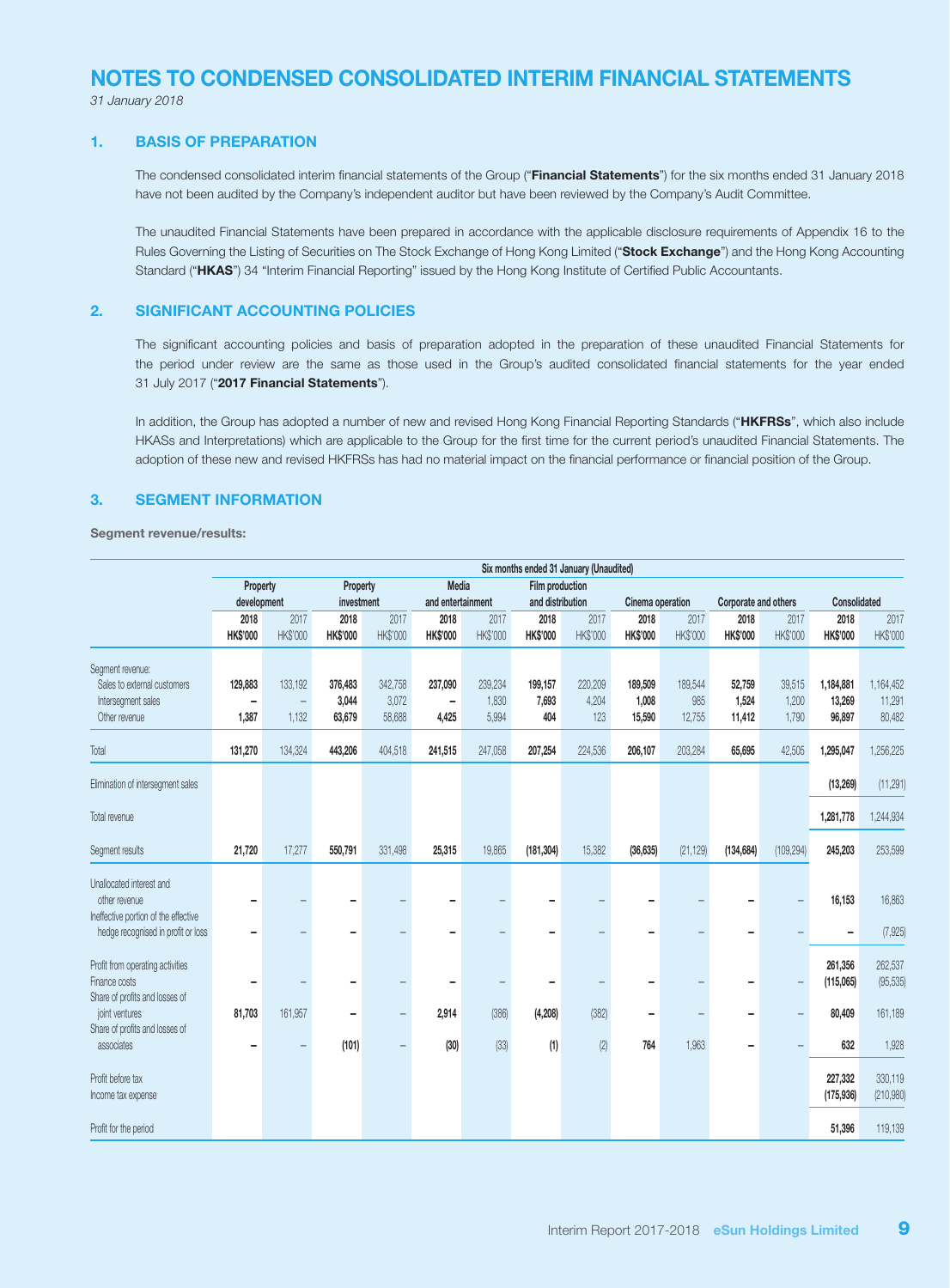#### 3. SEGMENT INFORMATION *(continued)*

Other segment information:

|                                |                 | Six months ended 31 January (Unaudited) |                 |                 |                   |                 |                  |                 |                  |                 |                      |                 |                 |                     |  |
|--------------------------------|-----------------|-----------------------------------------|-----------------|-----------------|-------------------|-----------------|------------------|-----------------|------------------|-----------------|----------------------|-----------------|-----------------|---------------------|--|
|                                | Property        |                                         | Property        |                 |                   | Media           |                  | Film production |                  |                 |                      |                 |                 |                     |  |
|                                | development     |                                         | investment      |                 | and entertainment |                 | and distribution |                 | Cinema operation |                 | Corporate and others |                 |                 | <b>Consolidated</b> |  |
|                                | 2018            | 2017                                    | 2018            | 2017            | 2018              | 2017            | 2018             | 2017            | 2018             | 2017            | 2018                 | 2017            | 2018            | 2017                |  |
|                                | <b>HK\$'000</b> | <b>HK\$'000</b>                         | <b>HK\$'000</b> | <b>HK\$'000</b> | <b>HK\$'000</b>   | <b>HK\$'000</b> | <b>HK\$'000</b>  | <b>HK\$'000</b> | <b>HK\$'000</b>  | <b>HK\$'000</b> | <b>HK\$'000</b>      | <b>HK\$'000</b> | <b>HK\$'000</b> | <b>HK\$'000</b>     |  |
| Fair value gains on investment |                 |                                         |                 |                 |                   |                 |                  |                 |                  |                 |                      |                 |                 |                     |  |
| properties                     |                 | -                                       | 349,748         | 172.663         |                   |                 | -                |                 |                  |                 | -                    | -               | 349,748         | 172,663             |  |

Segment assets/liabilities:

|                                                                                                                                         | Property<br>development        |                              | Property<br>investment         |                                      |                                | Media<br>and entertainment |                                 | Film production<br>and distribution |                                | Cinema operation             | Corporate and others           |                              | Consolidated                                      |                                                         |
|-----------------------------------------------------------------------------------------------------------------------------------------|--------------------------------|------------------------------|--------------------------------|--------------------------------------|--------------------------------|----------------------------|---------------------------------|-------------------------------------|--------------------------------|------------------------------|--------------------------------|------------------------------|---------------------------------------------------|---------------------------------------------------------|
|                                                                                                                                         | 31 January<br>2018             | 31 July<br>2017              | 31 January<br>2018             | 31 July<br>2017                      | 31 January<br>2018             | 31 July<br>2017            | 31 January<br>2018              | 31 July<br>2017                     | 31 January<br>2018             | 31 July<br>2017              | 31 January<br>2018             | 31 July<br>2017              | 31 January<br>2018                                | 31 July<br>2017                                         |
|                                                                                                                                         | (Unaudited)<br><b>HK\$'000</b> | (Audited)<br><b>HK\$'000</b> | (Unaudited)<br><b>HK\$'000</b> | (Audited)<br><b>HK\$'000</b>         | (Unaudited)<br><b>HK\$'000</b> | (Audited)<br>HK\$'000      | (Unaudited)<br><b>HK\$'000</b>  | (Audited)<br><b>HK\$'000</b>        | (Unaudited)<br><b>HK\$'000</b> | (Audited)<br><b>HK\$'000</b> | (Unaudited)<br><b>HK\$'000</b> | (Audited)<br><b>HK\$'000</b> | (Unaudited)<br><b>HK\$'000</b>                    | (Audited)<br><b>HK\$'000</b>                            |
| Segment assets<br>Investments in joint ventures<br>Investments in associates<br>Unallocated assets<br>Asset classified as held for sale | 2,997,546<br>1,609,114         | 2,597,274<br>1,424,918       | 22,198,851<br>-<br>805         | 19,632,948<br>$\qquad \qquad$<br>343 | 387,119<br>13,377              | 361,246<br>12,807          | 1,185,047<br>(3, 408)<br>19,343 | 1,176,719<br>562<br>19,343          | 624,233<br>-<br>5,975          | 547,038<br>-<br>8,901        | 5,254,894<br>252<br>-          | 2,905,618<br>-<br>-          | 32,647,690<br>1,619,335<br>26,123<br>337,666<br>- | 27,220,843<br>1,438,287<br>28,587<br>276,500<br>278,531 |
| Total assets<br>Segment liabilities                                                                                                     | 561,872                        | 439,278                      | 983,547                        | 767,421                              | 179,874                        | 155,663                    | 471,869                         | 328,844                             | 157,622                        | 169,120                      | 226,450                        | 193,162                      | 34,630,814<br>2,581,234                           | 29,242,748<br>2,053,488                                 |
| Unallocated liabilities<br><b>Total liabilities</b>                                                                                     |                                |                              |                                |                                      |                                |                            |                                 |                                     |                                |                              |                                |                              | 13,440,645<br>16,021,879                          | 9,966,390<br>12,019,878                                 |

#### 4. OTHER REVENUE

|                                |                 | Six months ended<br>31 January |
|--------------------------------|-----------------|--------------------------------|
|                                | 2018            | 2017                           |
|                                | (Unaudited)     | (Unaudited)                    |
|                                | <b>HK\$'000</b> | HK\$'000                       |
|                                |                 |                                |
| Property management fee income | 56,118          | 52,725                         |
| Bank interest income           | 11,487          | 13,327                         |
| Government grants              | 3,092           | 1,462                          |
| <b>Others</b>                  | 42,353          | 29,831                         |
|                                |                 |                                |
| Total                          | 113,050         | 97,345                         |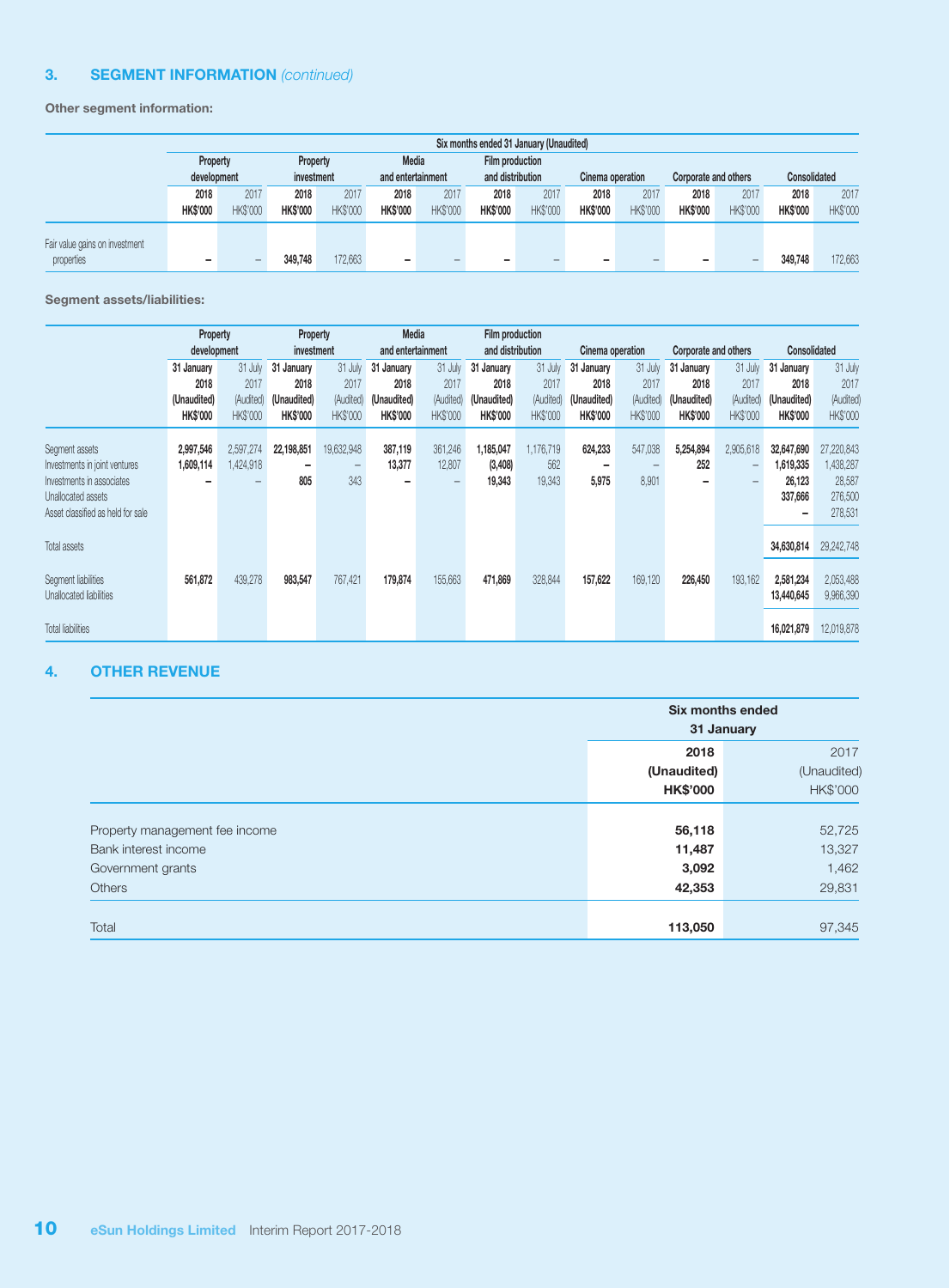#### 5. PROFIT FROM OPERATING ACTIVITIES

The Group's profit from operating activities is arrived at after charging/(crediting):

|                                                                                                  |                 | <b>Six months ended</b><br>31 January |
|--------------------------------------------------------------------------------------------------|-----------------|---------------------------------------|
|                                                                                                  | 2018            | 2017                                  |
|                                                                                                  | (Unaudited)     | (Unaudited)                           |
| <b>Notes</b>                                                                                     | <b>HK\$'000</b> | <b>HK\$'000</b>                       |
| Cost of completed properties sold                                                                | 85,399          | 75,322                                |
| Outgoings in respect of rental income                                                            | 84,692          | 77,433                                |
| Cost of film rights, licence rights and film products                                            | 305,589         | 137,781                               |
| Cost of artiste management services, advertising services,                                       |                 |                                       |
| and services for entertainment events provided                                                   | 108,363         | 108,177                               |
| Cost of theatrical releasing and concessionary sales                                             | 67,284          | 72,236                                |
| Cost of inventories sold                                                                         | 86,043          | 87,310                                |
| Total cost of sales                                                                              | 737,370         | 558,259                               |
|                                                                                                  |                 |                                       |
| Depreciation^                                                                                    | 87,000          | 77,034                                |
| Write-down/(reversal of write-down) of completed properties                                      |                 |                                       |
| for sale to net realisable value**/*                                                             | (692)           | 618                                   |
| Impairment of investment properties under construction at cost <sup>**</sup>                     | 38,002          |                                       |
| Amortisation of film rights <sup>#</sup>                                                         | 1,676           | 2,015                                 |
| Amortisation of film products <sup>#</sup>                                                       | 261,529         | 94,596                                |
| Amortisation of music catalogs <sup>#</sup>                                                      | 2,124           | 1,956                                 |
| Amortisation of other intangible assets <sup>#</sup>                                             | 6,405           | 6,307                                 |
| Compensation received on return of land use right                                                |                 |                                       |
| to the local authority*<br>Reversal of provision for advances and other receivables <sup>*</sup> | (116)           | (6, 813)                              |
| Provision for amounts due from joint ventures**                                                  | 1,463           | (17)                                  |
| Reversal of provision for amounts due from joint ventures <sup>*</sup>                           |                 | (2,729)                               |
| Gain on disposal of subsidiaries*                                                                | (2, 487)        |                                       |
| Gain on swap of properties*<br>15                                                                | (41, 379)       |                                       |
| Ineffective portion of the effective hedge recognised                                            |                 |                                       |
| in profit or loss**<br>14                                                                        |                 | 7,925                                 |
| Foreign exchange differences, net##                                                              | (4, 215)        | 11,221                                |

\* *These items are included in "Other operating gains" on the face of the unaudited condensed consolidated income statement.*

\*\* *These items are included in "Other operating expenses" on the face of the unaudited condensed consolidated income statement.*

- # *These items are included in "Cost of sales" on the face of the unaudited condensed consolidated income statement.*
- ## *Foreign exchange gains and losses, net are included in "Other operating gains" and "Other operating expenses" respectively, on the face of the unaudited condensed consolidated income statement.*
- ^ *Depreciation charge of HK\$73,690,000 (six months ended 31 January 2017: HK\$67,175,000) is included in "Other operating expenses" on the face of the unaudited condensed consolidated income statement, of which HK\$48,654,000 (six months ended 31 January 2017: HK\$47,899,000) is for serviced apartments and related leasehold improvements and HK\$25,036,000 (six months ended 31 January 2017: HK\$19,276,000) is related to cinema operation.*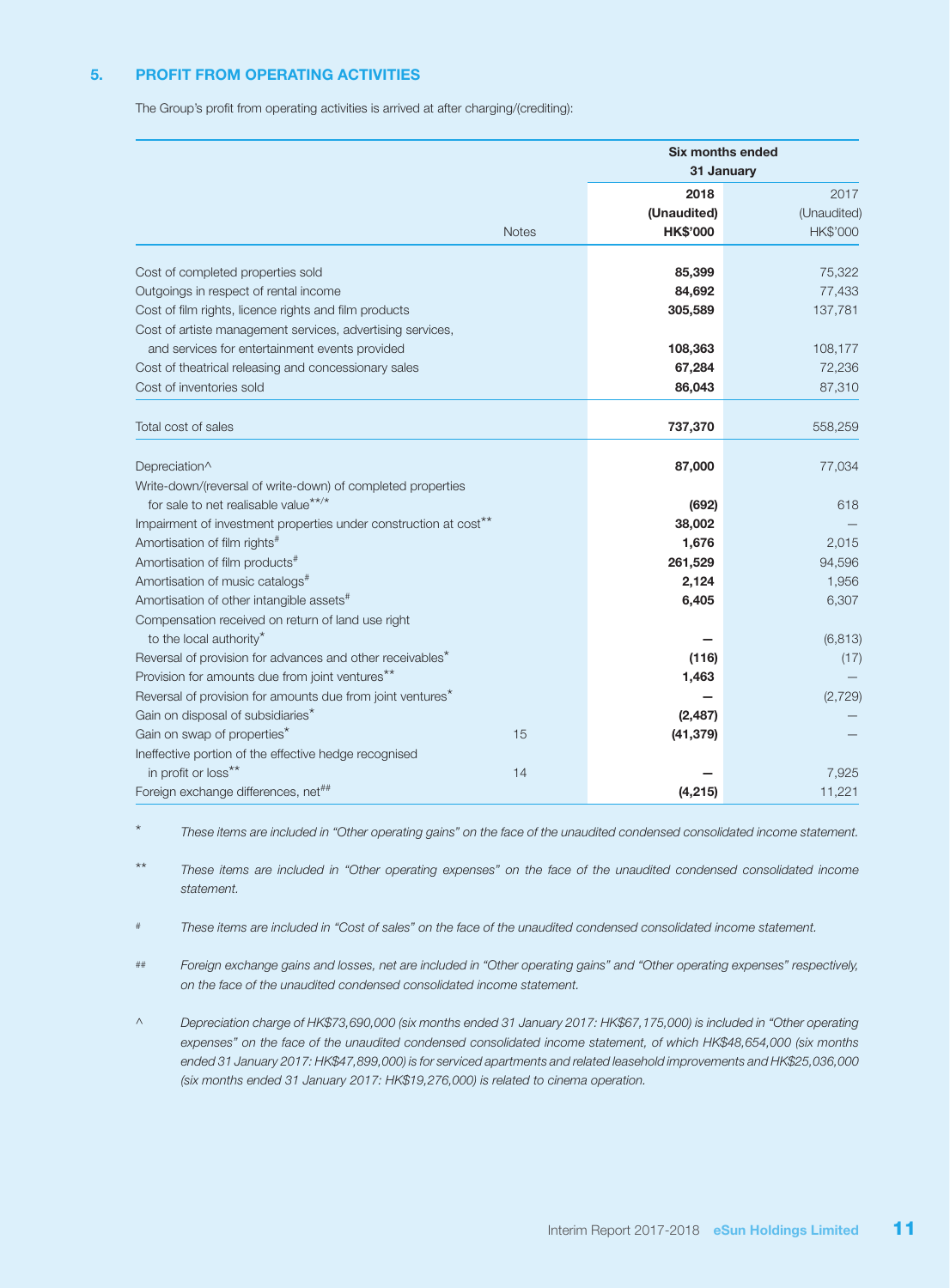#### 6. FINANCE COSTS

An analysis of finance costs is as follows:

|                                                         | <b>Six months ended</b><br>31 January |             |
|---------------------------------------------------------|---------------------------------------|-------------|
|                                                         | 2018                                  | 2017        |
|                                                         | (Unaudited)                           | (Unaudited) |
|                                                         | <b>HK\$'000</b>                       | HK\$'000    |
| Interest on:                                            |                                       |             |
| <b>Bank loans</b>                                       | 81,966                                | 71,501      |
| Other borrowings                                        | 2,847                                 | 2,840       |
| <b>TFN Convertible Notes</b>                            | 5,712                                 | 5,215       |
| Specific Mandate Convertible Notes                      | 3,092                                 | 2,808       |
| Fixed rate senior notes                                 | 71,415                                | 70,958      |
| Guaranteed notes                                        | 5,237                                 |             |
| Loans from a joint venture                              | 15,272                                | 11,592      |
| Amortisation of:                                        |                                       |             |
| <b>Bank loans</b>                                       | 12,384                                | 12,872      |
| Fixed rate senior notes                                 | 4,333                                 | 4,034       |
| Guaranteed notes                                        | 152                                   |             |
| Bank financing charges and direct costs                 | 6,759                                 | 6,364       |
| Other finance costs                                     | 289                                   | 274         |
|                                                         | 209,458                               | 188,458     |
| Less: Capitalised in properties under development       | (36, 655)                             | (51, 497)   |
| Capitalised in investment properties under construction | (38, 421)                             | (29, 190)   |
| Capitalised in construction in progress                 | (19, 317)                             | (12, 236)   |
|                                                         |                                       |             |
|                                                         | (94, 393)                             | (92, 923)   |
| Total finance costs                                     | 115,065                               | 95,535      |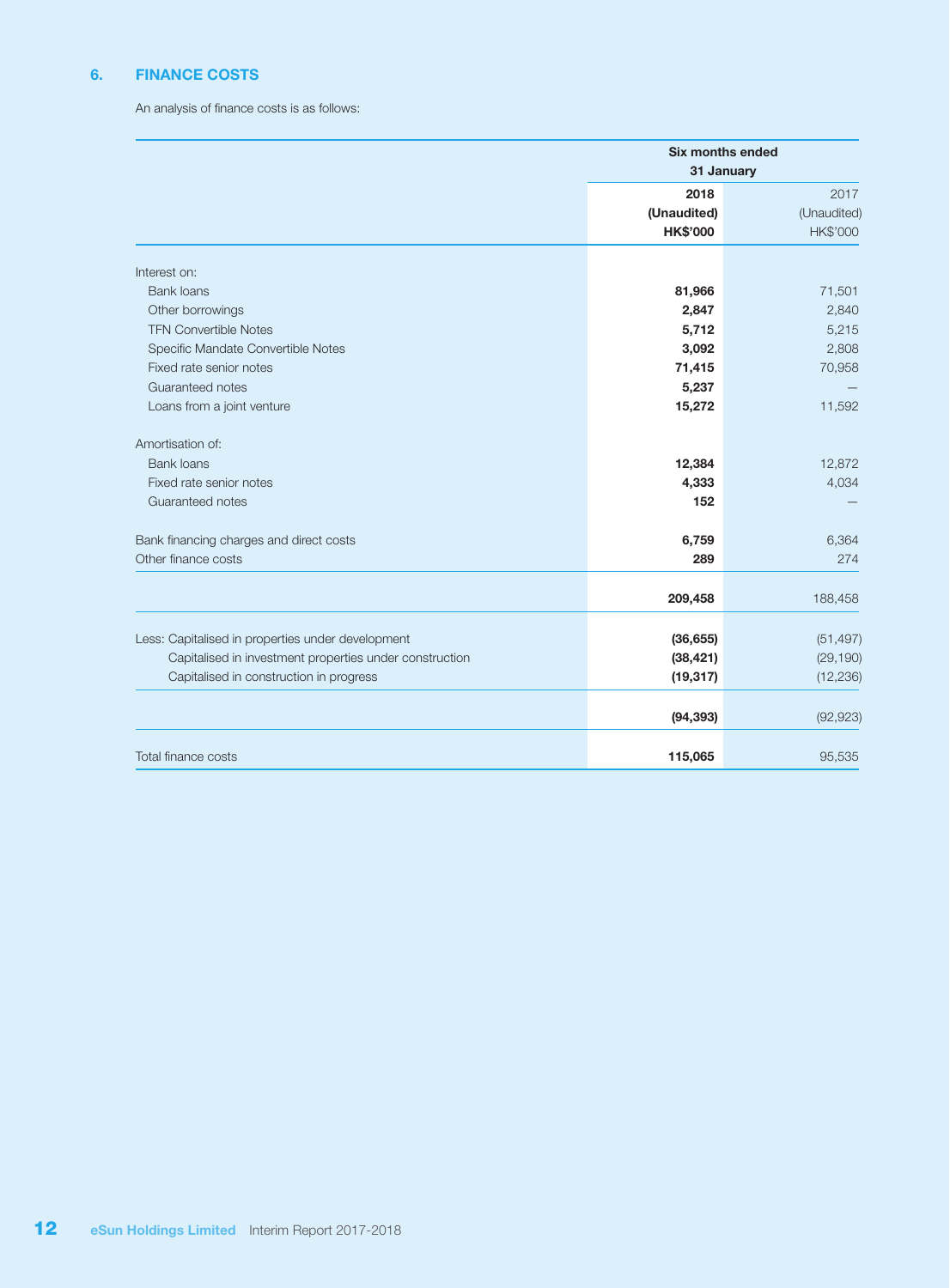#### 7. INCOME TAX EXPENSE

Hong Kong profits tax has been provided at the rate of 16.5% on the estimated assessable profits for the periods ended 31 January 2018 and 31 January 2017. Taxes on profits assessable elsewhere have been calculated at the rates of tax prevailing in the jurisdictions in which the Group operates, based on existing legislation, interpretations and practices in respect thereof.

|                                                 | <b>Six months ended</b><br>31 January |             |
|-------------------------------------------------|---------------------------------------|-------------|
|                                                 | 2018                                  | 2017        |
|                                                 | (Unaudited)                           | (Unaudited) |
|                                                 | <b>HK\$'000</b>                       | HK\$'000    |
| Current                                         |                                       |             |
| - Hong Kong                                     |                                       |             |
| Charge for the period                           | 690                                   | 718         |
| Underprovision/(overprovision) in prior periods | (935)                                 | 169         |
|                                                 | (245)                                 | 887         |
|                                                 |                                       |             |
| - Elsewhere                                     |                                       |             |
| Charge for the period                           | 135                                   | 138         |
| - Mainland China                                |                                       |             |
| Corporate income tax                            |                                       |             |
| Charge for the period                           | 36,121                                | 11,793      |
| Underprovision/(overprovision) in prior periods | (1, 128)                              | 35          |
| Land appreciation tax                           |                                       |             |
| Charge for the period                           | 18,554                                | 110,217     |
|                                                 | 53,547                                | 122,045     |
|                                                 |                                       |             |
|                                                 | 53,437                                | 123,070     |
| Deferred tax                                    | 122,499                               | 87,910      |
| Total tax charge for the period                 | 175,936                               | 210,980     |

#### 8. EARNINGS/(LOSS) PER SHARE ATTRIBUTABLE TO OWNERS OF THE COMPANY

The calculation of basic earnings/(loss) per share amounts is based on the profit/(loss) for the period attributable to owners of the Company and the weighted average number of ordinary shares of 1,491,854,598 (six months ended 31 January 2017: 1,243,212,165) in issue during the period.

The calculation of diluted earnings/(loss) per share amounts is based on the profit/(loss) for the period attributable to owners of the Company, adjusted for the effect of dilutive potential ordinary shares arising from adjustment to the share of profit of Lai Fung Holdings Limited ("Lai Fung", together with its subsidiaries collectively known as "Lai Fung Group") based on dilution of its earnings per share. The weighted average number of ordinary shares used in the calculation is the number of ordinary shares in issue during the period, as used in the basic earnings/(loss) per share calculation, and weighted average number of ordinary shares assumed to have been issued at no consideration as if all the Company's outstanding share options have been considered.

The exercise of share options of the Company has an anti-dilutive effect on the basic loss per share amount presented during the period ended 31 January 2018.

The conversion of the outstanding convertible notes issued by Media Asia Group Holdings Limited ("MAGHL", together with its subsidiaries collectively known as "MAGHL Group") has an anti-dilutive effect on the basic earnings/(loss) per share amounts presented during the periods ended 31 January 2018 and 31 January 2017.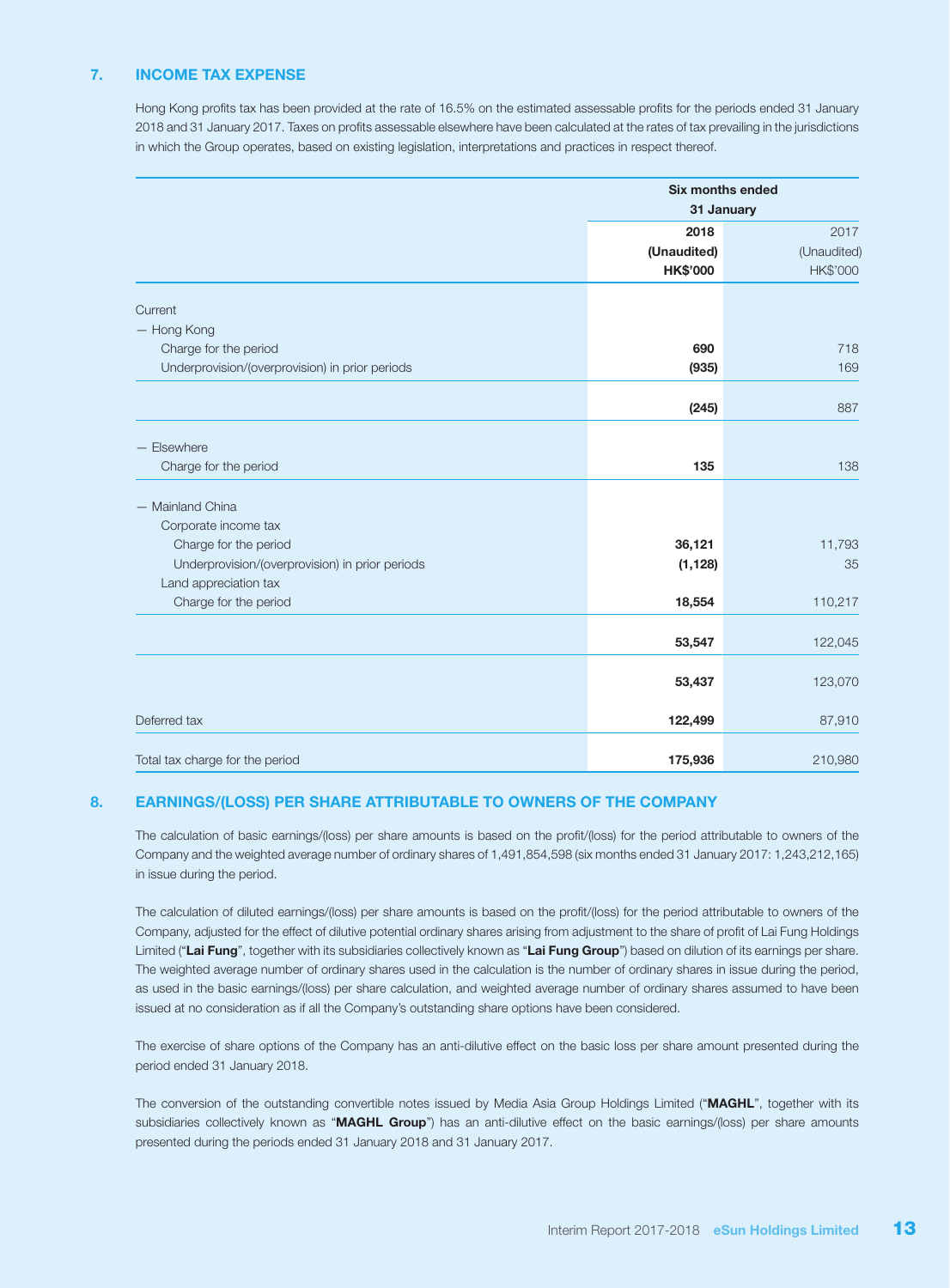#### 8. EARNINGS/(LOSS) PER SHARE ATTRIBUTABLE TO OWNERS OF THE COMPANY *(continued)*

The calculations of basic and diluted earnings/(loss) per share are based on:

|                                                                      | Six months ended<br>31 January |                         |
|----------------------------------------------------------------------|--------------------------------|-------------------------|
|                                                                      | 2018<br>(Unaudited)            |                         |
|                                                                      | <b>HK\$'000</b>                | (Unaudited)<br>HK\$'000 |
| Earnings/(loss)                                                      |                                |                         |
| Profit/(loss) attributable to owners of the Company                  |                                |                         |
| used in the basic earnings/(loss) per share calculation              | (14, 295)                      | 27,644                  |
| Effect of dilutive potential ordinary shares arising from            |                                |                         |
| adjustment to the share of profit of a subsidiary                    |                                |                         |
| based on dilution of its earnings per share*                         | (676)                          | (112)                   |
| Earnings/(loss) for the purpose of diluted earnings/(loss) per share | (14, 971)                      | 27,532                  |

\* *Balance represented the decrease in the Group's proportionate interest in the earnings of Lai Fung of HK\$676,000 (six months ended 31 January 2017: HK\$112,000) assuming all dilutive outstanding share options of Lai Fung were exercised to subscribe for ordinary shares of Lai Fung at the beginning of the period.*

|                                                                                                                                                   |               | Number of shares |
|---------------------------------------------------------------------------------------------------------------------------------------------------|---------------|------------------|
| <b>Shares</b><br>Weighted average number of ordinary shares in issue during the period<br>used in the basic earnings/(loss) per share calculation | 1,491,854,598 | 1.243.212.165    |
| Effect of dilution $-$ weighted average number of ordinary shares:<br>Share options                                                               |               | 16.965           |
| Weighted average number of ordinary shares in issue during the period<br>used in the diluted earnings/(loss) per share calculation                | 1,491,854,598 | 1.243.229.130    |

#### 9. INTERIM DIVIDEND

The Directors do not recommend the payment of an interim dividend for the six months ended 31 January 2018 (six months ended 31 January 2017: Nil).

#### 10. DEBTORS

The trading terms of the Group (other than Lai Fung Group) with its customers are mainly on credit. Invoices are normally payable within 30 to 90 days of issuance, except for certain well-established customers, where the terms are extended to 120 days. Each customer has a maximum credit limit. The Group seeks to maintain strict control over its outstanding receivables and has a credit control policy to minimise its credit risk. Overdue balances are regularly reviewed by senior management. Since the Group trades only with recognised and creditworthy third parties, there is no requirement for collateral. Concentrations of credit risk are managed by customer/counterparty, by geographical region and by industry sector. There are no significant concentrations of credit risk within the Group as the customer bases of the Group's trade receivables are widely dispersed in different sectors and industries. The Group's trade receivables are non-interest-bearing.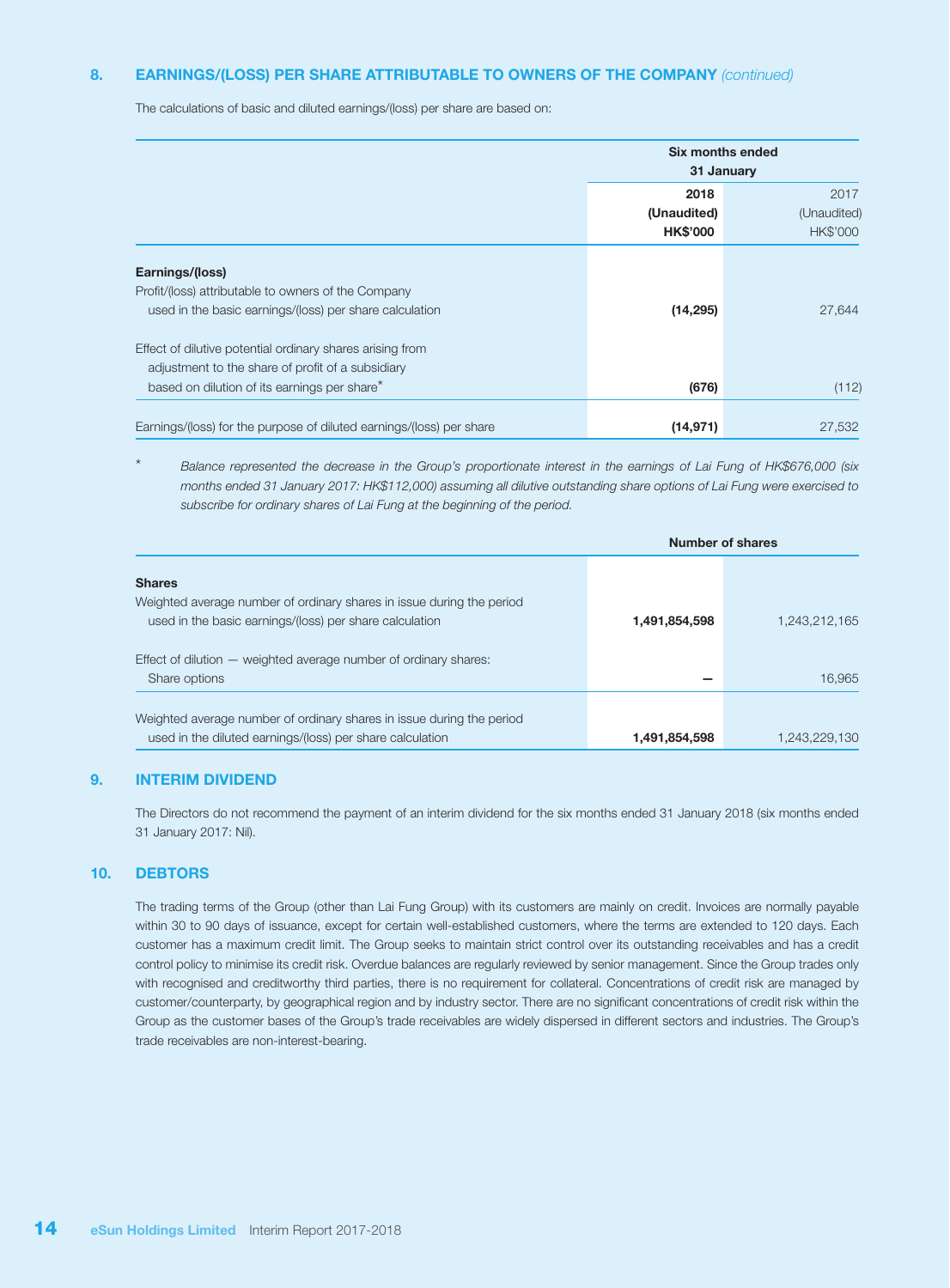#### 10. DEBTORS *(continued)*

The Lai Fung Group maintains various credit policies for different business operations in accordance with business practices and market conditions in which the respective subsidiaries operate. Sales proceeds receivable from the sale of properties are settled in accordance with the terms of the respective contracts. Rent and related charges in respect of the leasing of properties are receivable from tenants, and are normally payable in advance with rental deposits received in accordance with the terms of the tenancy agreements. Serviced apartment charges are mainly settled by customers on a cash basis except for those corporate clients who maintain credit accounts with the Lai Fung Group, the settlement of which is in accordance with the respective agreements. In view of the aforementioned and the fact that the Lai Fung Group's trade receivables relate to a large number of diversified customers, there is no significant concentration of credit risk. Trade receivables of the Lai Fung Group were interest-free.

An ageing analysis of the trade debtors, net of provision for doubtful debts, based on payment due date, as at 31 January 2018 and 31 July 2017 is as follows:

|                               | 31 January      | 31 July   |
|-------------------------------|-----------------|-----------|
|                               | 2018            | 2017      |
|                               | (Unaudited)     | (Audited) |
|                               | <b>HK\$'000</b> | HK\$'000  |
|                               |                 |           |
| Trade debtors:                |                 |           |
| Neither past due nor impaired | 176,100         | 129,498   |
| $1 - 90$ days past due        | 64,558          | 65,677    |
| Over 90 days past due         | 30,215          | 17,500    |
|                               |                 |           |
| Total                         | 270,873         | 212,675   |

#### 11. CREDITORS AND ACCRUALS

An ageing analysis of the trade creditors, prepared based on the date of receipt of the goods and services purchased/payment due date, as at 31 January 2018 and 31 July 2017, is as follows:

|                              | 31 January      | 31 July         |
|------------------------------|-----------------|-----------------|
|                              | 2018            | 2017            |
|                              | (Unaudited)     | (Audited)       |
|                              | <b>HK\$'000</b> | <b>HK\$'000</b> |
|                              |                 |                 |
| Trade creditors:             |                 |                 |
| Less than 30 days            | 394,710         | 250,357         |
| $31 - 60$ days               | 20,263          | 16,830          |
| $61 - 90$ days               | 3,502           | 11,953          |
| Over 90 days                 | 4,102           | 2,840           |
|                              |                 |                 |
|                              | 422,577         | 281,980         |
| Other creditors and accruals | 1,590,558       | 1,269,802       |
|                              |                 |                 |
| Total                        | 2,013,135       | 1,551,782       |

#### 12. FIXED RATE SENIOR NOTES

RMB1,800,000,000 6.875% Senior Notes due 2018

On 25 April 2013, Lai Fung issued RMB1,800,000,000 of 6.875% fixed rate senior notes, which will mature on 25 April 2018 for bullet repayment. The fixed rate senior notes bear interest from 25 April 2013 and are payable semi-annually in arrears on 25 April and 25 October of each year, commencing on 25 October 2013. The fixed rate senior notes are listed on the Stock Exchange.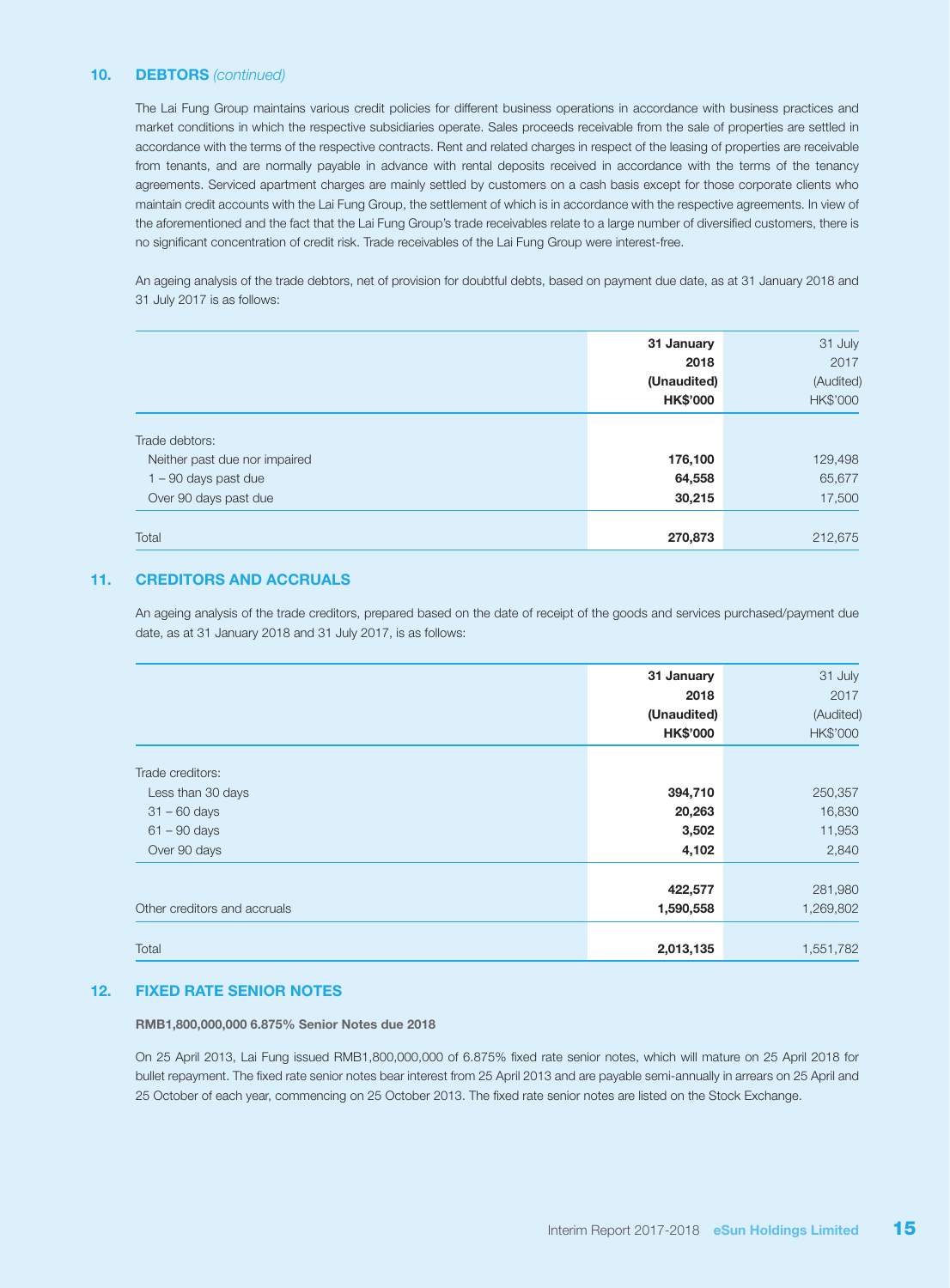#### 13. GUARANTEED NOTES

USD350,000,000 5.65% Guaranteed Notes due 2023

On 18 January 2018, Lai Fung Bonds (2018) Limited, a wholly-owned subsidiary of Lai Fung, issued US\$350,000,000 of 5.65% fixed rate guaranteed notes, which will mature on 18 January 2023 for bullet repayment. The guaranteed notes bear interest from 18 January 2018 and are payable semi-annually in arrears on 18 January and 18 July of each year, commencing on 18 July 2018 (each, an "Interest Payment Date"). The guaranteed notes are listed on the Stock Exchange.

The guaranteed notes are guaranteed by Lai Fung and have the benefit of a keepwell deed and a deed of equity interest purchase undertaking from Lai Sun Development Company Limited, a substantial shareholder of the Company.

#### 14. DERIVATIVE FINANCIAL INSTRUMENTS

|                                                                       | 31 January      | 31 July         |
|-----------------------------------------------------------------------|-----------------|-----------------|
|                                                                       | 2018            | 2017            |
|                                                                       | (Unaudited)     | (Audited)       |
|                                                                       | <b>HK\$'000</b> | <b>HK\$'000</b> |
|                                                                       |                 |                 |
| Financial liabilities $-$ Cross currency swap agreements (the "CCSs") |                 |                 |
| - For fixed rate senior notes (the "CCS - Fixed Rate Senior Notes")   | 46,378          | 208,223         |
| - For quaranteed notes (the "CCS - Guaranteed Notes")                 | 1,921           |                 |
| Carrying amount as at end of the reporting period                     | 48,299          | 208,223         |
| Amount classified as current liabilities                              | (46, 378)       | (208, 223)      |
|                                                                       |                 |                 |
| Non-current portion                                                   | 1,921           |                 |

The carrying amounts of the CCSs are the same as their fair values.

During the period, Lai Fung Group has entered into the CCS — Guaranteed Notes with financial institutions with an aggregate nominal amount of US\$350,000,000 in connection with the guaranteed notes as detailed in note 13 to the Financial Statements.

Pursuant to the terms of the CCS — Guaranteed Notes, Lai Fung Group receives an amount semi-annually calculated based on a fixed rate of 5.65% per annum on the aggregate notional amount of US\$350,000,000 during the period from 18 January 2018 to 18 January 2023 before each Interest Payment Date (as defined in note 13) of the guaranteed notes, and pays an amount semi-annually calculated based on a fixed rate of 5.37% per annum on the aggregate notional amount of HK\$2,738,225,000 (being the HK\$ equivalent amount of US\$350,000,000, translated at a contracted exchange rate of US\$1 to HK\$7.8235) during the period from 18 January 2018 to 18 January 2023 before each Interest Payment Date. Before 18 January 2023, the Lai Fung Group will receive the aggregate notional amount of US\$350,000,000 and will pay the aggregate notional amount of HK\$2,738,225,000.

The CCS — Fixed Rate Senior Notes and the CCS — Guaranteed Notes are designated as hedging instruments in respect of the fixed rate senior notes and the guaranteed notes, respectively. The CCSs balances vary with the changes in foreign exchange forward rates.

The effectiveness of the cash flow hedges is assessed semi-annually by the Group.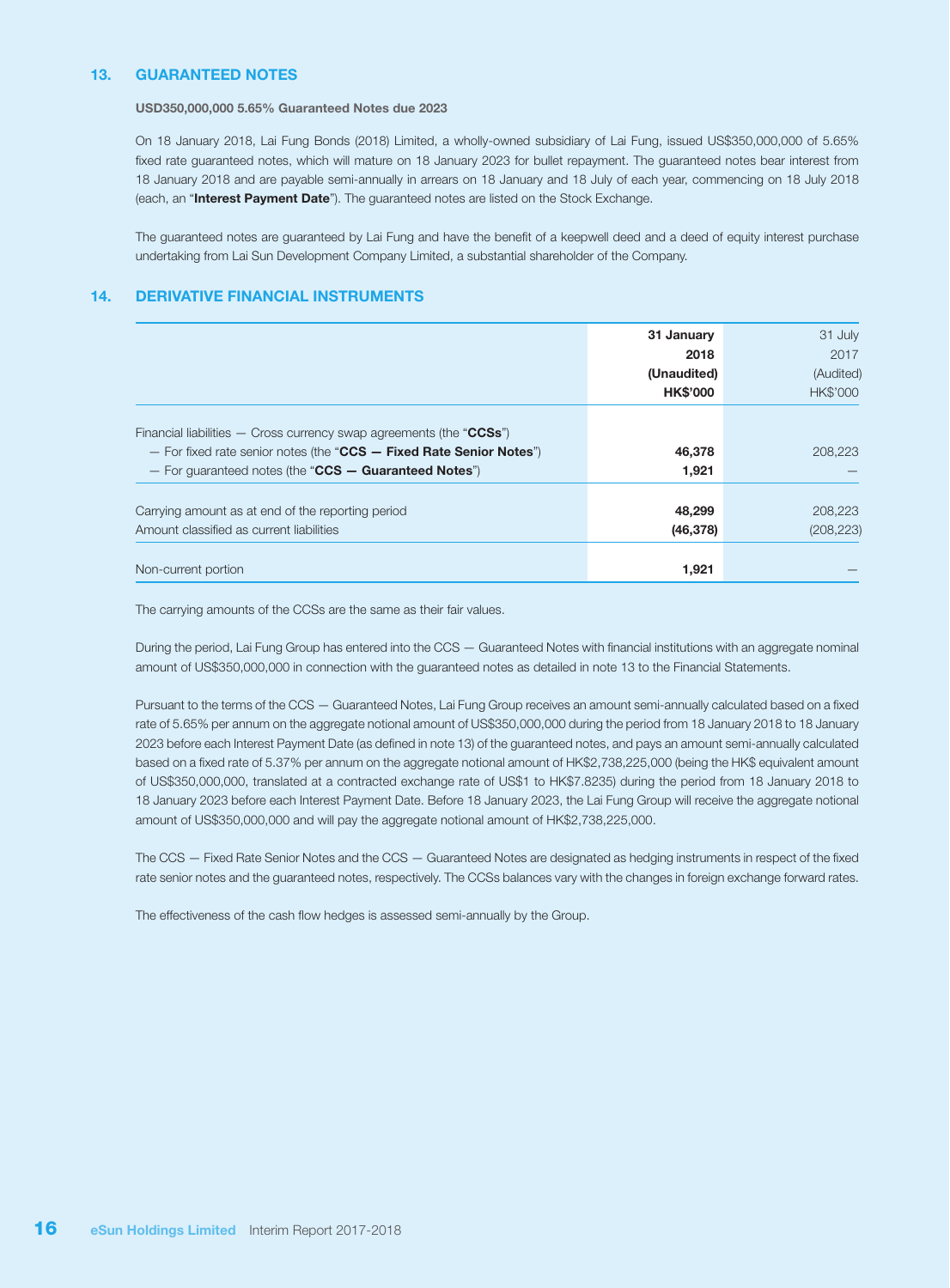#### 14. DERIVATIVE FINANCIAL INSTRUMENTS *(continued)*

As at 31 January 2018, the cash flow hedges of the fixed rate senior notes and the guaranteed notes (31 January 2017: fixed rate senior notes) are assessed to be highly effective and the movements in the financial liabilities arising from the CCSs during the period are as follows:

#### For the six months ended 31 January 2018 (Unaudited)

|                                                                   | $ccs -$         | $ccs -$             |                 |
|-------------------------------------------------------------------|-----------------|---------------------|-----------------|
|                                                                   | Guaranteed      | <b>Fixed Rate</b>   |                 |
|                                                                   | <b>Notes</b>    | <b>Senior Notes</b> | <b>Total</b>    |
|                                                                   | <b>HK\$'000</b> | <b>HK\$'000</b>     | <b>HK\$'000</b> |
|                                                                   |                 |                     |                 |
| Carrying amount at beginning of the period                        |                 | 208,223             | 208,223         |
| Fair value losses/(gains) charged/(credited) to the hedge reserve | 1,921           | (161, 845)          | (159, 924)      |
| Carrying amount at end of the period                              | 1,921           | 46,378              | 48.299          |

For the six months ended 31 January 2017 (Unaudited)

|                                                                         |             | $CCS -$             |
|-------------------------------------------------------------------------|-------------|---------------------|
|                                                                         |             | <b>Fixed Rate</b>   |
|                                                                         |             | <b>Senior Notes</b> |
|                                                                         | <b>Note</b> | HK\$'000            |
|                                                                         |             |                     |
| Carrying amount at beginning of the period                              |             | 210,068             |
| Fair value losses charged to the hedge reserve                          |             | 101,887             |
| Ineffective portion of the effective hedge recognised in profit or loss | 5           | 7,925               |
| Carrying amount at end of the period                                    |             | 319,880             |

#### 15. ASSET CLASSIFIED AS HELD FOR SALE

The Transaction (as defined and disclosed in note 28 to the 2017 Financial Statements) was completed and a gain of HK\$41,379,000 was recognised and included in "Other operating gains" on the face of the unaudited condensed consolidated income statement during the period ended 31 January 2018.

#### 16. SHARE OPTION SCHEMES

#### The Company

The Company adopted a new share option scheme on 11 December 2015 and terminated the share option scheme previously adopted on 23 December 2005. Subsisting options granted prior to the termination will continue to be valid and exercisable in accordance with the terms of the previous scheme.

The table below discloses movement of the Company's share options held by the Group's directors, employees and other eligible participants:

|                                   | Number of underlying shares<br>comprised in share options |
|-----------------------------------|-----------------------------------------------------------|
|                                   |                                                           |
| Outstanding as at 1 August 2017   | 33,450,665                                                |
| Lapsed during the period          | (1,000,000)                                               |
| Granted during the period         | 400,000                                                   |
|                                   |                                                           |
| Outstanding as at 31 January 2018 | 32,850,665                                                |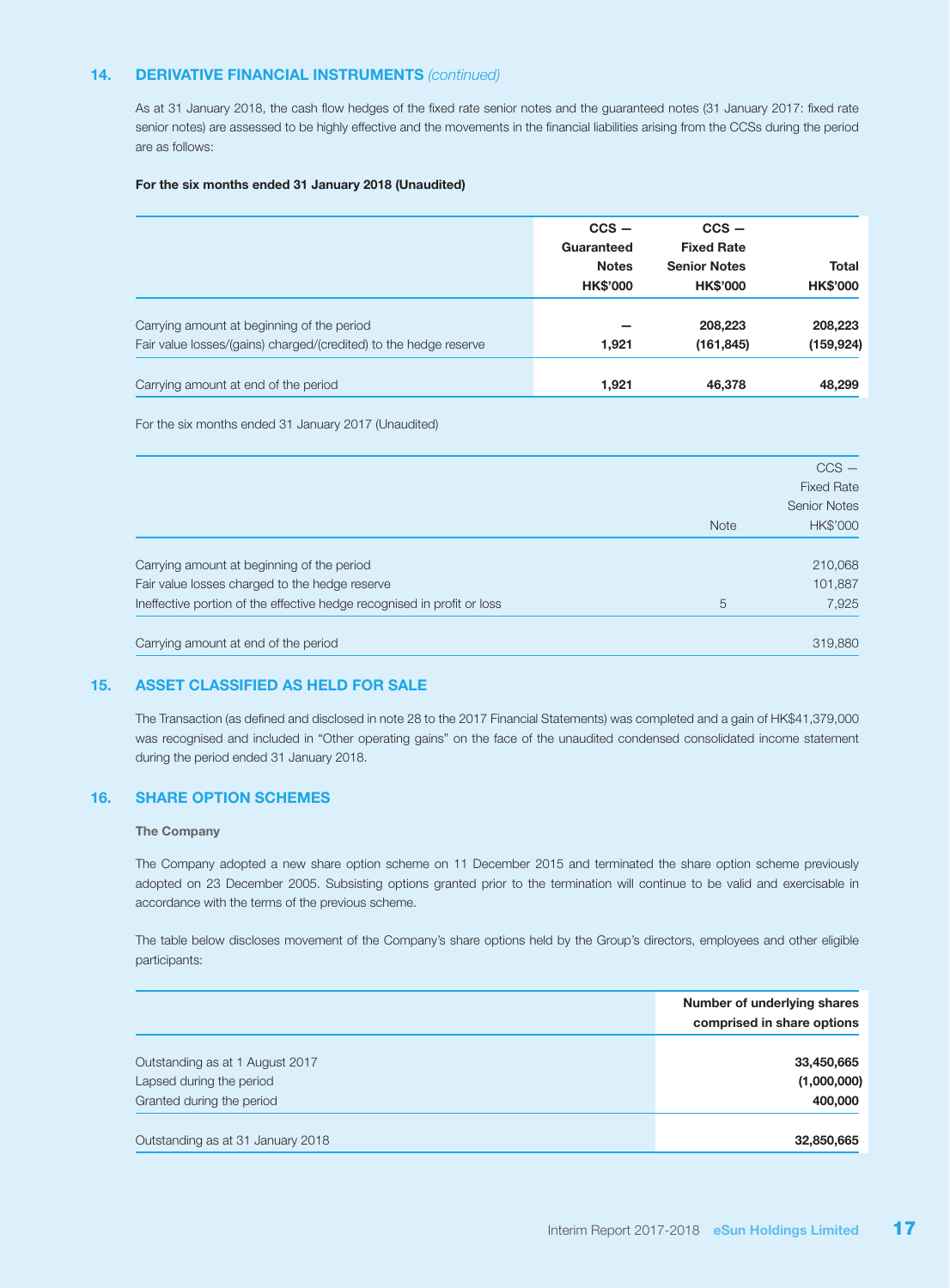#### 16. SHARE OPTION SCHEMES *(continued)*

#### The Company *(continued)*

The exercise price of the Company's share option granted during the period was HK\$1.36 per share. The closing price of the Company's shares immediately before 19 January 2018, the date of grant, was HK\$1.31 per share.

The fair value of the share option granted during the period was approximately HK\$238,000 (six months ended 31 January 2017: Nil), which was recognised as a share option expense during the period (six months ended 31 January 2017: Nil).

The fair value of equity-settled share option granted during the period was estimated as at the date of grant using the binomial option pricing model ("Binomial Model"), taking into account the terms and conditions upon which the option was granted. The following table lists the inputs to the model used:

| Date of grant                                             | <b>19 January 2018</b> |
|-----------------------------------------------------------|------------------------|
|                                                           |                        |
| Dividend yield (%)                                        |                        |
| Expected volatility (%)                                   | 67.7                   |
| Historical volatility (%)                                 | 67.7                   |
| Risk-free interest rate (%)                               | 2.0181                 |
| Option life (years)                                       | 10                     |
| Closing share price of the date of grant (HK\$ per share) | 1.36                   |
| Forfeiture rate (%)                                       | 7.9922                 |

The expected volatility reflects the assumption that the historical volatility is indicative of future trends, which may also not necessarily be the actual outcome. The value of the share options is subject to a number of assumptions and with regard to the limitation of the Binomial Model. Therefore, the value may be subjective and would change should any of the assumptions change.

#### Lai Fung

On 18 December 2012, Lai Fung adopted a new share option scheme and terminated the share option scheme previously adopted on 21 August 2003. Subsisting options granted prior to the termination will continue to be valid and exercisable in accordance with the terms of the previous scheme.

The table below disclosed movement of Lai Fung's share options held by Lai Fung's directors, employees and other eligible participants:

|                                   | Number of underlying Lai Fung's shares<br>comprised in Lai Fung's share options |
|-----------------------------------|---------------------------------------------------------------------------------|
| Outstanding as at 1 August 2017   | 10,064,117                                                                      |
| Exercised during the period       | (220,000)                                                                       |
| Lapsed during the period          | (60,000)                                                                        |
| Granted during the period         | 450,000                                                                         |
| Outstanding as at 31 January 2018 | 10,234,117                                                                      |

The exercise price of Lai Fung's share options granted during the period was HK\$13.52 per Lai Fung's share. The closing price of Lai Fung's shares immediately before 19 January 2018, the date of grant, was HK\$13.50 per Lai Fung's share.

The fair value of the share options granted by Lai Fung during the period was approximately HK\$2,441,000 (six months ended 31 January 2017: Nil) which was recognised as a share option expense of approximately HK\$2,441,000 and HK\$806,000 (before and after capitalisation to properties under development/investment properties under construction/construction in progress, respectively) for the six months ended 31 January 2018 (six months ended 31 January 2017: Nil).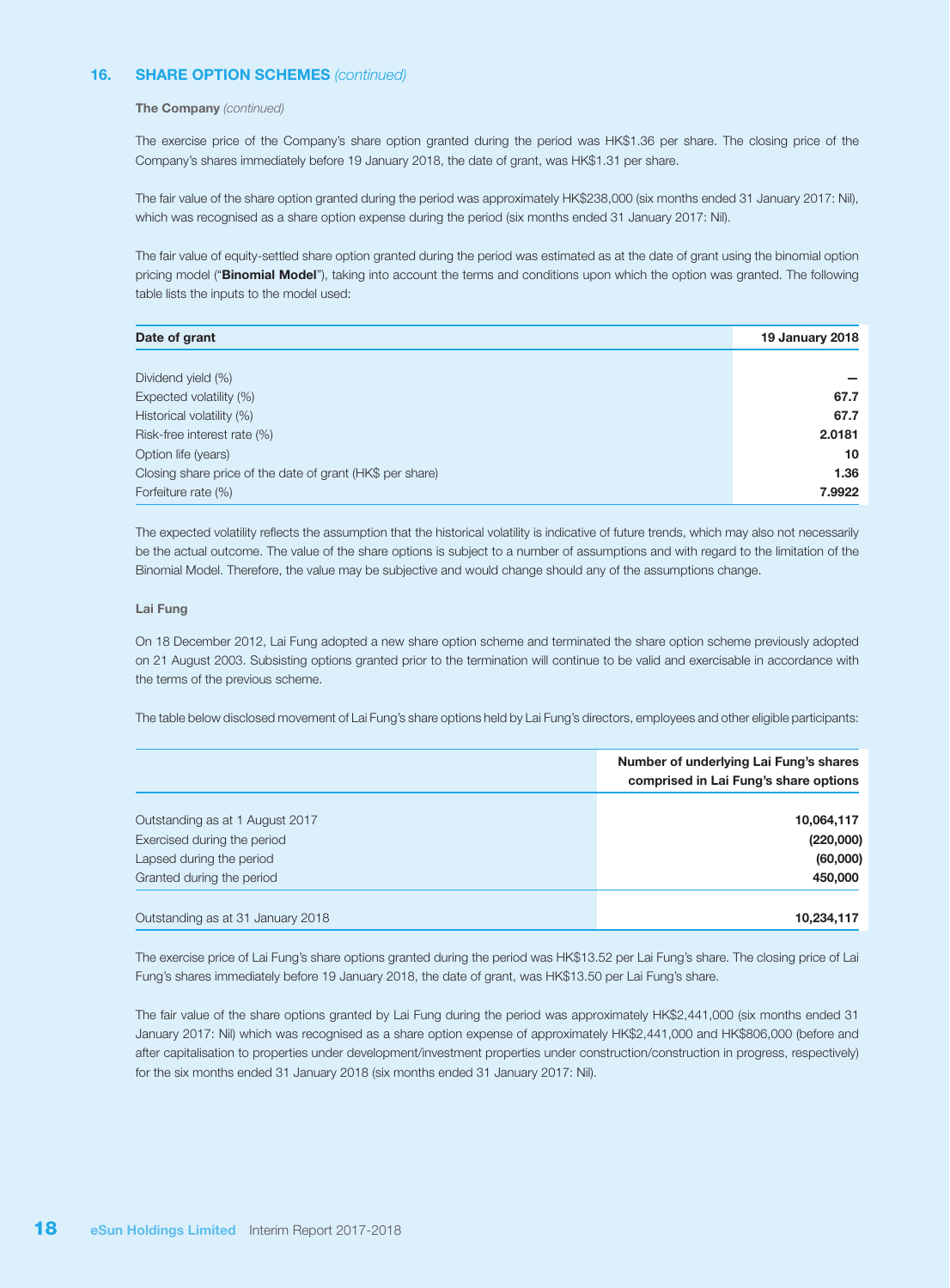#### 16. SHARE OPTION SCHEMES *(continued)*

#### Lai Fung *(continued)*

The fair value of equity-settled share options granted by Lai Fung during the period was estimated as at the date of grant using the Binomial Model, taking into account the terms and conditions upon which the options were granted. The following table lists the inputs to the model used:

| Date of grant                                                        | <b>19 January 2018</b> |
|----------------------------------------------------------------------|------------------------|
|                                                                      |                        |
| Dividend yield (%)                                                   | 1.5129                 |
| Expected volatility (%)                                              | 47.6430                |
| Historical volatility (%)                                            | 47.6430                |
| Risk-free interest rate (%)                                          | 2.0181                 |
| Option life (years)                                                  | 10                     |
| Closing share price of the date of grant (HK\$ per Lai Fung's share) | 13.52                  |
| Forfeiture rate (%)                                                  | 2.7848                 |

The expected volatility reflects the assumption that the historical volatility is indicative of future trends, which may also not necessarily be the actual outcome. The value of the share options is subject to a number of assumptions and with regard to the limitation of the Binomial Model. Therefore, the value may be subjective and would change should any of the assumptions change.

#### 17. COMMITMENTS

The Group had the following capital commitments at the end of the reporting periods:

|                                                       | 31 January      | 31 July   |
|-------------------------------------------------------|-----------------|-----------|
|                                                       | 2018            | 2017      |
|                                                       | (Unaudited)     | (Audited) |
|                                                       | <b>HK\$'000</b> | HK\$'000  |
| Contracted but not provided for:                      |                 |           |
| Construction and development costs                    | 2,076,637       | 2,697,150 |
|                                                       |                 |           |
| Acquisition of items of property, plant and equipment | 29,624          | 41.074    |
|                                                       | 2,106,261       | 2,738,224 |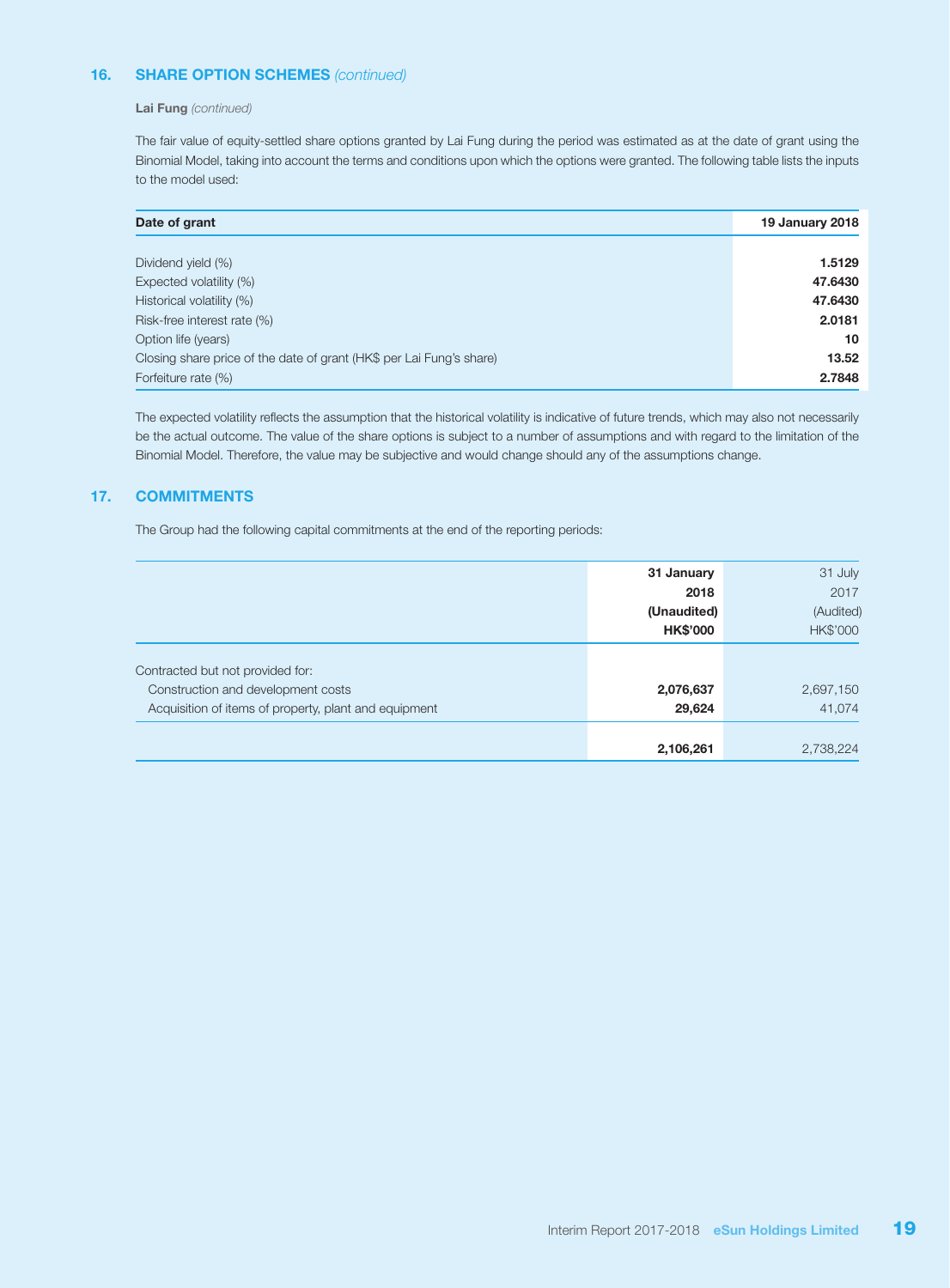#### 18. FAIR VALUE HIERARCHY OF FINANCIAL INSTRUMENTS

Assets and liabilities measured at fair values:

|                                  |                 | <b>Carrying amounts</b> | <b>Fair values</b> |           |
|----------------------------------|-----------------|-------------------------|--------------------|-----------|
|                                  | 31 January      | 31 July                 | 31 January         | 31 July   |
|                                  | 2018            | 2017                    | 2018               | 2017      |
|                                  | (Unaudited)     | (Audited)               | (Unaudited)        | (Audited) |
|                                  | <b>HK\$'000</b> | HK\$'000                | <b>HK\$'000</b>    | HK\$'000  |
| <b>Financial assets</b>          |                 |                         |                    |           |
| Available-for-sale investments   | 111,737         | 81,057                  | 111,737            | 81,057    |
| <b>Financial liabilities</b>     |                 |                         |                    |           |
| Derivative financial instruments | 48,299          | 208.223                 | 48,299             | 208.223   |

Liabilities for which fair values are disclosed:

|                              | <b>Carrying amounts</b> |                 | <b>Fair values</b> |           |
|------------------------------|-------------------------|-----------------|--------------------|-----------|
|                              | 31 January              | 31 July         | 31 January         | 31 July   |
|                              | 2018                    | 2017            | 2018               | 2017      |
|                              | (Unaudited)             | (Audited)       | (Unaudited)        | (Audited) |
|                              | <b>HK\$'000</b>         | <b>HK\$'000</b> | <b>HK\$'000</b>    | HK\$'000  |
|                              |                         |                 |                    |           |
| <b>Financial liabilities</b> |                         |                 |                    |           |
| Convertible notes            | 191,150                 | 182,346         | 191,073            | 182,455   |
| Fixed rate senior notes      | 2,219,658               | 2,080,366       | 2,232,449          | 2,090,492 |
| Guaranteed notes             | 2,712,910               |                 | 2,723,890          |           |
|                              |                         |                 |                    |           |
|                              | 5,123,718               | 2,262,712       | 5,147,412          | 2,272,947 |

Each year, the Group's management appoints external valuers to be responsible for the external valuations of the Group's derivative financial instruments (the "Financial Instrument Valuers"). Selection criteria include market knowledge, reputation, independence and whether professional standards are maintained. The Group's management has discussions with the Financial Instrument Valuers on the valuation assumptions and valuation results twice a year when the valuation is performed for interim and annual financial reporting.

The fair values of the financial assets and liabilities are included at the amount at which the instrument could be exchanged in a current transaction between willing parties, other than in a forced or liquidation sale. The following methods and assumptions were used to estimate the fair values:

- (i) the fair values of available-for-sale investments are based on quoted prices from the fund manager;
- (ii) derivative financial instruments, being the CCSs, are measured using valuation techniques similar to forward pricing and swap models, using present value calculations. The models incorporate various market observable inputs including the credit quality of counterparties, foreign exchange spot rates and interest rate curves. The carrying amounts of the derivative financial instruments are the same as their fair values;
- (iii) the fair values of the liability portion of the convertible notes are estimated by discounting the expected future cash flows using an equivalent market interest rate for a similar instrument with consideration of MAGHL Group's own non-performance risk. The interest rates used to discount the future cash flows of the TFN Convertible Notes and the Specific Mandate Convertible Notes as at 31 January 2018 were 9.5% (31 July 2017: 9.5%) and 9.8% (31 July 2017: 9.8%), respectively; and
- (iv) the fair values of fixed rate senior notes and guaranteed notes are based on quoted market prices.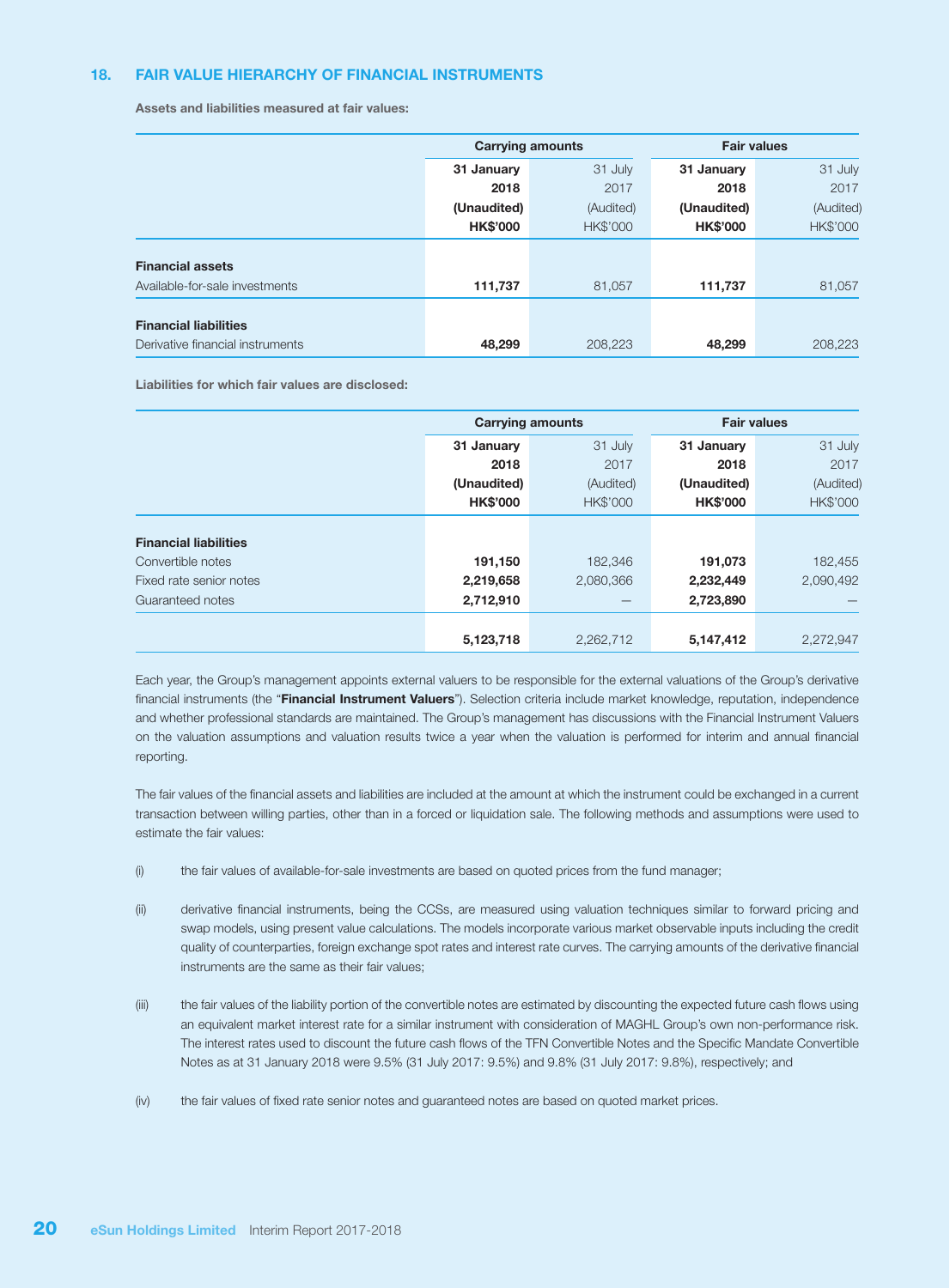#### 18. FAIR VALUE HIERARCHY OF FINANCIAL INSTRUMENTS *(continued)*

| As at 31 January 2018                       | <b>Valuation</b><br>technique       | <b>Significant</b><br>unobservable inputs                           | Value of<br>unobservable inputs             | <b>Notes</b>   |
|---------------------------------------------|-------------------------------------|---------------------------------------------------------------------|---------------------------------------------|----------------|
|                                             |                                     |                                                                     |                                             |                |
| Derivative financial<br>$instruments - CCS$ | Discounted<br>cash flow with        | Expected exposure<br>at default - counterparty                      | HK\$0.00 to HK\$1.47 million                | $\mathbf{1}$   |
| - Fixed Rate Senior<br><b>Notes</b>         | swaption approach                   | Expected exposure<br>at default - Lai Fung                          | HK\$0.00 to HK\$24.88 million               | $\overline{2}$ |
|                                             |                                     | Credit spread - counterparty                                        | 4.05 basis point to<br>108.61 basis point   | 3              |
|                                             |                                     | Credit spread - Lai Fung                                            | 389.54 basis point to<br>658.23 basis point | $\overline{4}$ |
|                                             |                                     | Loss given default ratio -<br>counterparty non-<br>performance risk | 80%                                         | 5              |
|                                             |                                     | Loss given default ratio -<br>Lai Fung's credit risk                | 60%                                         | 6              |
| Derivative financial<br>$instruments - CCS$ | <b>Discounted</b><br>cash flow with | Expected exposure<br>at default - counterparty                      | HK\$4.44 million to<br>HK\$25.04 million    | 1              |
| - Guaranteed Notes                          | swaption approach                   | Expected exposure<br>at default - Lai Fung                          | HK\$10.59 million to<br>HK\$44.98 million   | $\overline{2}$ |
|                                             |                                     | Credit spread - counterparty                                        | 4.05 basis point to<br>109.27 basis point   | 3              |
|                                             |                                     | Credit spread - Lai Fung                                            | 389.54 basis point to<br>662.31 basis point | 4              |
|                                             |                                     | Loss given default ratio -<br>counterparty non-<br>performance risk | 80%                                         | 5              |
|                                             |                                     | Loss given default ratio -<br>Lai Fung's credit risk                | 60%                                         | 6              |
|                                             |                                     |                                                                     |                                             |                |
| As at 31 July 2017                          | Valuation<br>technique              | Significant<br>unobservable inputs                                  | Value of<br>unobservable inputs             | <b>Notes</b>   |
| Derivative financial<br>$instruments - CCS$ | Discounted<br>cash flow with        | Expected exposure<br>at default - counterparty                      | HK\$0.00 to HK\$460.53                      | 1              |

— Fixed Rate Senior swaption approach Expected exposure HK\$107.41 million to 2

counterparty nonperformance risk

Lai Fung's credit risk

Credit spread — counterparty 10.33 basis point to 3

Credit spread — Lai Fung 372.67 basis point to 4

Loss given default ratio — 80% 5

Loss given default ratio — 60% 6

116.82 basis point

661.30 basis point

Below is a summary of significant unobservable inputs to the valuation of financial instruments:

#### *Notes:*

*1. The higher the expected exposure at default — counterparty, the lower the fair value of CCS*

Notes at default — Lai Fung HK\$107.76 million

*2. The higher the expected exposure at default — Lai Fung, the higher the fair value of CCS*

*3. The higher the credit spread — counterparty, the lower the fair value of CCS*

*4. The higher the credit spread — Lai Fung, the higher the fair value of CCS*

*5. The higher the loss given default ratio — counterparty, the lower the fair value of CCS*

*6. The higher the loss given default ratio — Lai Fung, the higher the fair value of CCS*

Other than the above financial assets and liabilities, the carrying amounts of the Group's financial instruments carried at amortised cost are not materially different from their fair values as at 31 January 2018 and 31 July 2017.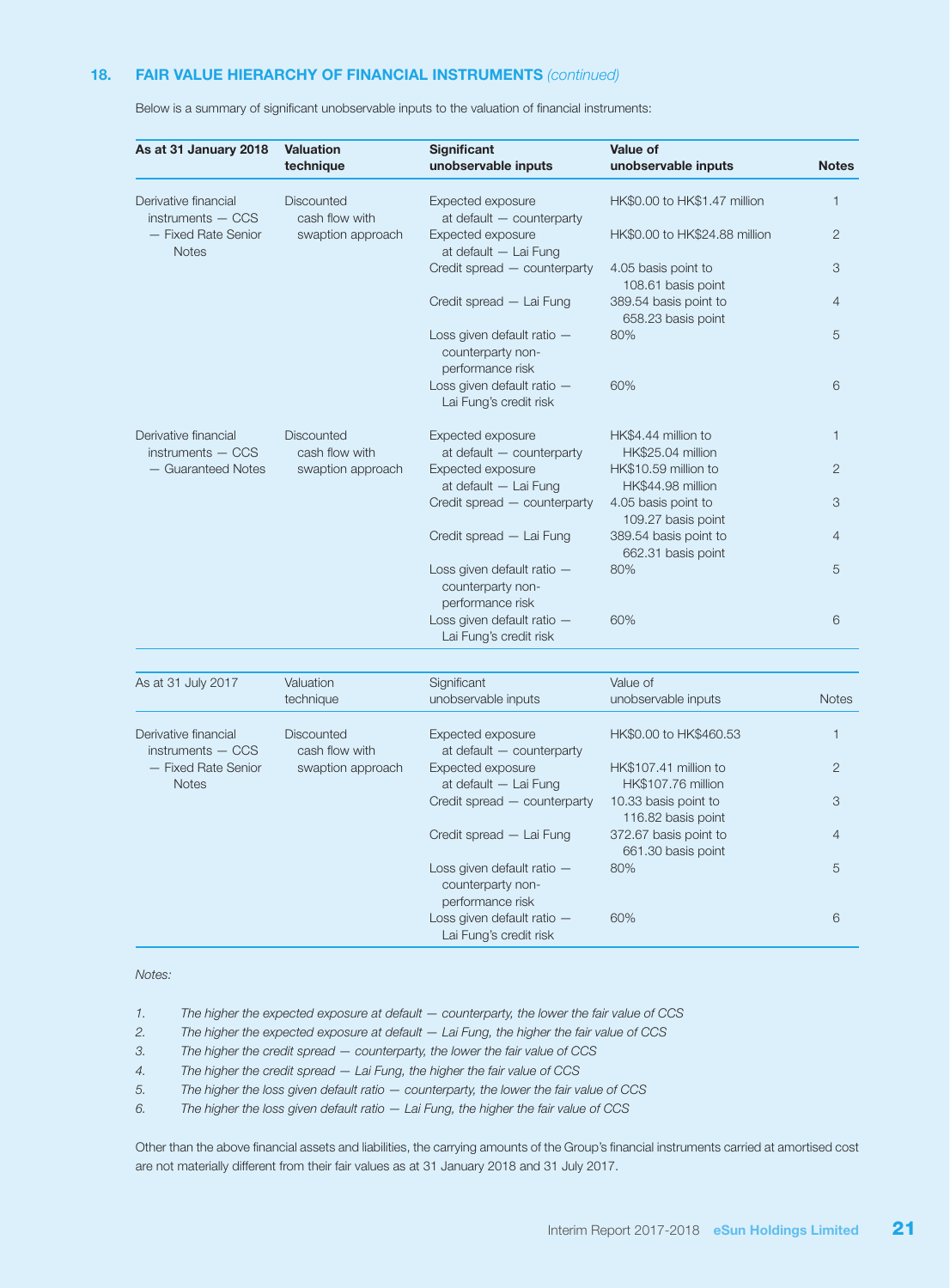#### 18. FAIR VALUE HIERARCHY OF FINANCIAL INSTRUMENTS *(continued)*

The following tables illustrate the fair value measurement hierarchy of the Group's financial instruments:

Assets and liabilities measured at fair values:

| As at 31 January 2018            |                      | Fair value measurement using |                    |                 |
|----------------------------------|----------------------|------------------------------|--------------------|-----------------|
|                                  | <b>Quoted prices</b> | <b>Significant</b>           | <b>Significant</b> |                 |
|                                  | in active            | observable                   | unobservable       |                 |
|                                  | markets              | inputs                       | inputs             |                 |
|                                  | (Level 1)            | (Level 2)                    | (Level 3)          | <b>Total</b>    |
|                                  | (Unaudited)          | (Unaudited)                  | (Unaudited)        | (Unaudited)     |
|                                  | <b>HK\$'000</b>      | <b>HK\$'000</b>              | <b>HK\$'000</b>    | <b>HK\$'000</b> |
| <b>Financial assets</b>          |                      |                              |                    |                 |
| Available-for-sale investments   |                      | 111,737                      |                    | 111,737         |
| <b>Financial liabilities</b>     |                      |                              |                    |                 |
| Derivative financial instruments |                      |                              | 48,299             | 48,299          |
|                                  |                      |                              |                    |                 |
| As at 31 July 2017               |                      | Fair value measurement using |                    |                 |
|                                  | Quoted prices        | Significant                  | Significant        |                 |
|                                  | in active            | observable                   | unobservable       |                 |
|                                  | markets              | inputs                       | inputs             |                 |
|                                  | (Level 1)            | (Level 2)                    | (Level 3)          | Total           |
|                                  | (Audited)            | (Audited)                    | (Audited)          | (Audited)       |
|                                  | HK\$'000             | HK\$'000                     | HK\$'000           | HK\$'000        |
| <b>Financial assets</b>          |                      |                              |                    |                 |
| Available-for-sale investments   |                      | 81,057                       |                    | 81,057          |
| <b>Financial liabilities</b>     |                      |                              |                    |                 |
| Derivative financial instruments |                      |                              | 208,223            | 208,223         |

During the period ended 31 January 2018 and the year ended 31 July 2017, there were no transfers of fair value measurement between Level 1 and Level 2 and no transfers into or out of Level 3 for both financial assets and financial liabilities.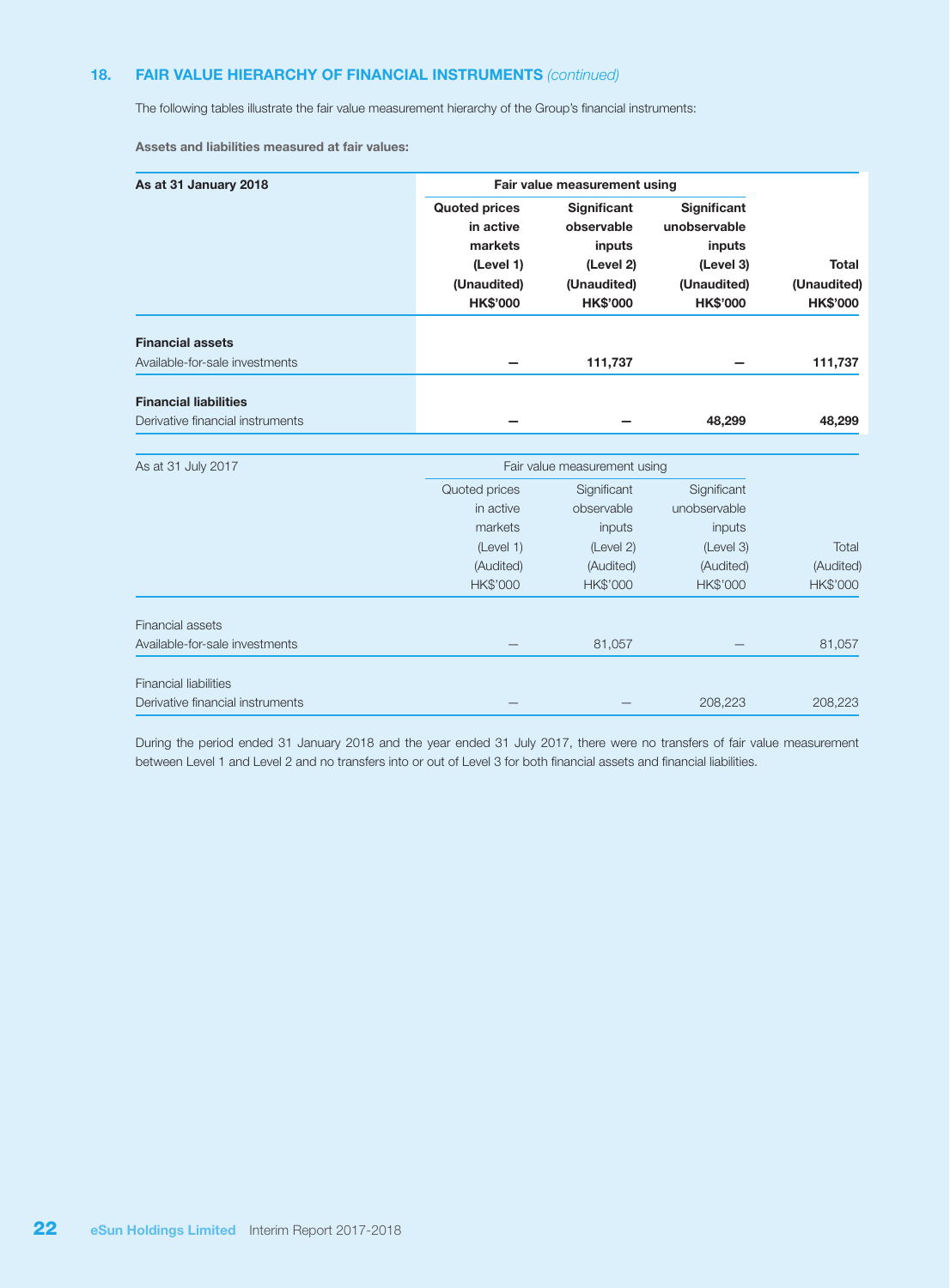#### 19. RELATED PARTY TRANSACTIONS

In addition to the transactions and balances detailed elsewhere in the Financial Statements, the Group had the following material transactions with related parties during the period under review:

#### (a) Transactions with related parties

|                                                    | <b>Six months ended</b><br>31 January |                     |                     |
|----------------------------------------------------|---------------------------------------|---------------------|---------------------|
|                                                    |                                       | 2018<br>(Unaudited) | 2017<br>(Unaudited) |
|                                                    | <b>Notes</b>                          | <b>HK\$'000</b>     | HK\$'000            |
| Lai Sun Development Company Limited and            |                                       |                     |                     |
| its subsidiaries, and/or Lai Sun Garment           |                                       |                     |                     |
| (International) Limited and its subsidiaries,      |                                       |                     |                     |
| major shareholders of the Company:                 |                                       |                     |                     |
| Rental expense and building management fee         |                                       |                     |                     |
| paid or payable                                    | (i)                                   | 6,646               | 6,488               |
| Rental income and management fee income            |                                       |                     |                     |
| received or receivable                             | (ii)                                  | 33                  | 32                  |
| Sharing of corporate salaries on a cost basis      |                                       |                     |                     |
| allocated from                                     |                                       | 29,044              | 25,599              |
| Sharing of administrative expenses on a cost basis |                                       |                     |                     |
| allocated from                                     |                                       | 3,622               | 2,186               |
| Sharing of corporate salaries on a cost basis      |                                       |                     |                     |
| allocated to                                       |                                       | 4,564               | 4,352               |
| Sharing of administrative expenses on a cost basis |                                       |                     |                     |
| allocated to                                       |                                       | 1,428               | 270                 |
| Joint ventures:                                    |                                       |                     |                     |
| Production fee                                     | (iii)                                 | 1,730               | 1,290               |
| Interest income                                    | (iv)                                  | 358                 | 341                 |
| Interest expenses                                  | (v)                                   | 15,272              | 11,592              |
| Management and other service fees paid             |                                       |                     |                     |
| or payable to a related company                    | (vi)                                  | 5,140               | 4,786               |

*Notes:*

*(i) The rental expense and building management fee were charged with reference to market rates.*

*(ii) The terms of the rental income and management fee income were determined based on the agreements entered into between the Group and the related companies.*

- *(iii) The production fee was charged on bases mutually agreed by the respective parties.*
- *(iv) The interest income was charged in accordance with contractual terms with respective parties.*

*(v) The related company is a joint venture of the Group, Guangzhou Beautiwin Real Estate Development Company Limited ("Guangzhou Beautiwin"). The terms of the loans are determined based on the agreements entered into between the Group and Guangzhou Beautiwin. During the period ended 31 January 2018, the interest expenses were charged at fixed interest rates at 3.045% — 4.20% per annum (six months ended 31 January 2017: 3.045% — 4.20% per annum) for loans advanced from Guangzhou Beautiwin to the Group.*

*(vi) The management and other service fees were charged based on an agreement entered into between the Group and a subsidiary of CapitaLand Limited, a substantial shareholder of Lai Fung.*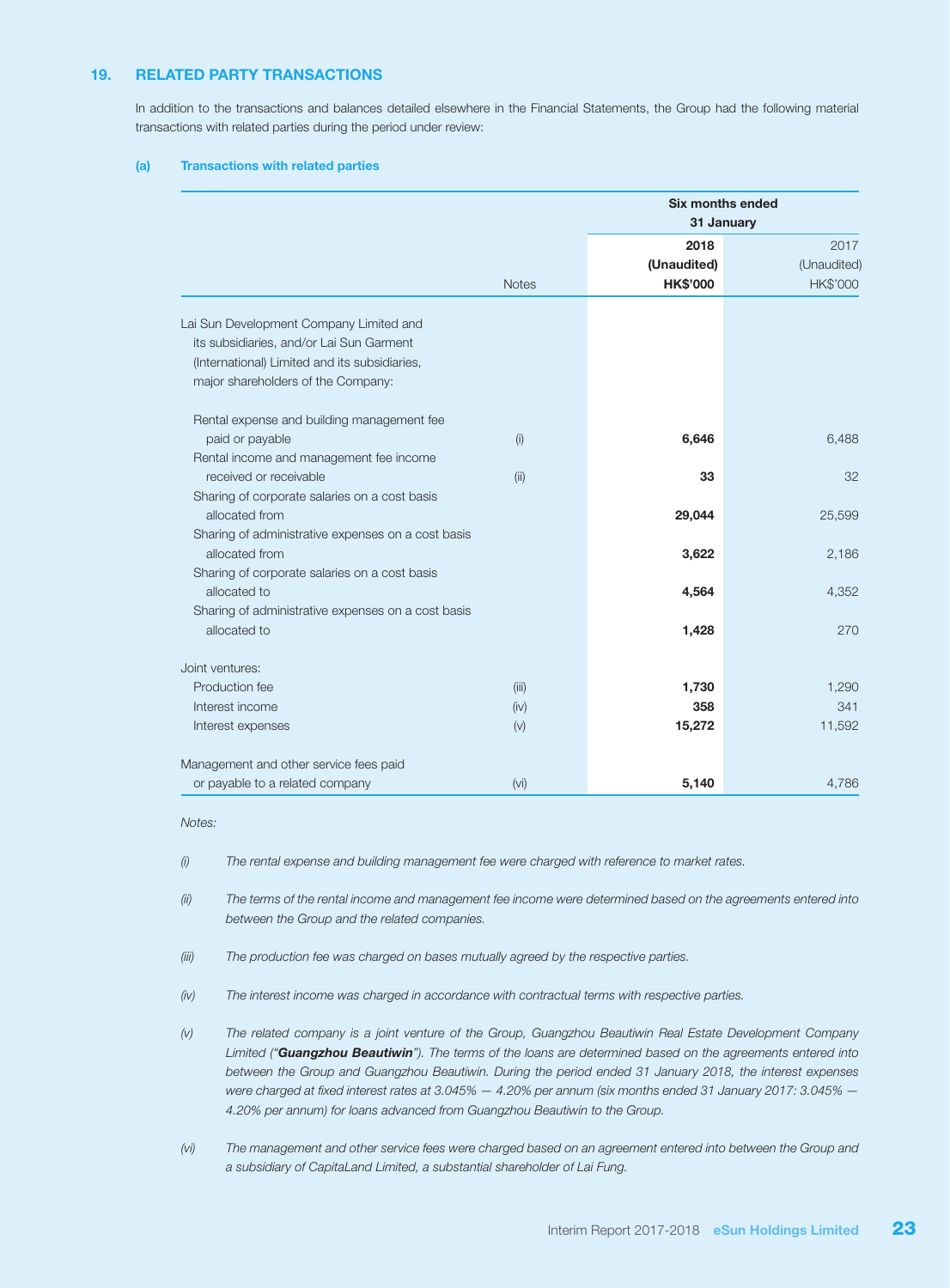#### 19. RELATED PARTY TRANSACTIONS *(continued)*

#### (b) Compensation of key management personnel of the Group

|                                                     | Six months ended<br>31 January |             |  |
|-----------------------------------------------------|--------------------------------|-------------|--|
|                                                     | 2018                           | 2017        |  |
|                                                     | (Unaudited)                    | (Unaudited) |  |
|                                                     | <b>HK\$'000</b>                | HK\$'000    |  |
| Short-term employee benefits                        | 21,322                         | 20,218      |  |
| Post-employment benefits                            | 52                             | 52          |  |
|                                                     |                                |             |  |
| Total compensation paid to key management personnel | 21,374                         | 20,270      |  |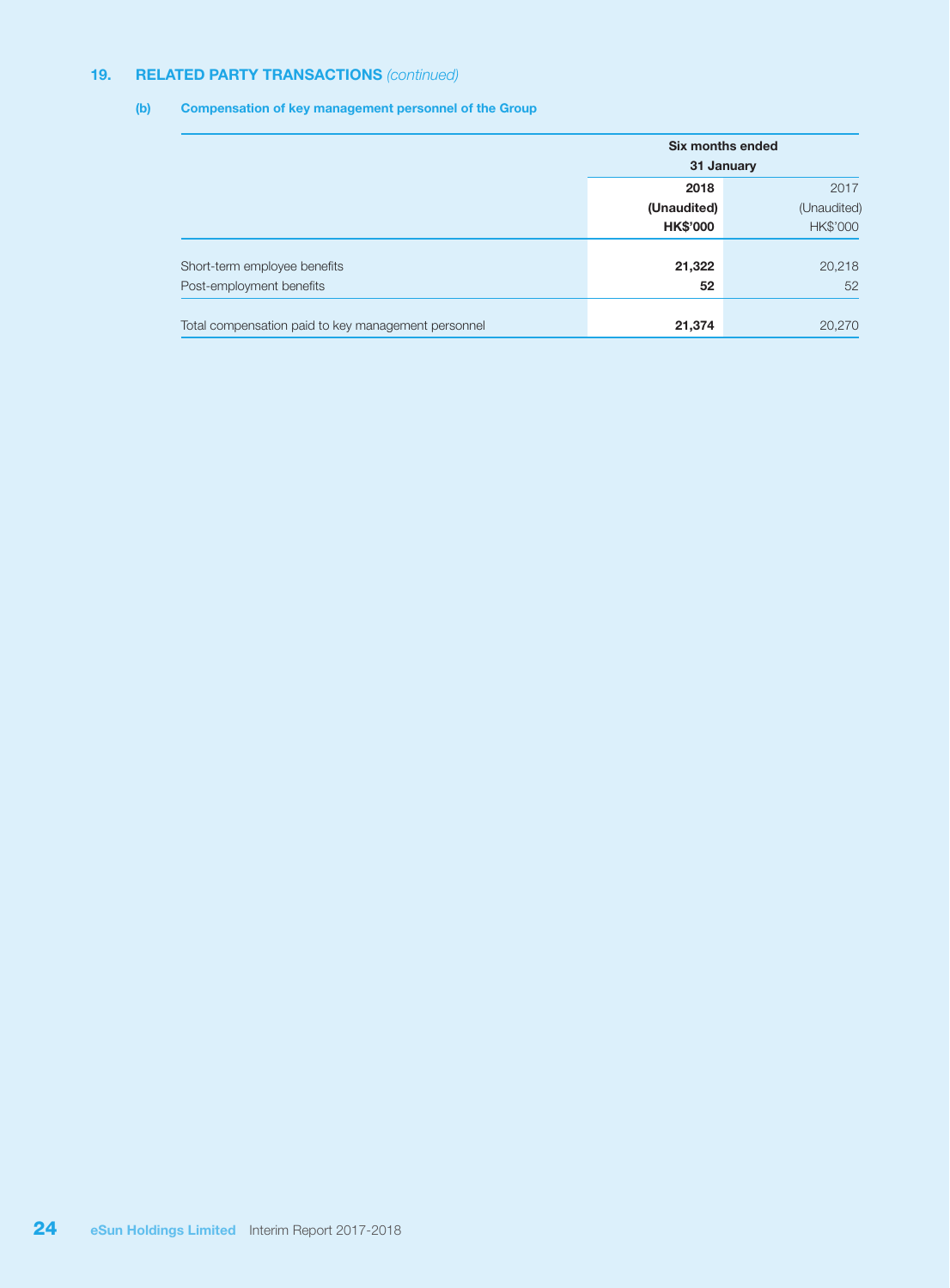# INTERIM DIVIDEND

The Board has resolved not to pay an interim dividend for the six months ended 31 January 2018 (six months ended 31 January 2017: Nil).

# MANAGEMENT DISCUSSION AND ANALYSIS

### Business Review and Outlook

### *Media and Entertainment/Film Production and Distribution/Cinema Operation*

The Mainland China entertainment market continues to grow at an unprecedented pace. The Group continues to expand its media and entertainment businesses in Mainland China, optimising income from its film, TV, live entertainment, artiste management, music and cinema in this fast growing market. The Group is well positioned to capitalise on this trend with its solid foundation in the industry.

- Film  $-$  continued drive to increase its original production of films which appeal to Chinese language audiences. An action comedy film "*When Robbers Meet The Monster*" featuring Louis Koo, Zhou Dongyu and Cheney Chen with director Andrew Lau, and an action crime film "*Bodies At Rest*" by director Renny Harlin casting Nick Cheung and Richie Jen, are under post-production.
- $TV -$  expanded its activities in production and investments in quality  $TV$  drama series in line with the continued strong demand for good programmes from TV stations and online video websites in Mainland China as well as a way to provide exposure and training for the Group's stable of artistes. Projects under development include "*The Legend of The Condor Heroes*", Gordon Chan's new production tribute to the classic work of martial arts from Dr. Louis Cha. "*New Horizon*", a 50 episode romance drama series starring Zheng Kai and Chen Chiao-en, and "*Shadow of Justice*", a 36 episode detective drama series tailor-made for the Alibaba's Youku platforms featuring Julian Cheung and Fiona Sit, are also under post-production stage.
- Live Entertainment successfully produced and promoted a number of concerts in Hong Kong and Mainland China performed by prominent local, Asian and international artistes. The recent "*Super Show 7 in Hong Kong*", "*Miriam Yeung 321GO! Concert 2017*" and "*Girls Girls Girls at17 Live In Concert 2017*" have earned good reputation and public praises. Upcoming events include concerts of EXO.
- Music as international music labels are coming to a mutually acceptable licensing model with major Chinese music portals, the long awaited pay model for digital music is taking shape. With a vast and well-known Chinese music library under management and a continual supply of new hits, the Group is poised to capitalise on this new economic model. During the period under review, the exclusive distribution licenses of our music products with Taobao China Software Co. Ltd. and Warner Music continue to provide stable income to the Group.
- Artiste Management expanded its Chinese artiste roster as well as collaborated with high profile Asian artistes. The Group believes a strong talent roster will complement its media and entertainment businesses and will continue its effort in talent development.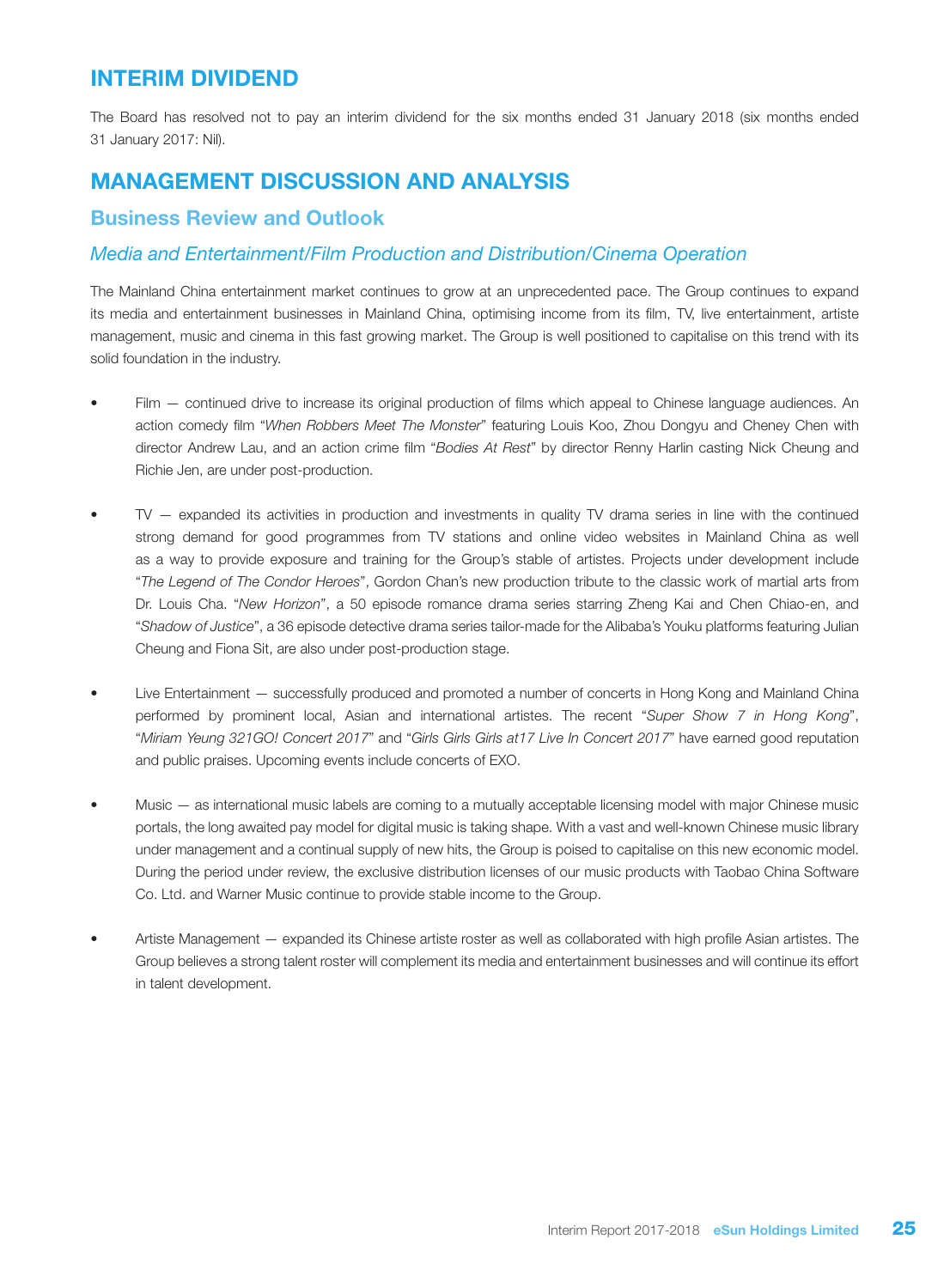### Business Review and Outlook *(continued)*

#### *Media and Entertainment/Film Production and Distribution/Cinema Operation (continued)*

Cinema – acquisition of Intercontinental Group Holdings Limited bolstered the Group's ambition in this segment and supplemented the film distribution segment of the Group in Hong Kong and Mainland China. The MCL Telford Cinema in Kowloon Bay, Hong Kong was re-opened in December 2017 after renovation with advanced cinema technology and the introduction of House FX Theater and MX4D Motion Theater. The Grubers Cafe in MCL Telford Cinema operated by a joint venture company formed by the Group and Lai Sun Development Company Limited (the controlling shareholder of the Company) offers guests a great dining option before or after the movie. The Group also secured two cinema projects in Hong Kong and Suzhou in Mainland China, which are expected to commence business in the financial year ending 31 July 2018. We are excited by the outlook for cinemas in Hong Kong and Mainland China and we will continue to seek out opportunities to expand our footprint.

Targeting the enormous yet growing China market, the Group endeavors to strengthen its integrated media platform with an aim to provide valuable and competitive products and to enhance its market position, and the Group will continue to explore strategic alliances as well as investment opportunities to enrich its portfolio and broaden its income stream.

### *Mainland China Property Market*

Major economies around the world continue to navigate in uncertain waters during the period under review. The capital market has demonstrated robustness despite a delicate economic outlook, punctuated by global events such as elections in Europe, uncertainties surrounding the terms of Brexit, domestic terror events in the United States and Europe and the geopolitical situation in the Korean peninsula. Some of these events are likely to linger in the near future and continue to cast a shadow on the outlook.

Notwithstanding the seemingly turbulent environment, the Central Government continued to forge ahead and delivered stable economic growth through a combination of proactive fiscal policy and prudent monetary policy. However some sectors such as exports, weakened as a result of lackluster global economic performance. Some of the slowdown has been countered by promoting other sectors and raising domestic consumption. The property sector has been a beneficiary of this as observed in various land auctions and transaction values recently. We believe the property sector will remain an important economic pillar and continues to be shaped significantly by government policies. The Central Government's approach to the economy is certainly good news to the sector in the long run and supportive fiscal policy would be beneficial to investors and developers alike. With the first session of the 13<sup>th</sup> National People's Congress and the first session of the 13<sup>th</sup> National Committee of the Chinese People's Political Consultative Conference came to a conclusion, it is reassuring that we can expect continued stability and continuity going forward.

The regional focus and rental-led strategy of Lai Fung Holdings Limited ("Lai Fung", and together with its subsidiary "Lai Fung Group"), a non-wholly-owned subsidiary of the Company, has demonstrated resilience in recent years. The rental portfolio of approximately 3.3 million square feet, primarily in Shanghai and Guangzhou, delivered steady performance in rental income at close to full occupancies for the key assets. The asset swap transaction jointly announced by Lai Fung and the Company on 15 January 2015 in relation to Guangzhou Lai Fung Tower, the office block of Guangzhou Eastern Place Phase V, was completed in August 2017. This enables Lai Fung Group to consolidate its ownership of Guangzhou Lai Fung Tower completely and provide additional flexibility and strategic value to Lai Fung Group. The total gross floor area ("GFA") of this property owned by Lai Fung Group increased to approximately 705,900 square feet excluding car-parking spaces from that of approximately 626,700 square feet as at 31 July 2017 and the commercial area and the office building of this property excluding self-use area have been fully leased.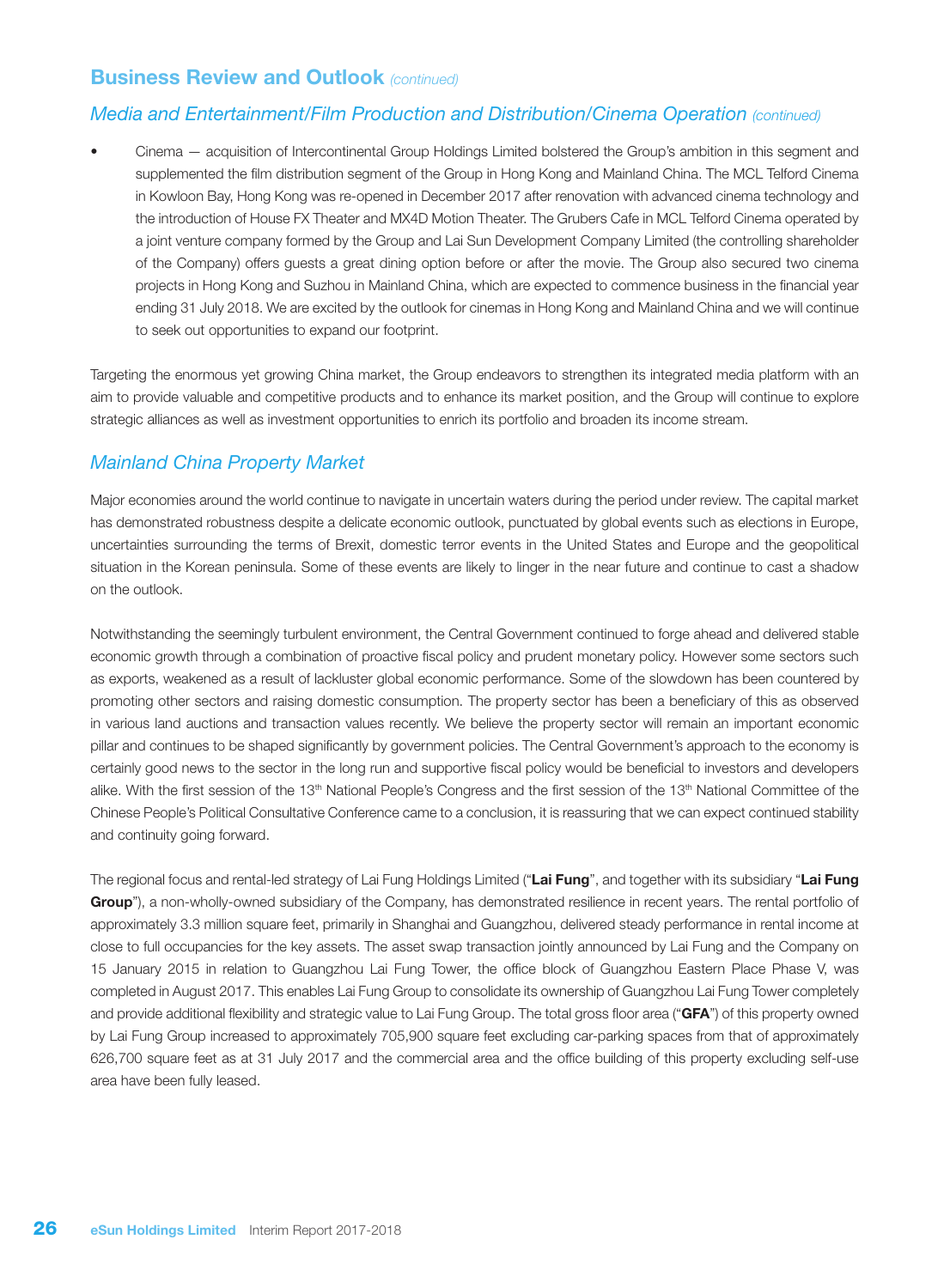### Business Review and Outlook *(continued)*

#### *Mainland China Property Market (continued)*

Lai Fung Group has a number of projects in various stages of development in Shanghai, Guangzhou, Zhongshan and Hengqin. The rental portfolio is expected to increase from approximately 3.3 million square feet to approximately 6.6 million square feet through developing the existing projects on hand over the next few years. Demolition of Shanghai Northgate Plaza I and Hui Gong Building was completed in May 2017 and foundation works for the combined redevelopment of Shanghai Northgate Plaza I, Northgate Plaza II and the Hui Gong Building commenced in September 2017. The redevelopment plan includes an office tower, a shopping arcade and underground car-parking spaces and is expected to add a total GFA of approximately 693,600 square feet excluding car-parking spaces to the rental portfolio of Lai Fung Group.

The construction works of Phase I of the Novotown project in Hengqin ("Novotown") commenced at the end of 2015 and is now progressing at a good pace. In June 2017, Lai Fung Group entered into a licence agreement with Real Madrid Club de Fútbol in relation to the development and operation of a location based entertainment centre ("Real Madrid LBE") in Novotown. In September 2017, Lai Fung Group entered into a framework agreement with Dr. Ing. h.c. F. Porsche AG in relation to the development and operation of an auto experience theme centre named Porsche City ("Porsche City") in Novotown. In November 2017, Lai Fung Group entered into a cooperation agreement with Harrow International (China) Management Services Limited and ILA Holdings Limited bringing Harrow International China Group, the world's leading learning institution, to set up an Innovation Leadership Academy Hengqin ("ILA Hengqin") in Hengqin, Zhuhai. The cooperation aims to enhance the general education experience in Hengqin and across the region catering for learning needs of local and overseas families residing within the Pearl River Delta area, including Hengqin, Zhuhai, Macau and the Greater Bay Area. The Real Madrid LBE, Porsche City and ILA Hengqin are planned to be launched in Phase II of the Novotown project in Hengqin, subject to the acquisition of the land for Phase II. Discussions between Lai Fung Group and the Hengqin government regarding the land concession and the Phase II development of the Novotown are ongoing.

The remaining residential units in Zhongshan Palm Spring and the cultural studios of Hengqin Novotown Phase I are expected to contribute to the income of Lai Fung Group in the coming financial years. Lai Fung Group will continue its prudent and flexible approach in growing its landbank.

The Group's consolidated cash position of HK\$5,710.4 million (HK\$295.4 million excluding Lai Fung Group and Media Asia Group Holdings Limited ("MAGHL", a non-wholly-owned subsidiary of the Company) together with its subsidiaries ("MAGHL Group")) (31 July 2017: HK\$3,304.6 million (HK\$273.8 million excluding Lai Fung Group and MAGHL Group)) with a net debt to equity ratio of 42.2% as at 31 January 2018 (31 July 2017: 35.3%) provides the Group with full confidence and the means to review opportunities more actively. The Group will continue its prudent and flexible approach in managing its financial position.

#### Overview of Interim Results

For six months ended 31 January 2018, the Group recorded a turnover of HK\$1,184.9 million, representing an increase of 1.8% from HK\$1,164.5 million for the same period of last year. The gross profit decreased by approximately 26.2% to HK\$447.5 million (2017: HK\$606.2 million). The significant increase in cost of sales is primarily due to additional amortisation recognised on the films released by MAGHL Group during the period under review due to their unsatisfactory performance.

For the six months ended 31 January 2018, net loss attributable to owners of the Company was approximately HK\$14.3 million (2017: net profit of HK\$27.6 million). Net loss per share was HK\$0.010 (2017: net profit per share of HK\$0.022). The net loss attributable to owners of the Company for the period under review is primarily due to a) consolidated loss from MAGHL owing to the unsatisfactory performance of the films released by MAGHL Group during the period under review and b) lower profit contribution from a joint venture of Lai Fung as sale of the project has been substantially completed, despite a higher revaluation gain arising from revaluations of Lai Fung's investment properties during the period under review.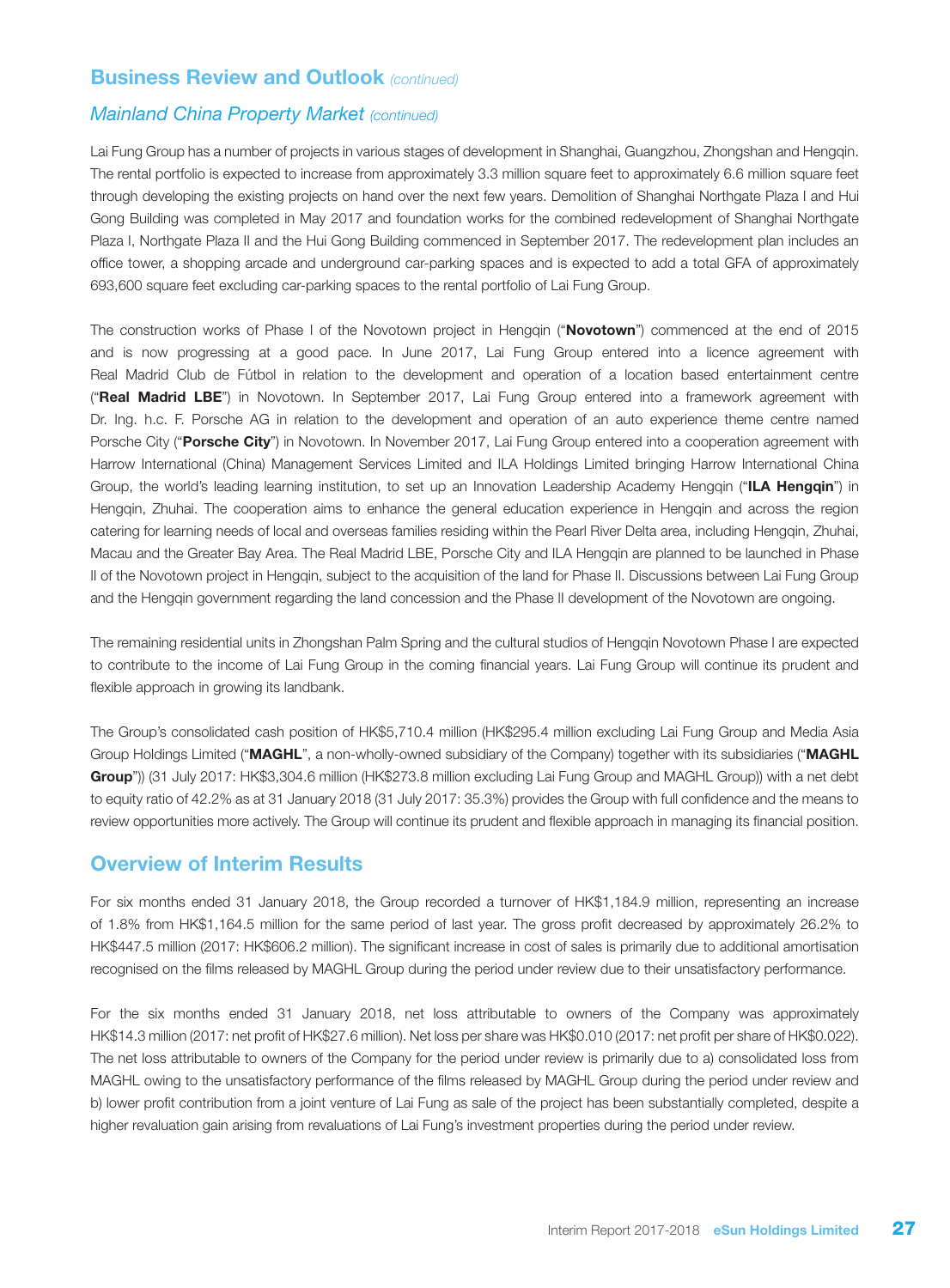Net loss attributable to owners of the Company for the six months ended 31 January 2018 excluding the effect of property revaluations was approximately HK\$165.7 million (2017: net loss of HK\$37.3 million). Net loss per share attributable to owners of the Company excluding the effect of property revaluations was HK\$0.111 per share (2017: net loss of HK\$0.030 per share).

|                                                                             | Six months ended 31 January |              |  |
|-----------------------------------------------------------------------------|-----------------------------|--------------|--|
| Profit/(loss) attributable to owners of the Company                         | 2018                        | 2017         |  |
|                                                                             | HK\$'million                | HK\$'million |  |
| Reported                                                                    | (14.3)                      | 27.6         |  |
| Adjustments in respect of investment properties                             |                             |              |  |
| Revaluation of properties                                                   | (202.0)                     | (88.3)       |  |
| Deferred tax on investment properties                                       | 50.5                        | 22.1         |  |
| Non-controlling interests' share of revaluation movements less deferred tax | 0.1                         | 1.3          |  |
| Net loss after tax excluding revaluation gains of investment properties     | (165.7)                     | (37.3)       |  |

Equity attributable to owners of the Company as at 31 January 2018 amounted to HK\$9,780.7 million (31 July 2017: HK\$9,118.2 million). Net asset value per share attributable to owners of the Company increased by 7.3% to HK\$6.556 per share as at 31 January 2018 from HK\$6.112 per share as at 31 July 2017.

#### *Media and Entertainment*

For the six months ended 31 January 2018, this segment recorded a turnover of HK\$237.1 million (2017: HK\$239.2 million) and segment results increased from a profit of HK\$19.9 million to a profit of HK\$25.3 million.

#### *Live Entertainment*

The Group remains highly active on the live entertainment front. During the period under review, the Group organised and invested in 62 (2017: 68) shows by popular local, Asian and internationally renowned artistes, including Miriam Yeung, Grasshopper, C AllStar, at17, Ivana Wong and Hins Cheung, Liza Wang, Vivian Chow and Wanna One.

#### *Music Production, Distribution and Publishing*

For the six months ended 31 January 2018, the Group released 23 (2017: 11) albums, including titles by Sammi Cheng, Miriam Yeung, William So, C AllStar, at17 and Michael Lai. The Group is expected to continue to increase its music licensing revenue from the exploitation of the music library through new media distribution.

#### *Artiste Management*

The Group has a strong artiste management team and a sizeable number of talents and will continue to expand its profile and in tandem with our growing television drama production and film production business.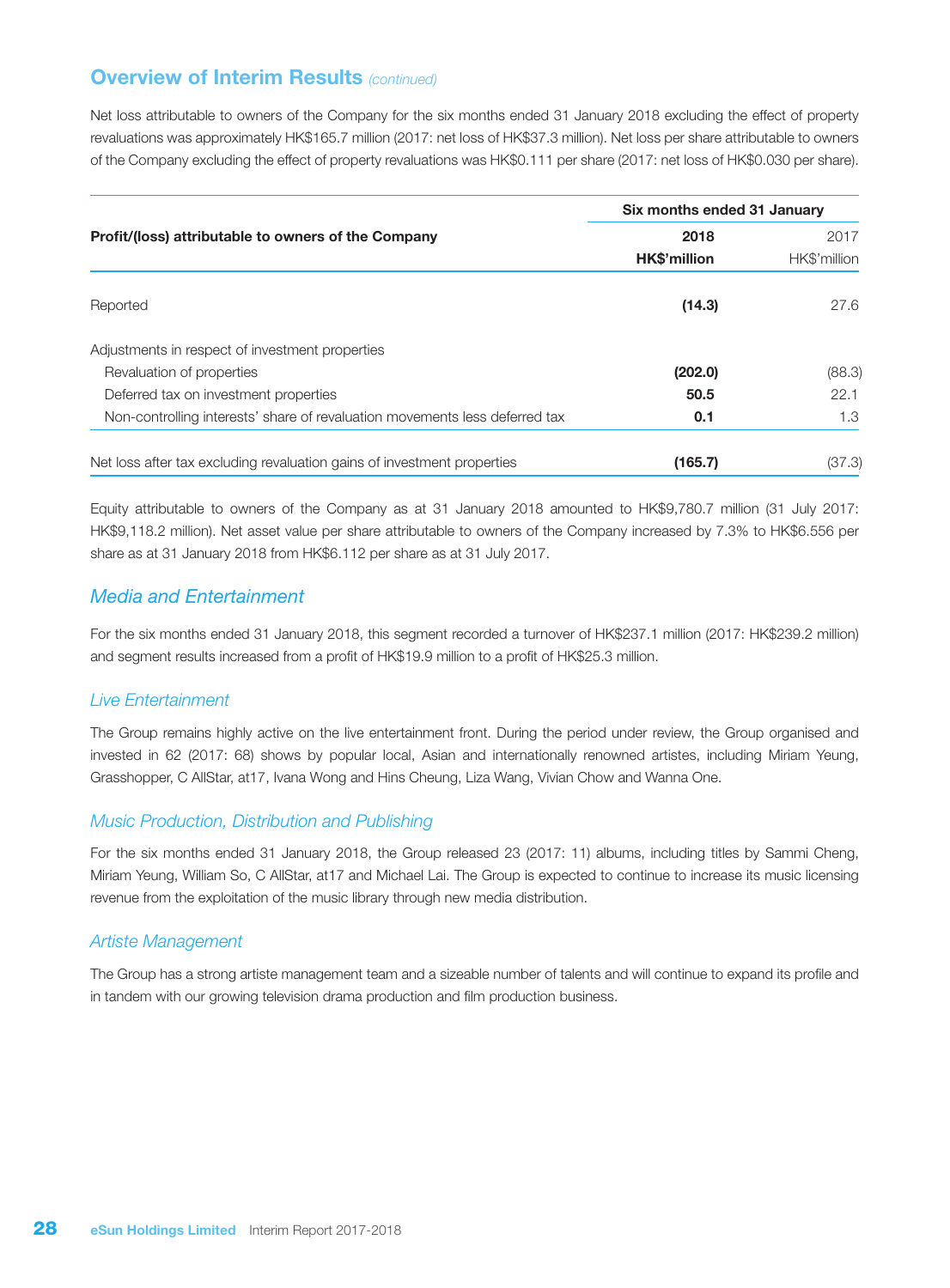### *Film and TV Program Production and Distribution*

For the six months ended 31 January 2018, this segment recorded a turnover of HK\$199.2 million (2017: HK\$220.2 million) and segment results of a loss of HK\$181.3 million (2017: a profit of HK\$15.4 million).

During the period under review, the Group released 3 films (2017: 1), namely *Legend of the Naga Pearls*, *The Adventurers* and *Manhunt* and distributed 24 (2017: 11) films and 228 (2017: 253) videos with high profile titles including *Valerian and the City of a Thousand Planets, Paddington 2, Fast & Furious 8, Spider-Man: Homecoming, Transformers: The Last Knight and Guardians of the Galaxy Vol. 2*.

### *Cinema Operation*

For the six months ended 31 January 2018, this segment recorded a turnover of HK\$189.5 million (2017: HK\$189.5 million). The Group currently operates eight cinemas in Hong Kong and two cinemas in Mainland China as well as one joint venture cinema in Hong Kong. The MCL Telford Cinema in Kowloon Bay, Hong Kong was re-opened in December 2017 after renovation with advanced cinema technology and the introduction of House FX Theater and MX4D Motion Theater. The Group also secured two cinema projects in Hong Kong and Suzhou in Mainland China, which are expected to commence business in the financial year ending 31 July 2018. The cinema operation provides a complementary distribution channel for the Group's film production and distribution businesses.

Details on the number of screens and seats of each existing cinema are as follows:

|                                                | <b>Attributable interest</b> | No. of  | No. of |
|------------------------------------------------|------------------------------|---------|--------|
| <b>Cinema</b>                                  | to the Group                 | screens | seats  |
|                                                | (% )                         | (Note)  | (Note) |
| <b>Mainland China</b>                          |                              |         |        |
| Guangzhou May Flower Cinema City               | 100                          | 7       | 606    |
| Zhongshan May Flower Cinema City               | 100                          | 5       | 905    |
| <b>Subtotal</b>                                |                              | 12      | 1,511  |
| <b>Hong Kong</b>                               |                              |         |        |
| <b>Festival Grand Cinema</b>                   | 85                           | 8       | 1,196  |
| MCL Metro City Cinema                          | 85                           | 7       | 957    |
| MCL Telford Cinema (including MX4D theatre)    | 85                           | 6       | 789    |
| <b>STAR Cinema</b>                             | 85                           | 6       | 622    |
| Grand Kornhill Cinema (including MX4D theatre) | 85                           | 5       | 706    |
| <b>MCL South Horizons Cinema</b>               | 85                           | 3       | 555    |
| MCL Green Code Cinema                          | 85                           | 3       | 285    |
| Grand Windsor Cinema                           | 85                           | 3       | 246    |
| The Grand Cinema                               | 25.5                         | 12      | 1,566  |
| <b>Subtotal</b>                                |                              | 53      | 6,922  |
|                                                | <b>Total</b>                 | 65      | 8,433  |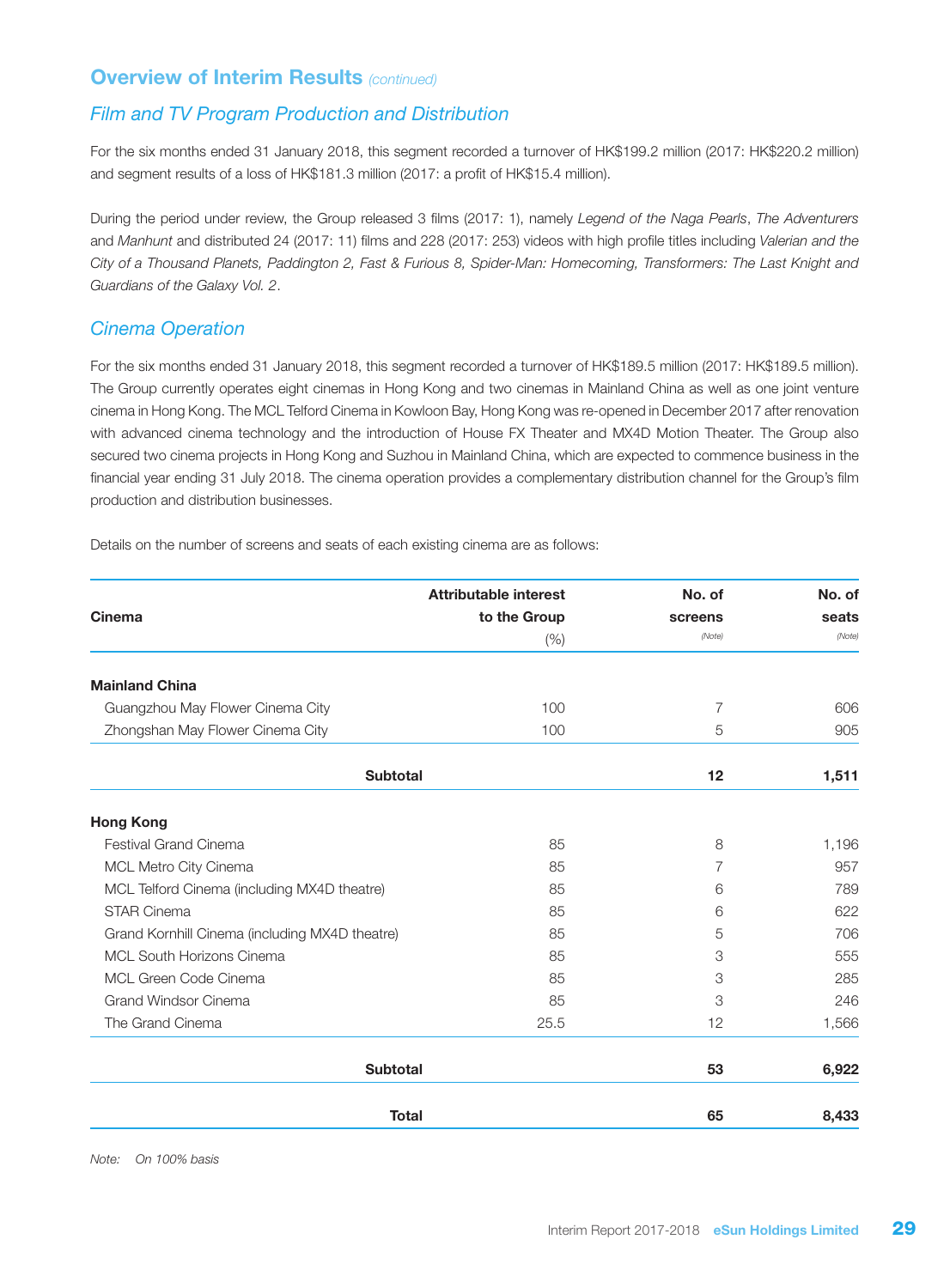### *Property Investment*

The following details are extracted from Lai Fung's interim report for the six months ended 31 January 2018.

#### *Rental Income*

For the six months ended 31 January 2018, Lai Fung Group's rental operations recorded a turnover of HK\$379.5 million (2017: HK\$345.8 million), representing a 9.7% increase over the same period of last year. Excluding the effect of currency translation, the growth for Renminbi denominated rental income was 5.6%. Breakdown of rental turnover by major rental properties is as follows:

|                            | Six months ended 31 January |                     |             | Six months ended 31 January |             |             |                           |
|----------------------------|-----------------------------|---------------------|-------------|-----------------------------|-------------|-------------|---------------------------|
|                            | $2018$ #                    | $2017$ <sup>#</sup> | Approximate | 2018                        | 2017        | Approximate | Period end                |
|                            | HK\$'million                | HK\$'million        | change      | <b>RMB'million</b>          | RMB'million | change      | occupancy                 |
|                            |                             |                     | (% )        |                             |             | (% )        | (% )                      |
| Shanghai                   |                             |                     |             |                             |             |             |                           |
| Shanghai Hong Kong Plaza   | 206.3                       | 201.3               | 2.5         | 174.0                       | 176.4       | $-1.4$      | Retail: 93.7              |
|                            |                             |                     |             |                             |             |             | Office: 93.4              |
|                            |                             |                     |             |                             |             |             | Serviced Apartments: 80.7 |
| Shanghai May Flower Plaza  | 38.8                        | 37.8                | 2.6         | 32.7                        | 33.1        | $-1.2$      | Retail: 100.0             |
|                            |                             |                     |             |                             |             |             | Hotel: 69.9               |
| Shanghai Regents Park      | 12.4                        | 7.0                 | 77.1        | 10.5                        | 6.1         | 72.1        | 100.0                     |
| Guangzhou                  |                             |                     |             |                             |             |             |                           |
| Guangzhou May Flower Plaza | 55.0                        | 55.8                | $-1.4$      | 46.4                        | 48.9        | $-5.1$      | 99.2                      |
| Guangzhou West Point       | 9.9                         | 9.1                 | 8.8         | 8.3                         | 8.0         | 3.8         | 98.8                      |
| Guangzhou Lai Fung Tower   | 51.9                        | 30.3                | 71.3        | 43.8                        | 26.5        | 65.3        | Retail: 100.0             |
|                            |                             |                     |             |                             |             |             | Office: 100.0*            |
| Zhongshan                  |                             |                     |             |                             |             |             |                           |
| Zhongshan Palm Spring      | 5.2                         | 4.5                 | 15.6        | 4.4                         | 4.0         | 10.0        | Retail: 86.0              |
|                            |                             |                     |             |                             |             |             | Serviced Apartments: 49.6 |
| <b>Total</b>               | 379.5                       | 345.8               | 9.7         | 320.1                       | 303.0       | 5.6         |                           |

# *The exchange rates adopted for the six months ended 31 January 2018 and 2017 are 0.8433 and 0.8762, respectively.*

\* *Excluding self-use area*

Rental income performed steadily as a whole with almost full occupancy in all the major properties. The strong growth from Guangzhou Lai Fung Tower is primary due to its being fully leased during the period under review.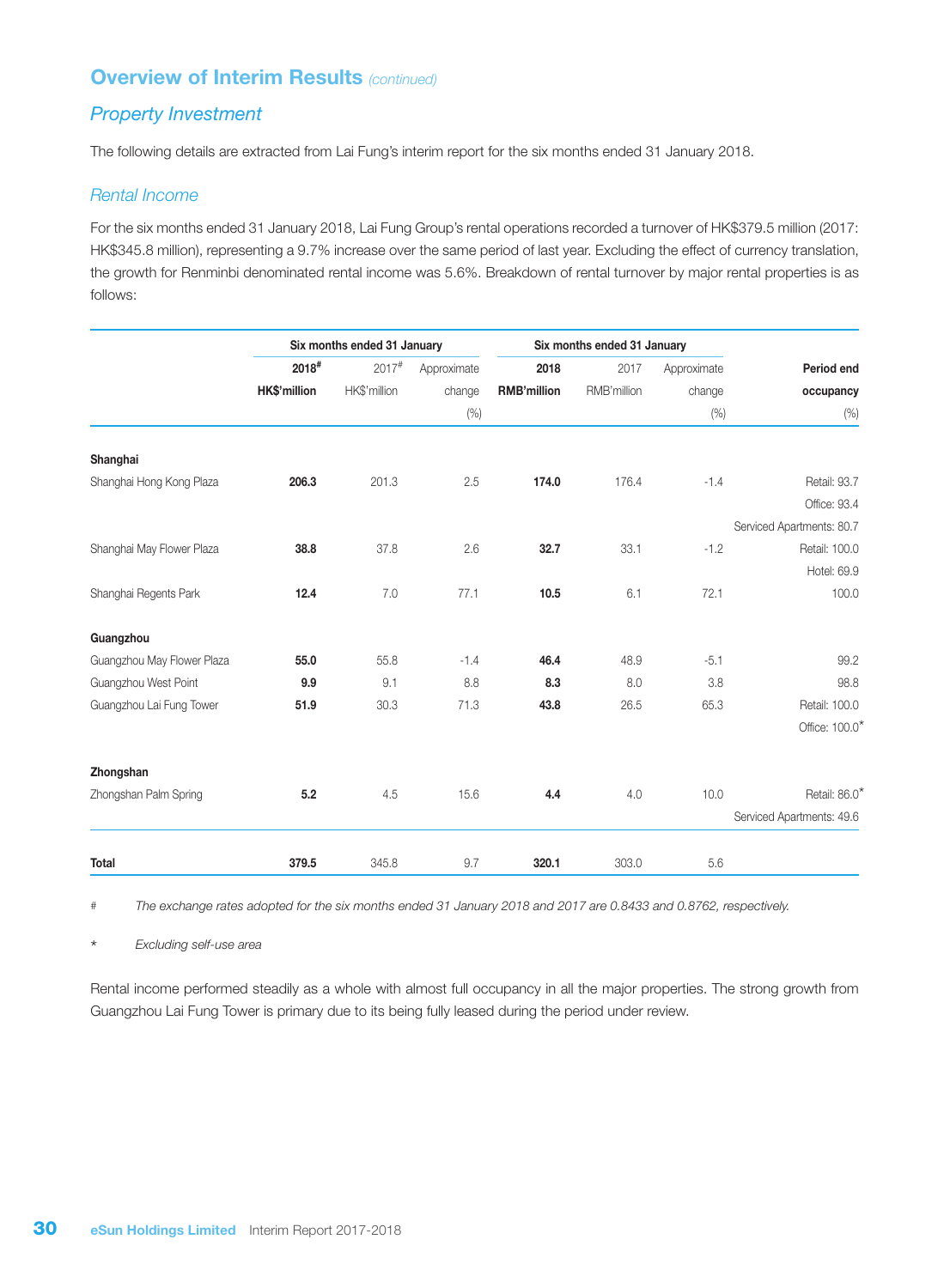### *Property Investment (continued)*

#### *Rental Income (continued)*

The asset swap transaction with Guangzhou Light Industry Real Estate Limited as jointly announced by Lai Fung and the Company on 15 January 2015 in relation to Guangzhou Lai Fung Tower, the office block of Guangzhou Eastern Place Phase V, was completed in August 2017. This enables Lai Fung Group to consolidate its ownership of Guangzhou Lai Fung Tower completely and provide additional flexibility and strategic value to Lai Fung Group. The total GFA of this property owned by Lai Fung Group increased to approximately 705,900 square feet excluding car-parking spaces from that of approximately 626,700 square feet as at 31 July 2017 and the commercial area and the office building of this property excluding self-use area have been fully leased.

### *Property Development*

The following details are extracted from Lai Fung's interim report for the six months ended 31 January 2018.

#### *Recognised Sales*

For the six months ended 31 January 2018, Lai Fung Group's property development operations recorded a turnover of HK\$129.9 million (2017: HK\$133.2 million) from sale of properties, representing a 2.5% decrease in sales revenue over the same period of last year. Total recognised sales was primarily driven by the sales performance of residential units of Zhongshan Palm Spring.

For the six months ended 31 January 2018, average selling price recognised as a whole (excluding Guangzhou Dolce Vita and car-parking spaces) amounted to approximately HK\$1,282 per square foot (2017: HK\$3,075 per square foot), which is driven by lower average selling price in Zhongshan compared to Guangzhou. Sales of residential units of Guangzhou Dolce Vita performed well and achieved an average selling price of HK\$3,474 per square foot (2017: HK\$2,416 per square foot). This is recognised as a component of "Share of profits of joint ventures" in the condensed consolidated income statement.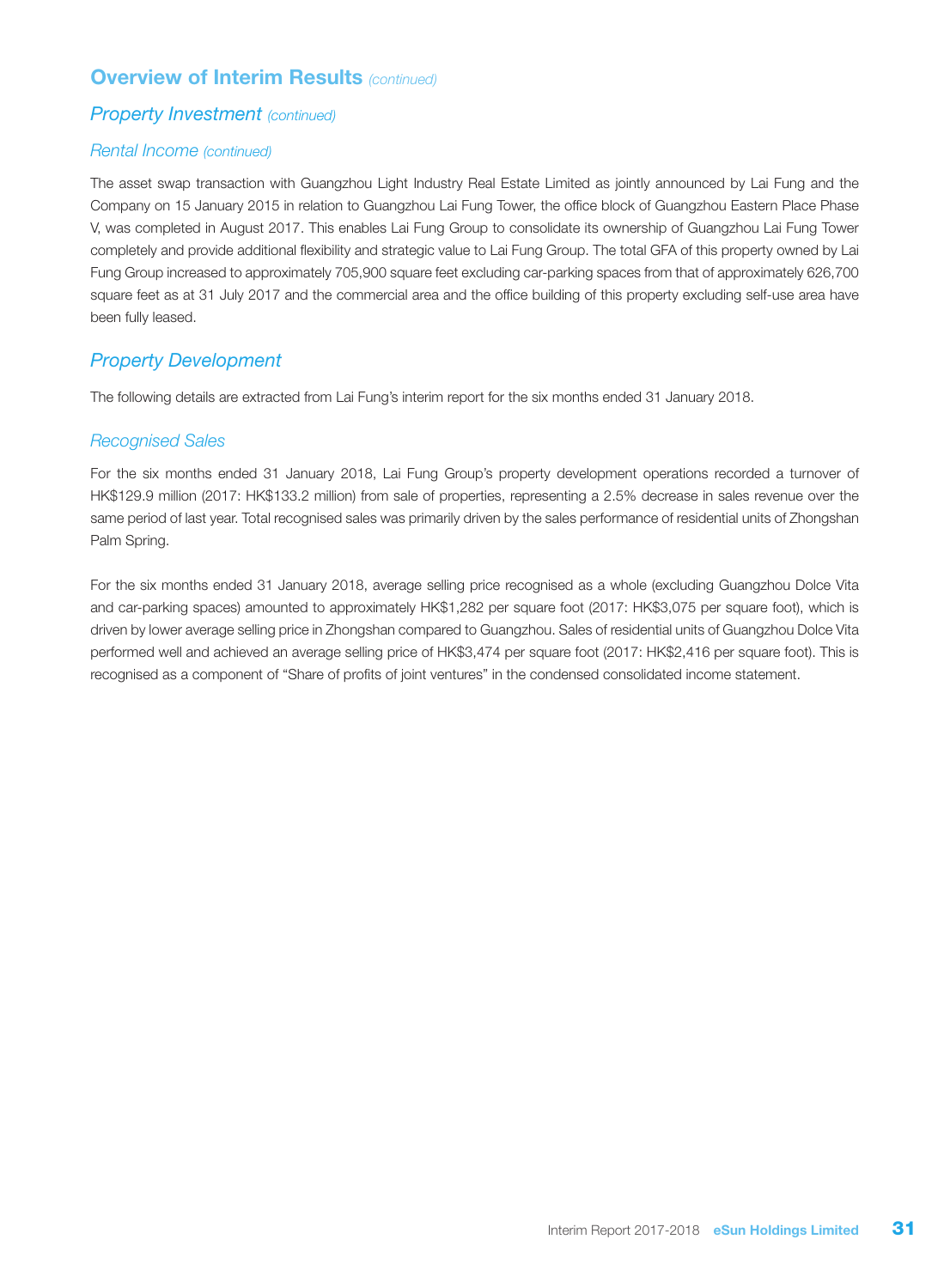### *Property Development (continued)*

#### *Recognised Sales (continued)*

Breakdown of turnover for the six months ended 31 January 2018 from property sales is as follows:

|                                             | No. of       | Approximate | Average          |                |             |
|---------------------------------------------|--------------|-------------|------------------|----------------|-------------|
| <b>Recognised basis</b>                     | units        | <b>GFA</b>  | selling price#   | Turnover*      |             |
|                                             |              | Square feet | HK\$/square foot | HK\$'million## | RMB'million |
| Guangzhou Eastern Place                     |              |             |                  |                |             |
| Residential Units - Phase V                 | $\mathbf{2}$ | 2,460       | 6,435            | 14.9           | 12.5        |
| Zhongshan Palm Spring                       |              |             |                  |                |             |
| Residential High-rise Units                 | 69           | 83,629      | 1,131            | 90.1           | 76.0        |
| <b>Others</b>                               |              |             |                  | 0.5            | 0.4         |
| <b>Subtotal</b>                             | 71           | 86,089      | 1,282            | 105.5          | 88.9        |
| Guangzhou Eastern Place                     |              |             |                  |                |             |
| Car-parking Spaces                          | 19           |             |                  | 21.3           | 18.0        |
| Guangzhou King's Park                       |              |             |                  |                |             |
| Car-parking Spaces                          | 4            |             |                  | 3.1            | 2.6         |
| <b>Total</b>                                |              |             |                  | 129.9          | 109.5       |
| Recognised sales from joint venture project |              |             |                  |                |             |
| Guangzhou Dolce Vita                        |              |             |                  |                |             |
| Residential Units** (47.5% basis)           | 40           | 85,278      | 3,460            | 277.4          | 233.9       |
| Retail Units** (47.5% basis)                |              | 665         | 5,365            | 3.3            | 2.8         |
| <b>Subtotal</b>                             | 40           | 85,943      | 3,474            | 280.7          | 236.7       |
| Car-parking Spaces** (47.5% basis)          | 39           |             |                  | 13.6           | 11.5        |
| <b>Total</b>                                |              |             |                  | 294.3          | 248.2       |

# *Before business tax and value-added tax inclusive*

## *The exchange rate adopted for the six months ended 31 January 2018 is 0.8433.*

\* *After business tax and value-added tax exclusive*

\*\* *Guangzhou Dolce Vita is a joint venture project with CapitaLand China Holdings Pte. Ltd. ("CapitaLand China") in which each of Lai Fung Group and CapitaLand China has an effective 47.5% interest. For the six months ended 31 January 2018, the recognised sales (after business tax and value-added tax exclusive) attributable to the project on 100% basis is HK\$591.0 million (excluding car-parking spaces) and approximately 180,932 square feet (excluding car-parking spaces) of GFA were recognised. The recognised sales from car-parking spaces attributable to the project on 100% basis is HK\$28.7 million.*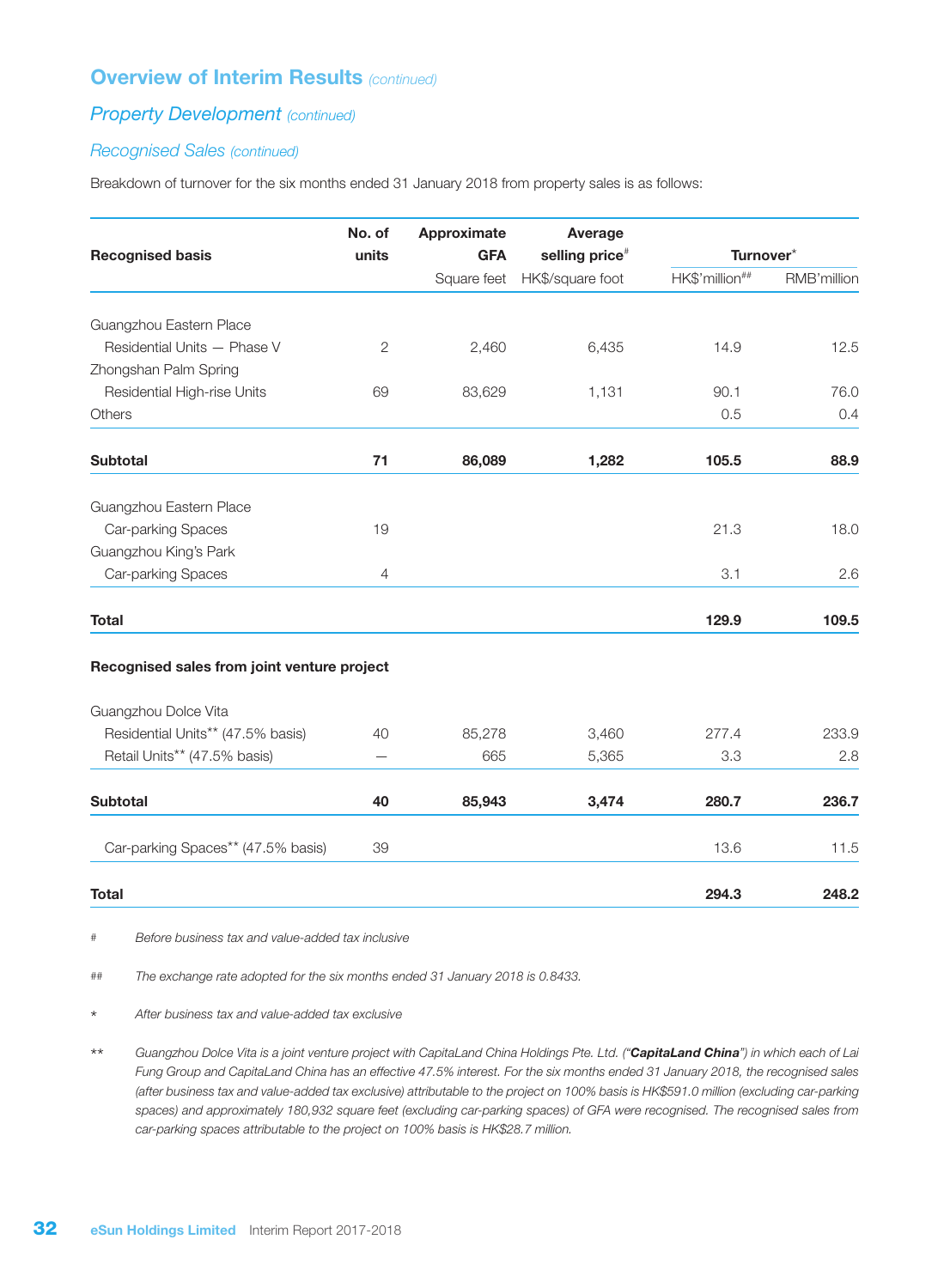### *Property Development (continued)*

#### *Contracted Sales*

As at 31 January 2018, Lai Fung Group's property development operations, excluding Guangzhou Dolce Vita, has contracted but not yet recognised sales of HK\$35.9 million and HK\$3.2 million from sales of residential units in Guangzhou Eastern Place Phase V and Zhongshan Palm Spring, respectively and HK\$6.3 million from sales of car-parking spaces in Guangzhou Eastern Place and Guangzhou King's Park. Sales of the remainder of the completed residential units of Guangzhou Eastern Place Phase V and Zhongshan Palm Spring were strong and achieved an average selling price of HK\$7,092 and HK\$1,225 per square foot, respectively. Excluding the effect of currency translation, the Renminbi denominated contracted but not yet recognised sales of residential units and car-parking spaces, excluding Guangzhou Dolce Vita as at 31 January 2018 amounted to RMB38.3 million (31 July 2017: RMB125.7 million).

The total contracted but not yet recognised sales of Lai Fung Group as at 31 January 2018 including Guangzhou Dolce Vita and car-parking spaces amounted to HK\$79.9 million (31 July 2017: HK\$402.8 million). The Renminbi denominated contracted but not yet recognised sales of residential units and car-parking spaces, including Guangzhou Dolce Vita as at 31 January 2018 amounted to RMB67.4 million (31 July 2017: RMB353.6 million).

|                                             | No. of<br>Approximate<br>units<br><b>GFA</b> | Average     | Turnover <sup>#</sup> |                |             |
|---------------------------------------------|----------------------------------------------|-------------|-----------------------|----------------|-------------|
| <b>Contracted basis</b>                     |                                              |             | selling price#        |                |             |
|                                             |                                              | Square feet | HK\$/square foot      | HK\$'million## | RMB'million |
| Guangzhou Eastern Place                     |                                              |             |                       |                |             |
| Residential Units - Phase V                 | 5                                            | 5,062       | 7,092                 | 35.9           | 30.3        |
| Zhongshan Palm Spring                       |                                              |             |                       |                |             |
| Residential High-rise Units                 | $\sqrt{2}$                                   | 2,613       | 1,225                 | 3.2            | 2.7         |
| <b>Subtotal</b>                             | 7                                            | 7,675       | 5,094                 | 39.1           | 33.0        |
| Guangzhou Eastern Place                     |                                              |             |                       |                |             |
| Car-parking Spaces                          | 4                                            |             |                       | 4.7            | 4.0         |
| Guangzhou King's Park                       |                                              |             |                       |                |             |
| Car-parking Spaces                          | $\mathbf{2}$                                 |             |                       | 1.6            | 1.3         |
| <b>Subtotal</b>                             |                                              |             |                       | 45.4           | 38.3        |
| Contracted sales from joint venture project |                                              |             |                       |                |             |
| Guangzhou Dolce Vita                        |                                              |             |                       |                |             |
| Residential Units** (47.5% basis)           | $\mathbf{2}$                                 | 7,010       | 4,822                 | 33.8           | 28.5        |
| Car-parking Spaces** (47.5% basis)          | 2                                            |             |                       | 0.7            | 0.6         |
| <b>Subtotal</b>                             |                                              |             |                       | 34.5           | 29.1        |
| <b>Total (excluding car-parking spaces)</b> | 9                                            | 14,685      | 4,964                 | 72.9           | 61.5        |

Breakdown of contracted but not yet recognised sales as at 31 January 2018 is as follows: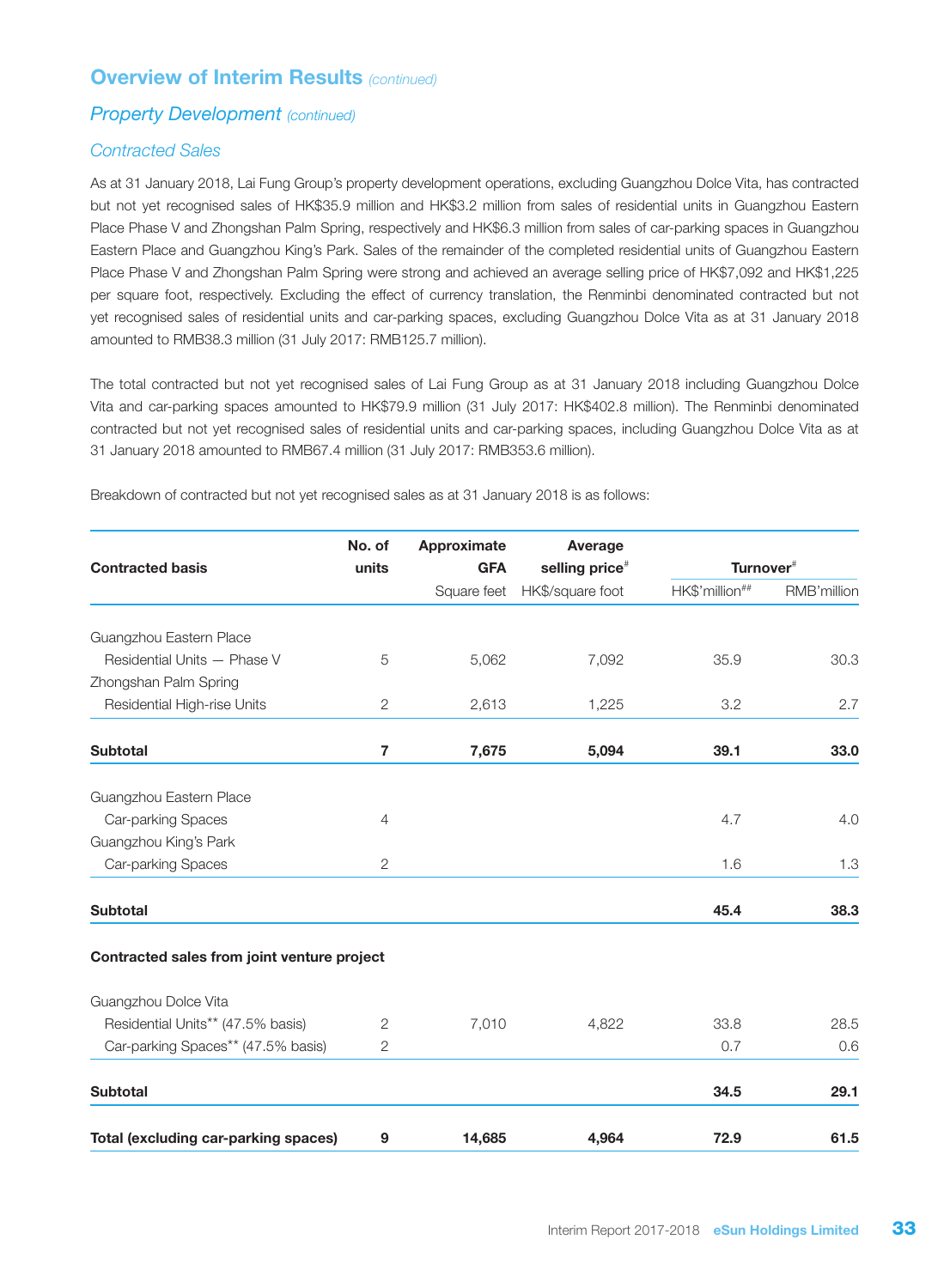#### *Property Development (continued)*

#### *Contracted Sales (continued)*

- # *Before business tax and value-added tax inclusive*
- ## *The exchange rate adopted for the six months ended 31 January 2018 is 0.8433.*
- \*\* *Guangzhou Dolce Vita is a joint venture project with CapitaLand China in which each of Lai Fung Group and CapitaLand China has an effective 47.5% interest. As at 31 January 2018, the contracted but not yet recognised sales attributable to the project on 100% basis is HK\$71.1 million (excluding car-parking spaces) and approximately 14,757 square feet of GFA (excluding car-parking*  spaces) were sold. The contracted but not yet recognised sales from car-parking spaces attributable to the project on 100% basis is *HK\$1.5 million.*

### Liquidity, Financial Resources, Charge on Assets and Gearing

### *Cash and Bank Balances*

As at 31 January 2018, cash and bank balances held by the Group amounted to HK\$5,710.4 million (31 July 2017: HK\$3,304.6 million) of which around 54.1% was denominated in Hong Kong dollar ("HKD") and United States dollar ("USD") currencies, and around 45.7% was denominated in Renminbi ("RMB"). Cash and bank balances held by the Group excluding cash and bank balances held by MAGHL Group and Lai Fung Group as at 31 January 2018 was HK\$295.4 million (31 July 2017: HK\$273.8 million). As HKD is pegged to USD, the Group considers that the corresponding exposure to USD exchange rate fluctuation is nominal. The conversion of RMB denominated cash and bank balances into foreign currencies and the remittance of such foreign currencies denominated balances out of Mainland China are subject to the relevant rules and regulations of foreign exchanges control promulgated by the government authorities concerned. Apart from the cross currency swap arrangements of Lai Fung Group, the Group does not have any derivative financial instruments or hedging instruments outstanding.

### *Borrowings*

As at 31 January 2018, the Group had outstanding consolidated total borrowings (after intra-group elimination) in the amount of HK\$9,839.9 million. The borrowings of the Group (other than MAGHL and Lai Fung), MAGHL and Lai Fung, are as follows:

#### *Group (other than MAGHL and Lai Fung)*

As at 31 January 2018, the Group had bank loans of HK\$396.9 million. The maturity profile of the Group's bank loans is spread with HK\$319.7 million repayable within 1 year, HK\$77.2 million repayable in the second year. All bank loans are on floating rate basis and are denominated in HKD.

In addition, there existed unsecured other borrowings due to the late Mr. Lim Por Yen in the principal amount of HK\$113.0 million which is interest-bearing at the HSBC prime rate per annum. The Group's recorded interest accruals were HK\$88.4 million for the said unsecured other borrowings as at 31 January 2018. At the request of the Group, the executor of Mr. Lim Por Yen's estate confirmed that no demand for the repayment of the outstanding other borrowings or the related interest would be made within one year from 31 January 2018.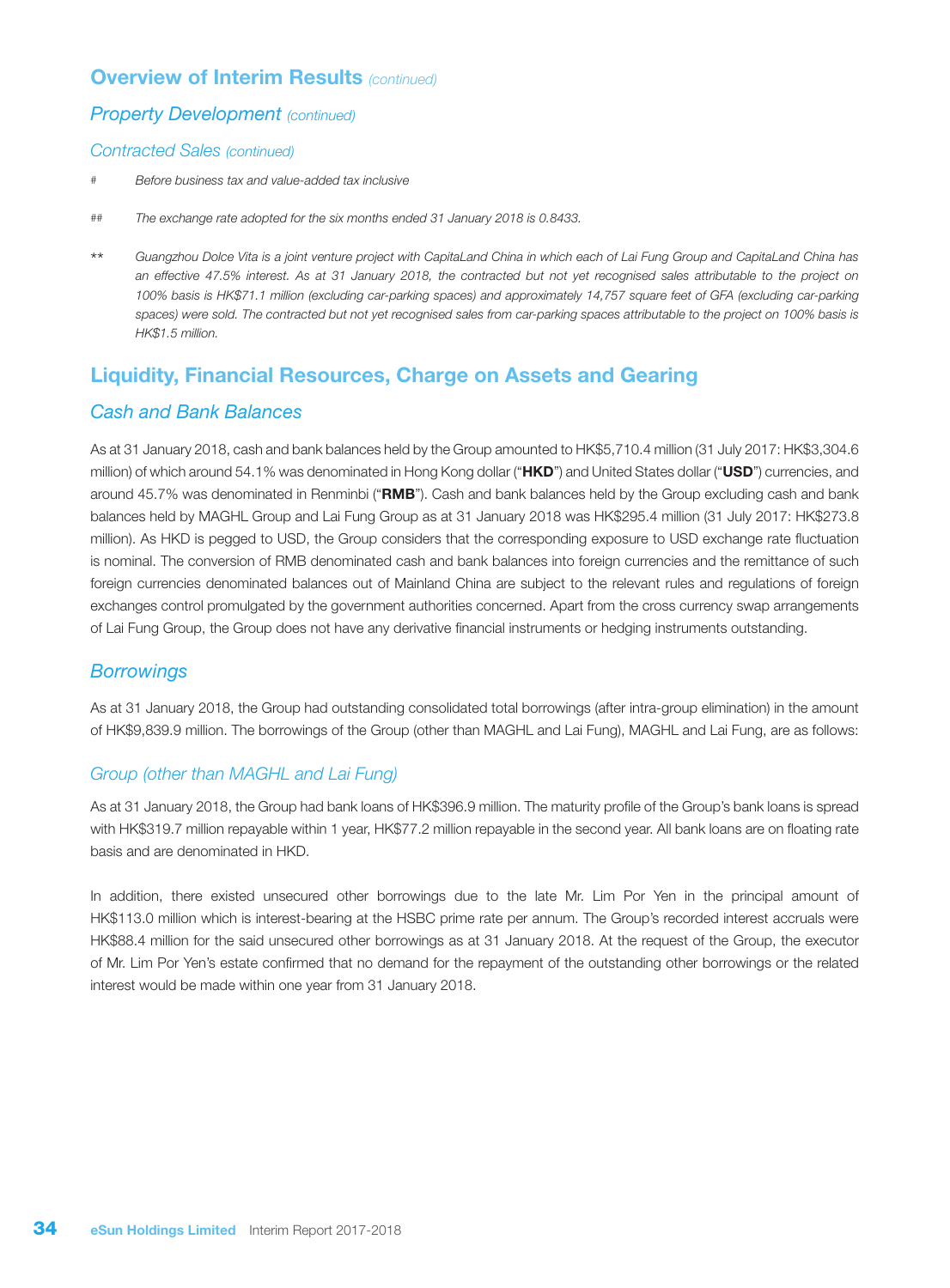### Liquidity, Financial Resources, Charge on Assets and Gearing *(continued)*

#### *Borrowings (continued)*

#### *MAGHL*

As at 31 January 2018, MAGHL has unsecured and unguaranteed 3-year zero coupon TFN Convertible Notes with an aggregate outstanding principal amount of approximately HK\$130.0 million issued to a subscriber. As at 31 January 2018, MAGHL has unsecured and unguaranteed 3-year zero coupon Specific Mandate Convertible Notes with an aggregate outstanding principal amount of HK\$166.8 million, comprising approximately HK\$100.0 million and approximately HK\$66.8 million issued to the Group and other subscribers, respectively. Unless previously converted, redeemed, purchased or cancelled in accordance with the terms and conditions of the TFN Convertible Notes and the Specific Mandate Convertible Notes, they will be redeemed by MAGHL on the maturity dates of 13 May 2018 and 3 July 2018, respectively, at the principal amount outstanding. For accounting purpose, after deducting the equity portion of the convertible notes from the principal amount, the carrying amount of the TFN Convertible Notes as recorded in the Group was HK\$126.8 million and the resultant carrying amount of the Specific Mandate Convertible Notes as recorded in the Group was HK\$64.3 million as at 31 January 2018 after adjusting for (i) accrued interest and (ii) intra-group elimination.

#### *Lai Fung*

As at 31 January 2018, Lai Fung Group had total borrowings in the amount of HK\$9,279.6 million comprising bank loans of HK\$3,163.3 million, fixed rate senior notes of HK\$2,219.7 million, guaranteed notes of HK\$2,712.9 million, loans from a subsidiary of the Company of HK\$229.1 million, loans from a joint venture of HK\$897.0 million and other borrowing of HK\$57.6 million. The maturity profile of Lai Fung Group's borrowings of HK\$9,279.6 million is well spread with HK\$2,468.1 million repayable within 1 year, HK\$1,357.3 million repayable in the second year, HK\$5,285.0 million repayable in the third to fifth years, and HK\$169.2 million repayable beyond the fifth year.

Approximately 63% and 34% of Lai Fung Group's borrowings were on a fixed rate basis and floating rate basis, respectively, and the remaining 3% of Lai Fung Group's borrowings were interest free.

Apart from the fixed rate senior notes and guaranteed notes, Lai Fung Group's other borrowings of HK\$4,347.0 million were 60% denominated in RMB, 29% in HKD and 11% in USD.

Lai Fung Group's fixed rate senior notes of HK\$2,219.7 million were denominated in RMB. Lai Fung Group has entered into cross currency swap agreements with financial institutions for the purpose of hedging the foreign currency risk arising from such notes. Accordingly, the fixed rate senior notes have been effectively converted into USD denominated debts.

Lai Fung Group's guaranteed notes of HK\$2,712.9 million were denominated in USD. Lai Fung Group has entered into cross currency swap agreements with financial institutions and the guaranteed notes have been effectively converted into HKD denominated debts.

Lai Fung Group's presentation currency is denominated in HKD. Lai Fung Group's monetary assets, liabilities and transactions are principally denominated in RMB, USD and HKD. Lai Fung Group, with HKD as its presentation currency, is exposed to foreign currency risk arising from the exposure of HKD against USD and RMB, respectively. Considering that HKD is pegged against USD, Lai Fung Group believes that the corresponding exposure to USD exchange rate fluctuation is nominal. However, Lai Fung Group has a net exchange exposure to RMB as Lai Fung Group's assets are principally located in Mainland China and the revenues are predominantly in RMB. Apart from the aforesaid cross currency swap arrangements, Lai Fung Group does not have any derivative financial instruments or hedging instruments outstanding.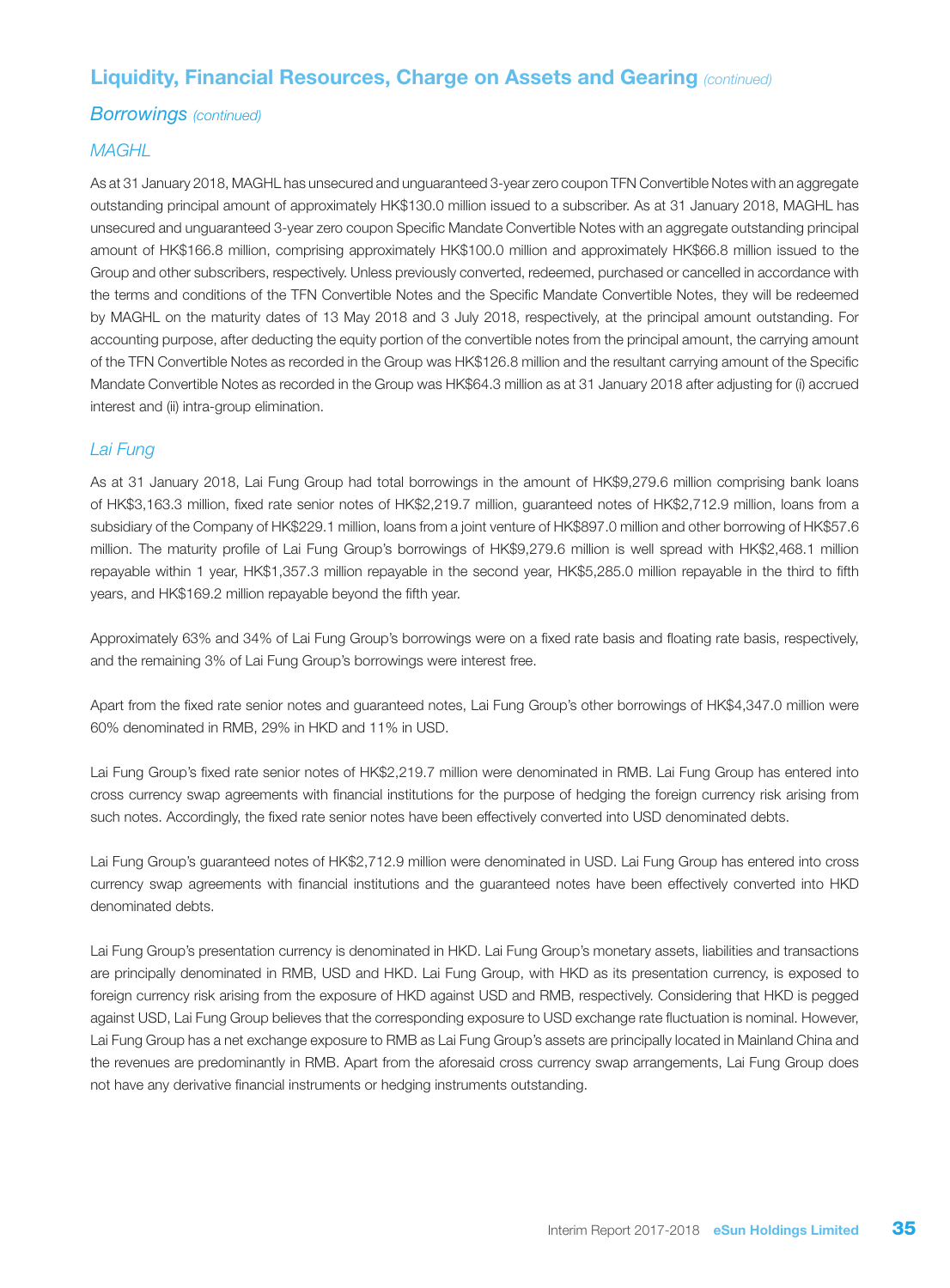#### Liquidity, Financial Resources, Charge on Assets and Gearing *(continued)*

#### *Charge on Assets and Gearing*

Certain assets of the Group have been pledged to secure borrowings and banking facility of the Group, including investment properties with a total carrying amount of approximately HK\$11,673.0 million, properties under development with a total carrying amount of approximately HK\$1,335.7 million, serviced apartments (including related leasehold improvements) with a total carrying amount of approximately HK\$1,360.0 million, construction in progress with a total carrying amount of approximately HK\$758.8 million and time deposits and bank balances of approximately HK\$555.3 million.

In addition, as at 31 January 2018, a revolving loan facility in the amount of HK\$350.0 million was granted by a bank to the Group. The said loan facility is secured by the charge over securities accounts and share mortgage of the ordinary shares of Lai Fung and certain ordinary shares of MAGHL held by the Group. The Group has utilised the said loan facility for an amount of HK\$250.0 million as at 31 January 2018. As at 31 January 2018, guaranteed general banking facilities in the amount of HK\$214.0 million were granted by certain banks to the Group (other than Lai Fung). The said guaranteed general banking facilities (other than a term loan) are subject to annual review by the banks for renewal and the Group had utilised letter of credit and letter of guarantee facilities, term loan and revolving loans for a total amount of HK\$154.1 million as at 31 January 2018. As such, the Group (other than Lai Fung) has the undrawn facilities of HK\$159.9 million as at 31 January 2018. The undrawn facilities of Lai Fung Group was HK\$4,473.6 million as at 31 January 2018.

As at 31 January 2018, the consolidated net assets attributable to the owners of the Company amounted to HK\$9,780.7 million (31 July 2017: HK\$9,118.2 million). The gearing ratio, being net debt (total borrowings of HK\$9,839.9 million less pledged and restricted bank balances and time deposits of HK\$1,007.0 million and cash and cash equivalents of HK\$4,703.4 million) to net assets attributable to the owners of the Company was approximately 42.2%.

Taking into account the amount of cash being held as at the end of the reporting period, the available banking facilities, certain bank loans and the recurring cash flows from the Group's operating activities, the Group believes that it would have sufficient liquidity for its present requirements to finance its existing operations and projects underway.

### Contingent Liabilities

There has been no material change in contingent liabilities of the Group since 31 July 2017.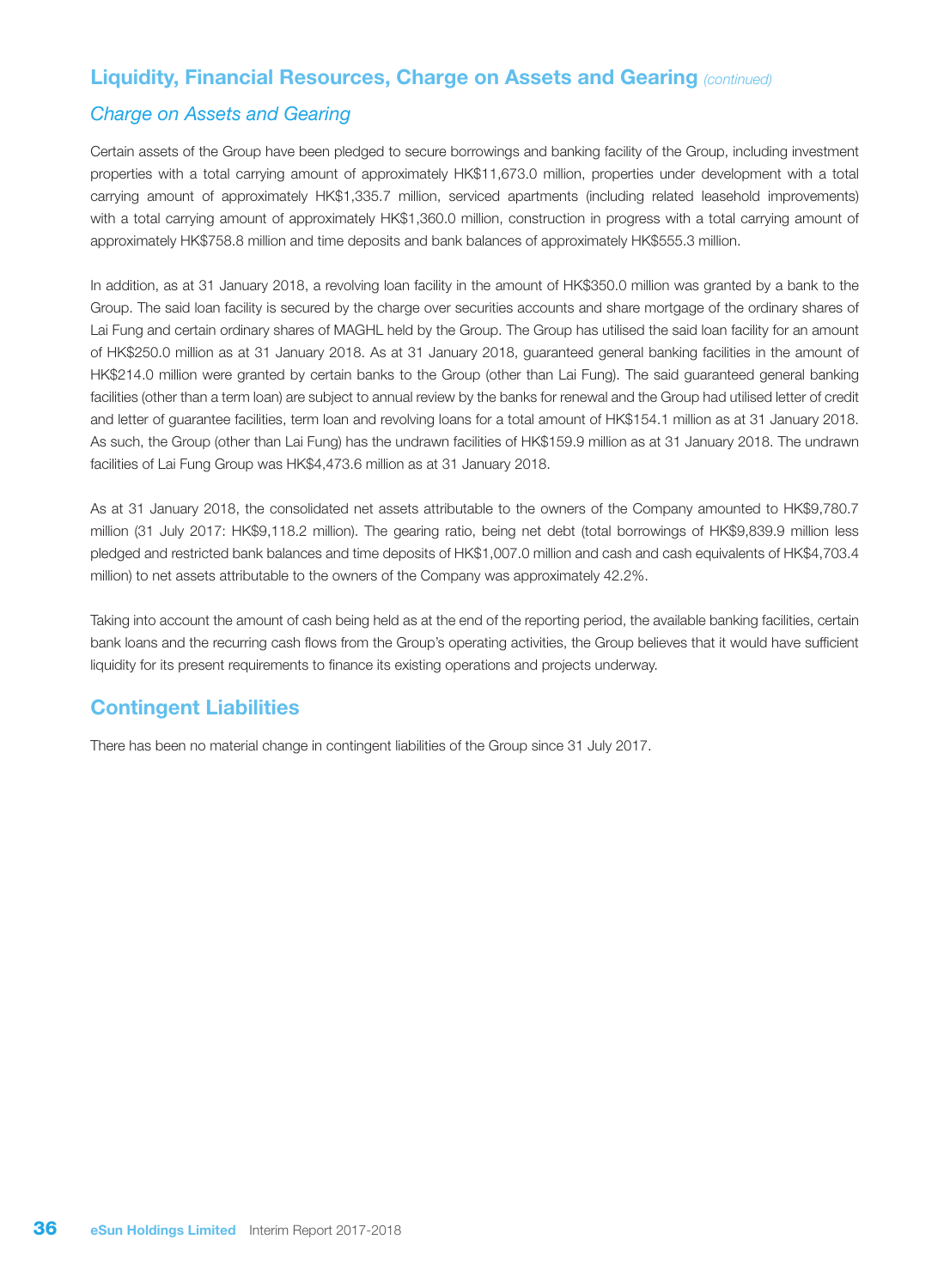# PARTICULARS OF MAJOR PROPERTIES

# Completed Properties Held for Rental

|                             |                                                                      |                   |                                                                                                                                          | Approximate attributable GFA<br>(square feet) |         |                                                  |                                 |
|-----------------------------|----------------------------------------------------------------------|-------------------|------------------------------------------------------------------------------------------------------------------------------------------|-----------------------------------------------|---------|--------------------------------------------------|---------------------------------|
|                             |                                                                      |                   |                                                                                                                                          |                                               |         | <b>Total (excluding</b><br>car-parking<br>spaces | No. of<br>car-parking<br>spaces |
| <b>Property name</b>        | Location                                                             | Group<br>interest | <b>Tenure</b>                                                                                                                            | Commercial/<br>Retail                         | Office  | & ancillary<br>facilities)                       | attributable<br>to the Group    |
| Shanghai                    |                                                                      |                   |                                                                                                                                          |                                               |         |                                                  |                                 |
| Shanghai Hong Kong<br>Plaza | 282 & 283 Huaihaizhong<br>Road, Huangpu District                     | 50.60%            | The property is held for<br>a term of 50 years<br>commencing on<br>16 September 1992                                                     | 237,028                                       | 183,221 | 420,249                                          | 177                             |
| May Flower Plaza            | Sujiaxiang, Jing'an District                                         | 50.60%            | The property is held for<br>a term of 40 years for<br>commercial use<br>commencing on<br>5 February 2007                                 | 162,079                                       |         | 162,079                                          |                                 |
| Regents Park                | 88 Huichuan Road,<br><b>Changning District</b>                       | 48.07%            | The property is held for<br>a term of 70 years<br>commencing on<br>4 May 1996                                                            | 39,447                                        |         | 39,447                                           |                                 |
|                             | Subtotal of major completed properties held for rental in Shanghai:  |                   |                                                                                                                                          | 438,554                                       | 183,221 | 621,775                                          | 177                             |
| Guangzhou                   |                                                                      |                   |                                                                                                                                          |                                               |         |                                                  |                                 |
| May Flower Plaza            | 68 Zhongshanwu Road,<br><b>Yuexiu District</b>                       | 50.60%            | The property is held for<br>a term of 40 years for<br>commercial use and<br>50 years for other<br>uses commencing on<br>14 October 1997  | 180,857                                       | 40,192  | 221,049                                          | 69                              |
| West Point                  | Zhongshan Qi Road,<br>Liwan District                                 | 50.60%            | The property is held for<br>a term of 40 years for<br>commercial use and<br>50 years for other<br>uses commencing on<br>11 January 2006  | 87,016                                        |         | 87,016                                           |                                 |
| Lai Fung Tower              | 787 Dongfeng East Road,<br>Yuexiu District                           | 50.60%            | The property is held for<br>a term of 40 years for<br>commercial uses and<br>50 years for other<br>uses commencing on<br>21 October 1997 | 50,296                                        | 306,886 | 357,182                                          | 158                             |
|                             | Subtotal of major completed properties held for rental in Guangzhou: |                   |                                                                                                                                          | 318,169                                       | 347,078 | 665,247                                          | 227                             |
| Zhongshan                   |                                                                      |                   |                                                                                                                                          |                                               |         |                                                  |                                 |
| Palm Spring                 | Caihong Planning Area,<br>Western District                           | 50.60%            | The property is held for<br>a term expiring on<br>30 March 2075 for<br>commercial/residential<br>uses                                    | 64,709                                        |         | 64,709                                           |                                 |
|                             | Subtotal of major completed properties held for rental in Zhongshan: |                   |                                                                                                                                          | 64,709                                        |         | 64,709                                           |                                 |
|                             | Total of major completed properties held for rental:                 |                   |                                                                                                                                          | 821,432                                       | 530,299 | 1,351,731                                        | 404                             |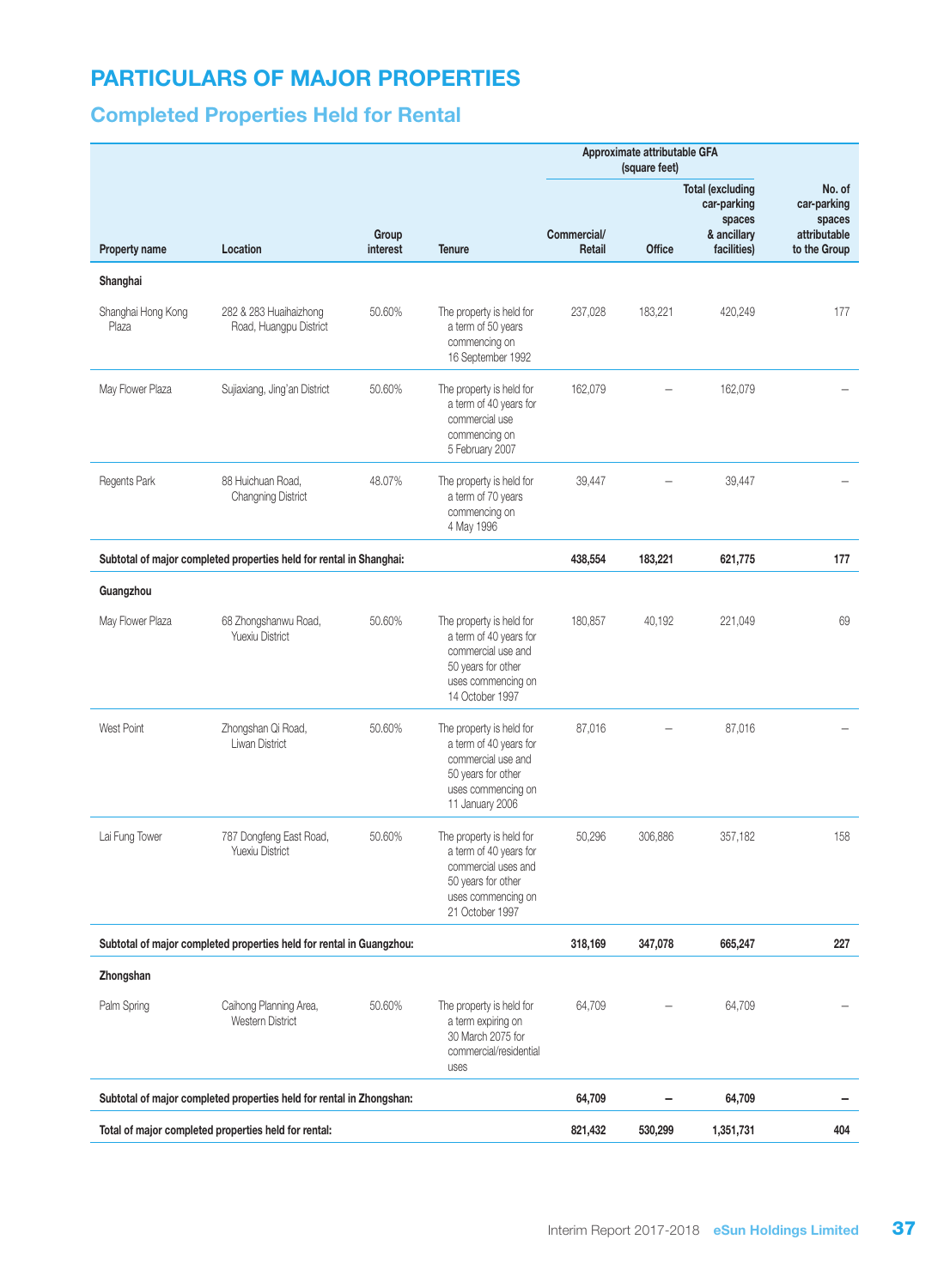# PARTICULARS OF MAJOR PROPERTIES *(continued)*

# Completed Hotel Properties and Serviced Apartments

|                                                                                    |                                                                                   | Group    |                                                                                                          | No. of | Approximate<br>attributable<br><b>GFA</b> | No. of car-parking<br>spaces<br>attributable |
|------------------------------------------------------------------------------------|-----------------------------------------------------------------------------------|----------|----------------------------------------------------------------------------------------------------------|--------|-------------------------------------------|----------------------------------------------|
| Property name                                                                      | Location                                                                          | interest | <b>Tenure</b>                                                                                            | rooms  | (square feet)                             | to the Group                                 |
| Shanghai                                                                           |                                                                                   |          |                                                                                                          |        |                                           |                                              |
| Ascott Huaihai Road<br>Shanghai                                                    | 282 Huaihaizhong Road,<br>Huangpu District                                        | 50.60%   | The property is held<br>for a term of 50 years<br>commencing on<br>16 September 1992                     | 300    | 179,765                                   |                                              |
| STARR Hotel Shanghai                                                               | Sujiaxiang, Jing'an District                                                      | 50.60%   | The property is held for<br>a term of 50 years for<br>commercial use<br>commencing on<br>5 February 2007 | 239    | 72,786                                    |                                              |
|                                                                                    | Subtotal of major completed hotel properties and serviced apartments in Shanghai: |          |                                                                                                          | 539    | 252,551                                   |                                              |
| Zhongshan                                                                          |                                                                                   |          |                                                                                                          |        |                                           |                                              |
| <b>STARR Resort Residence</b><br>Zhongshan                                         | Caihong Planning Area,<br><b>Western District</b>                                 | 50.60%   | The property is held for<br>a term expiring on<br>23 October 2073                                        | 90     | 49,869                                    |                                              |
| Subtotal of major completed hotel properties and serviced apartments in Zhongshan: | 90                                                                                | 49,869   |                                                                                                          |        |                                           |                                              |
|                                                                                    | Total of major completed hotel properties and serviced apartments:                | 629      | 302,420                                                                                                  |        |                                           |                                              |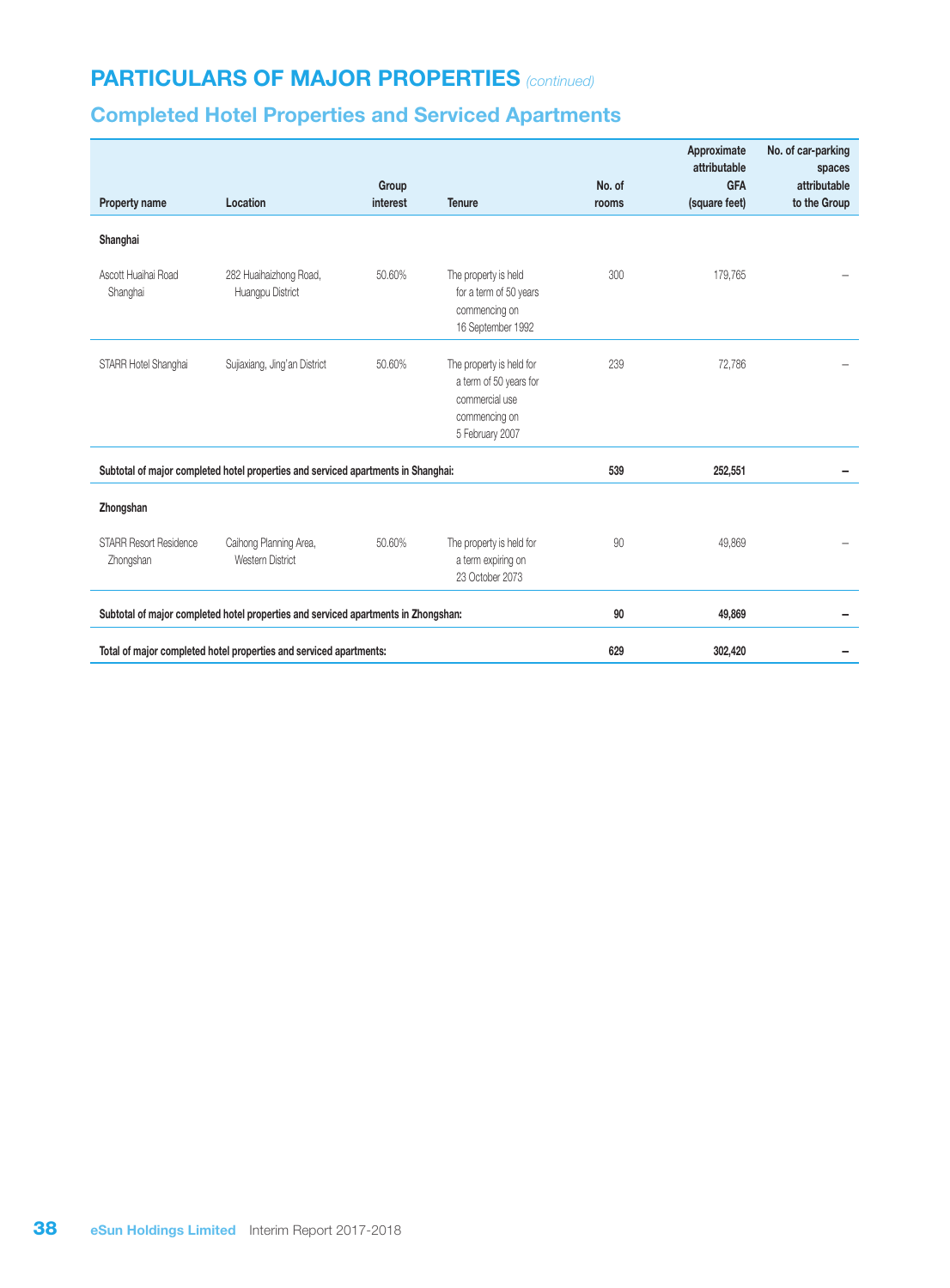# PARTICULARS OF MAJOR PROPERTIES *(continued)*

# Properties Under Development

|                                                              |                                                                                                                                                              |                   |                                  |                                         |                                                       | Approximate attributable GFA (square feet) |                     |                               |                          |                                                                                   |                                                                 |
|--------------------------------------------------------------|--------------------------------------------------------------------------------------------------------------------------------------------------------------|-------------------|----------------------------------|-----------------------------------------|-------------------------------------------------------|--------------------------------------------|---------------------|-------------------------------|--------------------------|-----------------------------------------------------------------------------------|-----------------------------------------------------------------|
| Property name                                                | Location                                                                                                                                                     | Group<br>interest | Stage of<br>construction         | <b>Expected</b><br>completion date      | Approximate<br>site area<br>(square feet)<br>(Note 1) | Commercial/<br>Retail                      | Office              | <b>Serviced</b><br>apartments | Residential              | Total<br><i>(excluding</i><br>car-parking<br>spaces &<br>ancillary<br>facilities) | No. of<br>car-parking<br>spaces<br>attributable<br>to the Group |
| Guangzhou                                                    |                                                                                                                                                              |                   |                                  |                                         |                                                       |                                            |                     |                               |                          |                                                                                   |                                                                 |
| Haizhu Plaza                                                 | Chang Di Main Road,<br>Yuexiu District                                                                                                                       | 50.60%            | Resettlement in<br>progress      | H1 2021<br>(Note 2)                     | 90,708                                                | 46,514                                     | 258,495<br>(Note 3) |                               |                          | 305,009                                                                           | 151                                                             |
|                                                              | Subtotal of major properties under development in Guangzhou:                                                                                                 |                   |                                  |                                         |                                                       | 46,514                                     | 258,495             | -                             | $\overline{\phantom{a}}$ | 305,009                                                                           | 151                                                             |
| Zhongshan                                                    |                                                                                                                                                              |                   |                                  |                                         |                                                       |                                            |                     |                               |                          |                                                                                   |                                                                 |
| Palm Spring                                                  | Caihong Planning Area,<br><b>Western District</b>                                                                                                            | 50.60%            | Construction work<br>in progress | Phase III: Q3 2020<br>Phase IV: Q3 2022 | 2,547,298<br>(Note 4)                                 | 66,535                                     |                     |                               | 995,641                  | 1,062,176                                                                         | 891                                                             |
| Subtotal of major properties under development in Zhongshan: |                                                                                                                                                              |                   |                                  |                                         | 66,535                                                | $\overline{\phantom{0}}$                   | ÷,                  | 995,641                       | 1,062,176                | 891                                                                               |                                                                 |
| Shanghai                                                     |                                                                                                                                                              |                   |                                  |                                         |                                                       |                                            |                     |                               |                          |                                                                                   |                                                                 |
| Northgate Plaza<br>redevelopment project                     | Tian Mu Road West,<br>Jing'an District                                                                                                                       | 50.60%            | Construction work<br>in progress | Q3 2021                                 | 107,223                                               | 47,652                                     | 303,310             |                               |                          | 350,962                                                                           | 280                                                             |
| Wuli Bridge project                                          | Wuliqiao Road,<br>104 Jie Fang,<br>Huanqpu District                                                                                                          | 50.60%            | Construction work<br>in progress | Q1 2019                                 | 74,112                                                |                                            |                     |                               | 42,351                   | 42,351                                                                            | 49                                                              |
|                                                              | Subtotal of major properties under development in Shanghai:                                                                                                  |                   |                                  |                                         |                                                       | 47,652                                     | 303,310             | -                             | 42,351                   | 393,313                                                                           | 329                                                             |
| Hengqin                                                      |                                                                                                                                                              |                   |                                  |                                         |                                                       |                                            |                     |                               |                          |                                                                                   |                                                                 |
| Novotown Phase                                               | East side of Yiwener Road,<br>south side of Caihong Road,<br>west side of Tianyu Road and<br>north side of Hengqin Road,<br>Hengqin New Area,<br>Zhuhai City | 60.48%            | Construction work<br>in progress | Q4 2018                                 | 1,401,184                                             | 591,538                                    | 476,209             | 620,747                       |                          | 1,688,494                                                                         | 1,263                                                           |
|                                                              | Subtotal of major properties under development in Hengqin:                                                                                                   |                   |                                  |                                         |                                                       | 591,538                                    | 476,209             | 620,747                       | -                        | 1,688,494                                                                         | 1,263                                                           |
| Total of major properties under development:                 |                                                                                                                                                              |                   |                                  |                                         |                                                       | 752,239                                    | 1,038,014           | 620,747                       | 1,037,992                | 3,448,992                                                                         | 2,634                                                           |

*Notes:*

- *1. On project basis*
- *2. In the process of negotiating the buildable area for the site with the city government*
- *3. Office/office apartments*
- *4. Including portions of the projects that have been completed for sale/lease*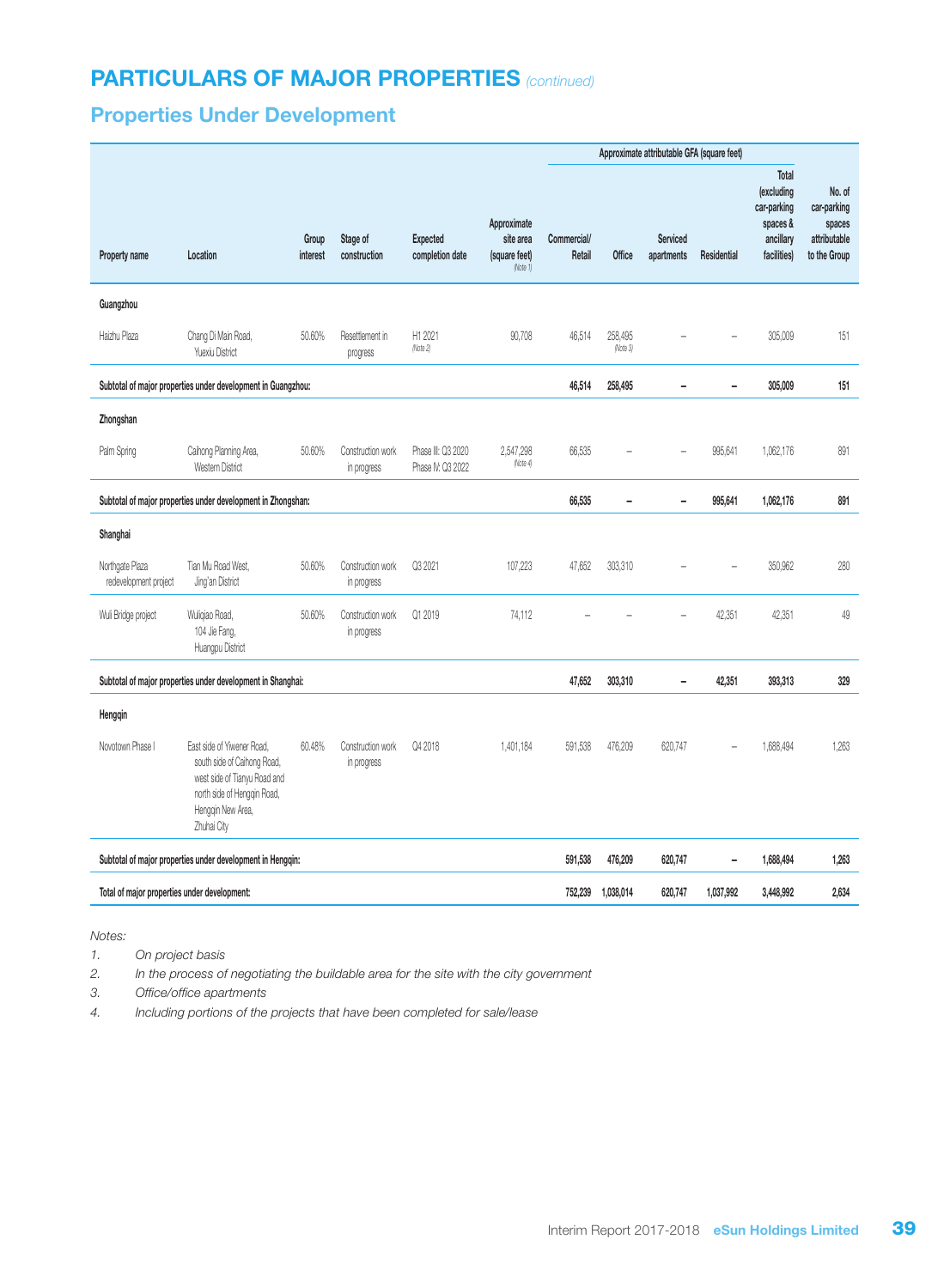# PARTICULARS OF MAJOR PROPERTIES *(continued)*

# Completed Properties Held for Sale

|                        |                                                                    |          |             | Approximate attributable GFA (square feet) |               |                                                              |                                              |
|------------------------|--------------------------------------------------------------------|----------|-------------|--------------------------------------------|---------------|--------------------------------------------------------------|----------------------------------------------|
|                        |                                                                    | Group    | Commercial/ |                                            |               | <b>Total (excluding</b><br>car-parking<br>spaces & ancillary | No. of car-parking<br>spaces<br>attributable |
| Property name          | Location                                                           | interest | Retail      | Residential                                | <b>Office</b> | facilities)                                                  | to the Group                                 |
| Zhongshan              |                                                                    |          |             |                                            |               |                                                              |                                              |
| Palm Spring            | Caihong Planning Area,<br>Western District                         | 50.60%   | 26,931      | 246,926                                    |               | 273,857                                                      | 600                                          |
|                        | Subtotal of major completed properties held for sale in Zhongshan: |          | 26,931      | 246,926                                    |               | 273,857                                                      | 600                                          |
| Shanghai               |                                                                    |          |             |                                            |               |                                                              |                                              |
| May Flower Plaza       | Sujiaxiang, Jing'an District                                       | 50.60%   |             |                                            |               |                                                              | 232                                          |
| Regents Park, Phase II | 88 Huichuan Road,<br><b>Changning District</b>                     | 48.07%   |             |                                            |               |                                                              | 195                                          |
|                        | Subtotal of major completed properties held for sale in Shanghai:  |          |             |                                            |               |                                                              | 427                                          |
| Guangzhou              |                                                                    |          |             |                                            |               |                                                              |                                              |
| Eastern Place Phase V  | 787 Dongfeng East Road,<br>Yuexiu District                         | 50.60%   |             | 2,561                                      |               | 2,561                                                        | 14                                           |
| Dolce Vita             | Jinshazhou, Heng Sha,<br>Baiyun District                           | 24.04%   | 4,520       | 3,544                                      |               | 8,064                                                        | 17                                           |
| King's Park            | Donghua Dong Road,<br>Yuexiu District                              | 50.60%   | 1,689       |                                            |               | 1,689                                                        | 8                                            |
| Eastern Place          | 787 Dongfeng East Road,<br>Yuexiu District                         | 50.60%   |             |                                            |               |                                                              | 1                                            |
| West Point             | Zhongshan Qi Road,<br>Liwan District                               | 50.60%   |             |                                            |               |                                                              | 64                                           |
|                        | Subtotal of major completed properties held for sale in Guangzhou: |          | 6,209       | 6,105                                      |               | 12,314                                                       | 104                                          |
|                        | Total of major completed properties held for sale:                 |          | 33,140      | 253,031                                    |               | 286,171                                                      | 1,131                                        |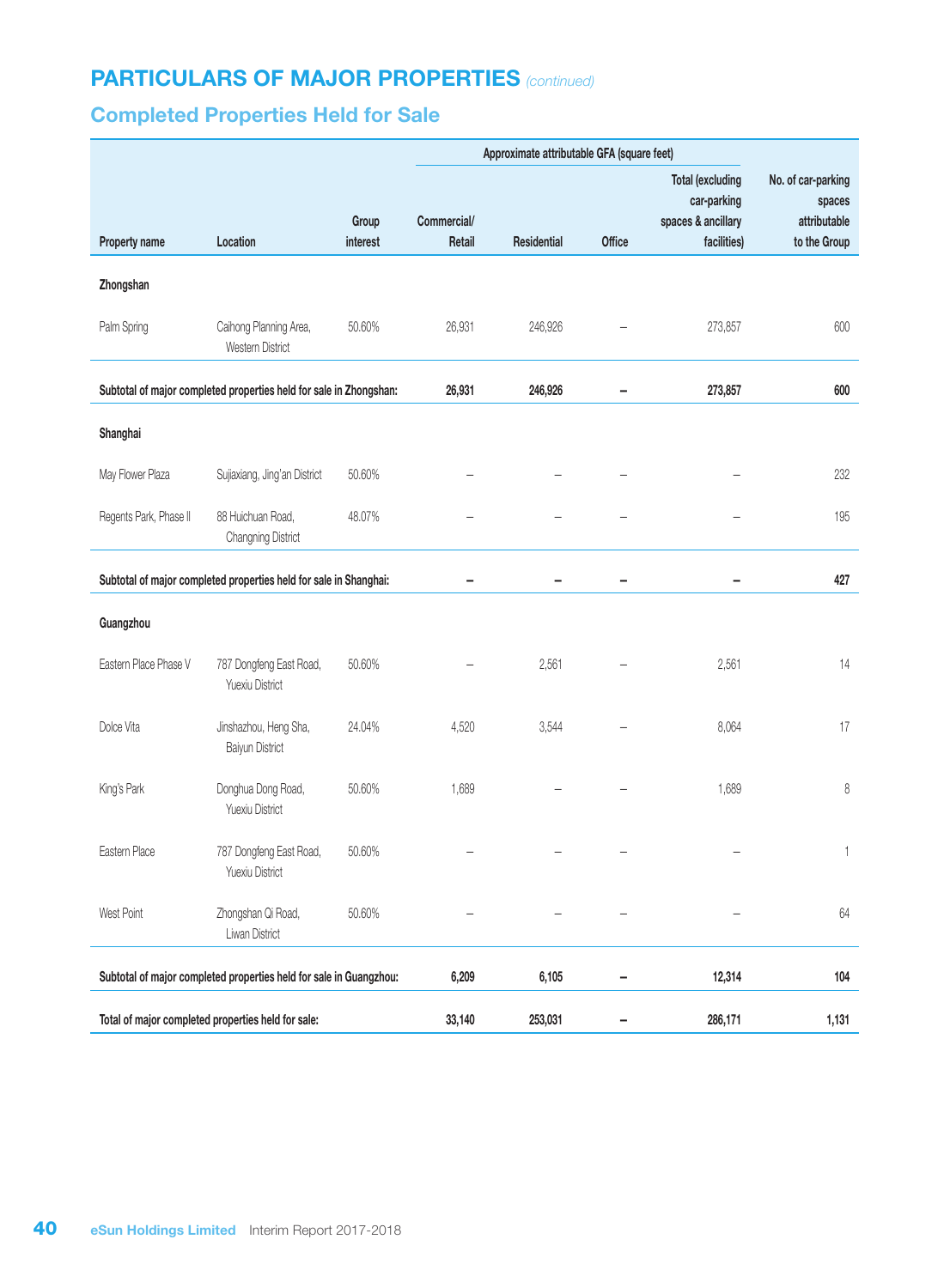# CORPORATE GOVERNANCE AND OTHER INFORMATION

### Corporate Governance

The Company has complied with all applicable code provisions set out from time to time in the Corporate Governance Code ("CG Code") contained in Appendix 14 to the Rules Governing the Listing of Securities on The Stock Exchange of Hong Kong Limited ("Listing Rules" and "Stock Exchange", respectively) throughout the six months ended 31 January 2018 save for the deviations from code provisions A.4.1 and A.5.1 as follows:

*Under code provision A.4.1, non-executive directors should be appointed for a specific term and subject to re-election.*

None of the existing non-executive directors of the Company ("NEDs", including the independent non-executive directors ("INEDs")) is appointed for a specific term. However, all directors of the Company ("Directors") are subject to the retirement provisions of the Bye-laws of the Company, which require that the Directors for the time being shall retire from office by rotation once every three years since their last election by shareholders of the Company ("Shareholders") and the retiring Directors are eligible for re-election. In addition, any person appointed by the board of Directors ("Board") (including a NED) will hold office only until the next following general meeting of the Company (in the case of filling a casual vacancy) or until the next following annual general meeting of the Company ("AGM") (in the case of an addition to the Board) and will then be eligible for re-election at that meeting. Further, in line with the relevant code provision of the CG Code, each of the Directors appointed to fill a casual vacancy has been/will be subject to election by the Shareholders at the first general meeting after his/her appointment. In view of these, the Board considers that such requirements are sufficient to meet the underlying objective of the said code provision A.4.1 and therefore, does not intend to take any remedial steps in this regard.

*Under code provision A.5.1, a nomination committee comprising a majority of the independent non-executive directors should be established and chaired by the chairman of the board or an independent non-executive director.*

The Company has not established a nomination committee whose functions are assumed by the full Board. Potential new Directors will be recruited based on their knowledge, skills, experience and expertise and the requirements of the Company at the relevant time and candidates for the INEDs must meet the independence criterion set out in Rule 3.13 of the Listing Rules. The process of identifying and selecting appropriate candidates for consideration and approval by the Board has been, and will continue to be, carried out by the executive Directors ("Executive Directors"). As the above selection and nomination policies and procedures have already been in place and the other duties of the nomination committee as set out in the CG Code have long been performed by the full Board effectively, the Board does not consider it necessary to establish a nomination committee at the current stage.

### *Board*

The Board oversees the overall management of the Company's businesses and affairs. The Board's primary duty is to ensure the viability of the Company and to ascertain that it is managed in the best interests of the Shareholders as a whole while taking into account the interests of other stakeholders.

The Board has delegated the day-to-day management of the Company's businesses to the management and the Executive Committee, and focuses its attention on matters affecting the Company's long-term objectives and plans for achieving these objectives, the overall business and commercial strategy of the Company and its subsidiaries ("Group") as well as overall policies and guidelines.

The Board currently comprises ten members, of whom four are Executive Directors, two are NEDs and the remaining four are INEDs. The current composition of the Board, two out of its ten members being women, is characterised by diversity, whether considered in terms of gender, nationality, professional background and skills.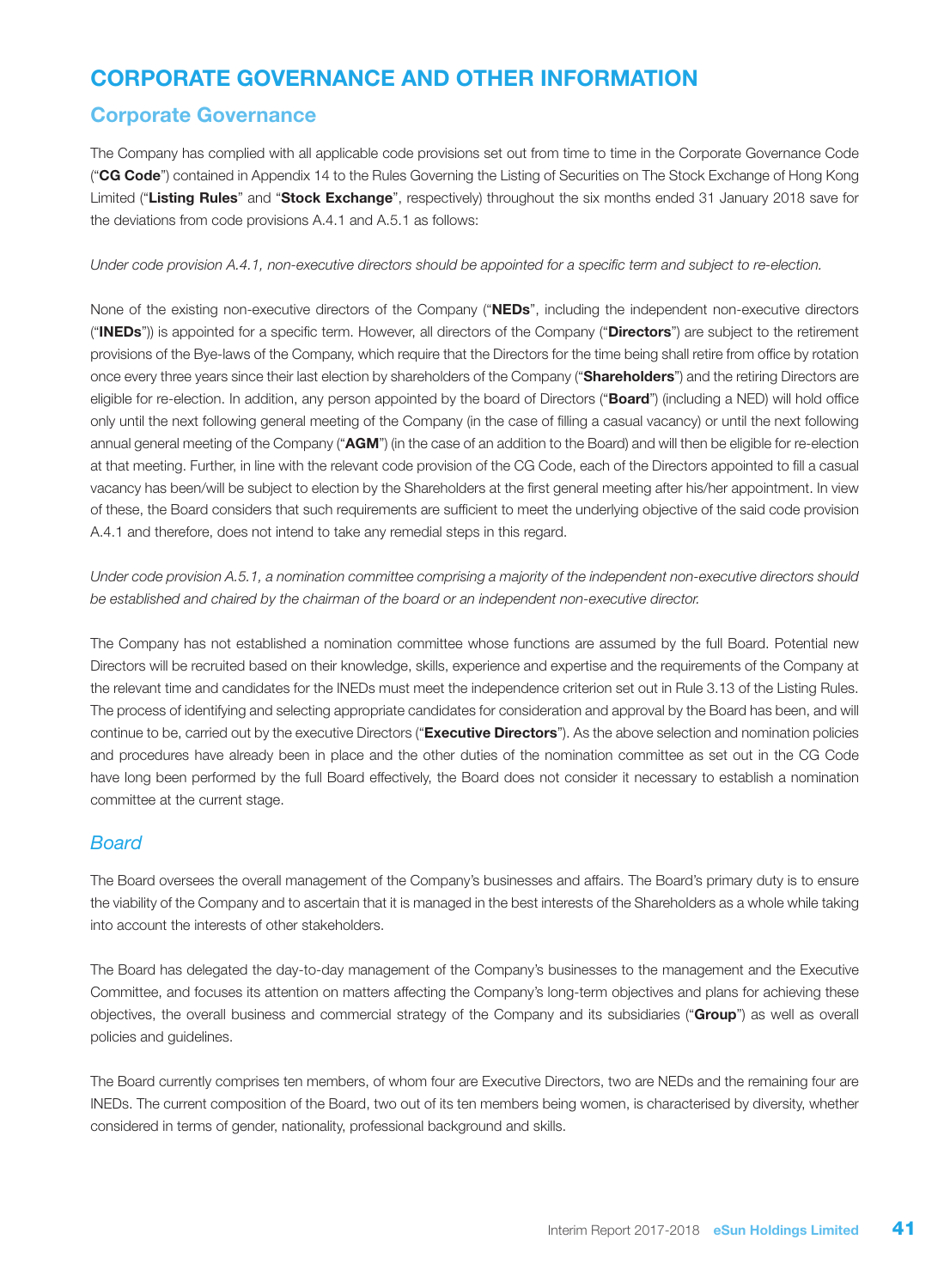### Corporate Governance *(continued)*

#### *Board (continued)*

The Board meets at least four times a year with meeting dates scheduled prior to the beginning of the year. Additional board meetings will be held when warranted. Directors also participate in the consideration and approval of matters of the Company by way of written resolutions circulated to Directors together with supporting explanatory materials as and when required.

All Directors have been provided, on a monthly basis, with the Group's management information updates, giving a balanced and understandable assessment of the Group's performance, position, recent developments and prospects in sufficient detail to keep them abreast of the Group's affairs and facilitate them to discharge their duties under the relevant requirements of the Listing Rules.

#### *Chairman and Chief Executive*

During the six months ended 31 January 2018 and up to the date of this Report, Mr. Low Chee Keong (an INED) is the Chairman of the Board and Mr. Lui Siu Tsuen, Richard (an Executive Director) is the Chief Executive Officer of the Company. This segregation ensures a clear distinction between the Chairman's responsibilities to manage the Board and the Chief Executive Officer's responsibilities to manage the Company's businesses. The division of responsibilities between the Chairman and the Chief Executive Officer is clearly established and set out in writing.

#### Securities Transactions by Directors and Designated Employees

The Company has adopted a Code of Practice for Securities Transactions by Directors and Designated Employees ("Securities Code") on terms no less exacting than the required standard set out in the Model Code for Securities Transactions by Directors of Listed Issuers in Appendix 10 to the Listing Rules. The Company has made specific enquiry of all Directors and they have confirmed in writing their compliance with the required standard set out in the Securities Code during the six months ended 31 January 2018.

#### Share Option Schemes

#### *(1) The Company*

On 11 December 2015, the Company adopted a new share option scheme ("2015 Scheme") and terminated its share option scheme adopted on 23 December 2005 ("2005 Scheme"). Upon the termination of the 2005 Scheme, no further share options will be granted thereunder but the subsisting options granted prior to the termination will continue to be valid and exercisable. The 2015 Scheme which became effective on 23 December 2015 remains in force for a period of 10 years commencing on its adoption date. The details of the 2015 Scheme are set out in the circular of the Company dated 12 November 2015. The maximum number of the Company's shares ("Shares") issuable pursuant to the 2015 Scheme is 124,321,216, being 10% of the total issued Shares on the date of approval of the 2015 Scheme.

As at 31 January 2018 and the date of this Report, the Company had a total of 32,850,665 underlying Shares comprised in options outstanding (representing approximately 2.20% of the total issued Shares as at the date of this Report (i.e. 1,491,854,598)), of which share options comprising 32,450,665 underlying Shares were granted under the 2005 Scheme and a share option comprising 400,000 underlying Shares was granted under the 2015 Scheme.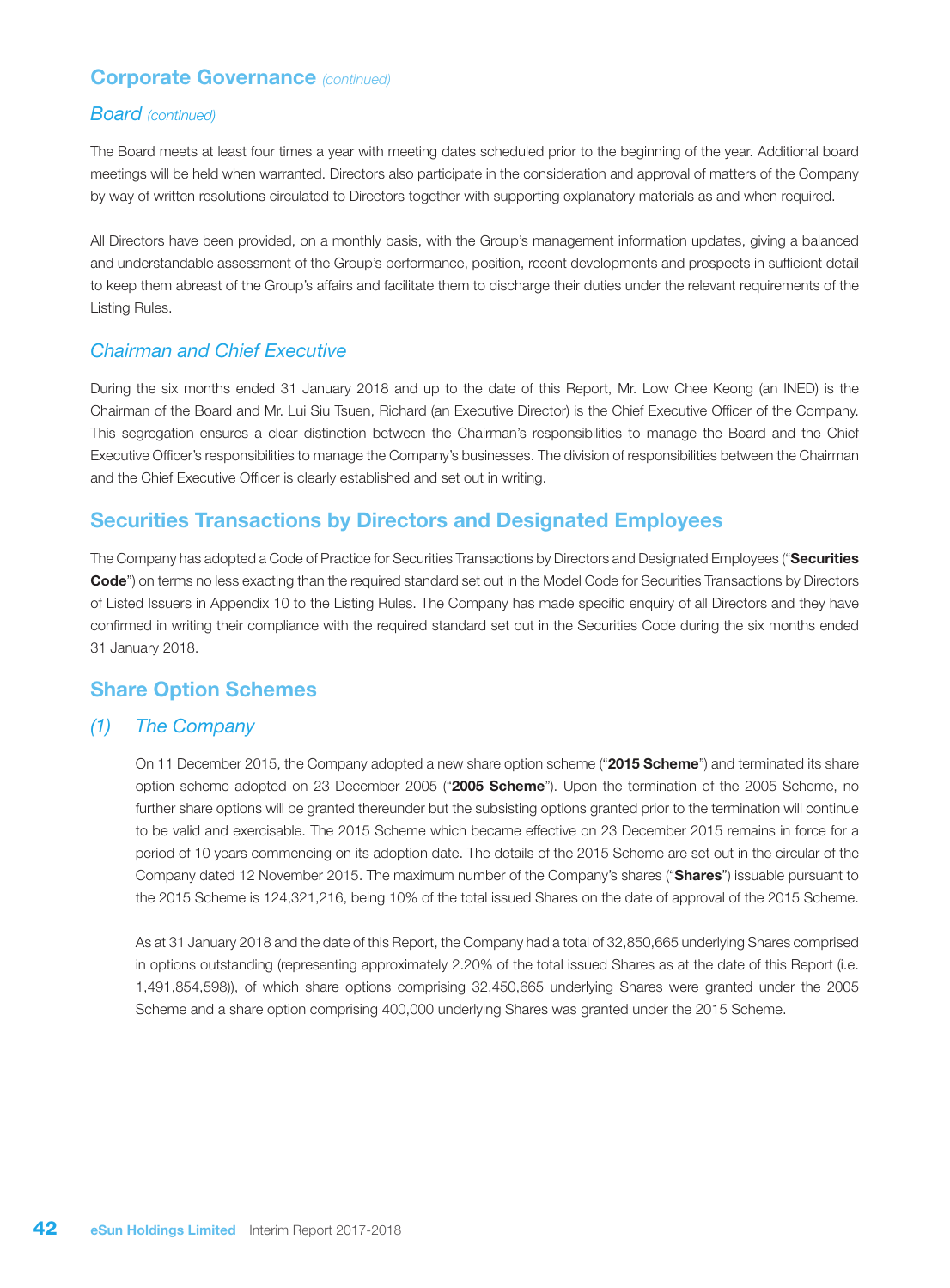### *(1) The Company (continued)*

The movements of the share options granted under the 2005 Scheme and the 2015 Scheme during the six months ended 31 January 2018 are as follows:

|                                                        |                                           |                           |                                 | <b>Number of underlying Shares</b><br>comprised in share options |                             |                                        |                                                                    |
|--------------------------------------------------------|-------------------------------------------|---------------------------|---------------------------------|------------------------------------------------------------------|-----------------------------|----------------------------------------|--------------------------------------------------------------------|
| Category/Name<br>of participants                       | Date of grant<br>(dd/mm/yyyy)<br>(Note 1) | As at<br>1 August<br>2017 | Granted<br>during<br>the period | Lapsed<br>during<br>the period                                   | As at<br>31 January<br>2018 | <b>Exercise period</b><br>(dd/mm/yyyy) | <b>Exercise</b><br>price per<br><b>Share</b><br>(HK\$)<br>(Note 2) |
| <b>Directors</b>                                       |                                           |                           |                                 |                                                                  |                             |                                        |                                                                    |
| Chew Fook Aun                                          | 05/06/2012                                | 6,216,060                 |                                 |                                                                  | 6,216,060                   | 05/06/2012 - 04/06/2022                | 0.92                                                               |
| Lam Hau Yin, Lester                                    | 18/01/2013                                | 12,432,121                |                                 | $\overline{\phantom{0}}$                                         | 12,432,121                  | 18/01/2013 - 17/01/2023                | 1.612                                                              |
| Lui Siu Tsuen, Richard                                 | 18/01/2013                                | 3,729,636                 |                                 |                                                                  | 3,729,636                   | 18/01/2013 - 17/01/2023                | 1.612                                                              |
| <b>Subtotal</b>                                        |                                           | 22,377,817                |                                 |                                                                  | 22,377,817                  |                                        |                                                                    |
| Employees and other eligible participants              |                                           |                           |                                 |                                                                  |                             |                                        |                                                                    |
| Lam Kin Ngok, Peter<br>("Dr. Peter Lam") $^{(Note 3)}$ | 18/01/2013                                | 1,243,212                 |                                 |                                                                  | 1,243,212                   | 18/01/2013 - 17/01/2023                | 1.612                                                              |
| Employees (in aggregate)                               | 18/01/2013                                | 8,029,636                 | —                               | (1,000,000)                                                      | 7,029,636                   | 18/01/2013 - 17/01/2023                | 1.612                                                              |
|                                                        | 21/01/2015                                | 1,800,000                 |                                 |                                                                  | 1,800,000                   | 21/01/2015 - 20/01/2025                | 0.728                                                              |
|                                                        | 19/01/2018<br>(Note 4)                    |                           | 400,000                         |                                                                  | 400,000                     | 19/01/2018 - 18/01/2028                | 1.36                                                               |
| <b>Subtotal</b>                                        |                                           | 11,072,848                | 400,000                         | (1,000,000)                                                      | 10,472,848                  |                                        |                                                                    |
| Total                                                  |                                           | 33,450,665                | 400,000                         | (1,000,000)                                                      | 32,850,665                  |                                        |                                                                    |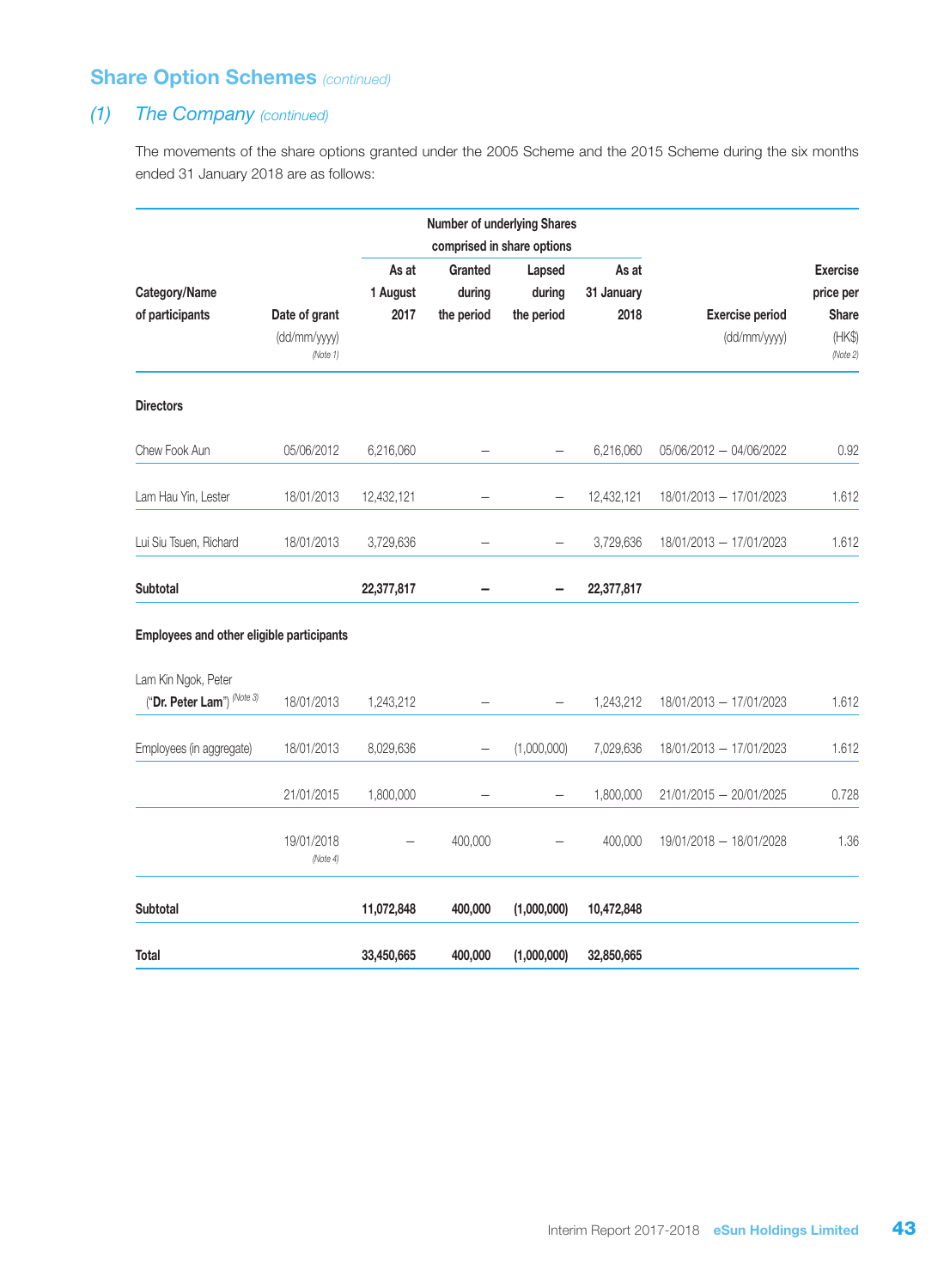#### *(1) The Company (continued)*

*Notes:*

- *1. The above share options were vested on the date of grant.*
- *2. The exercise price of the share options is subject to adjustment in the case of rights or bonus issues, or other specific changes in the Company's share capital.*
- *3. Dr. Peter Lam, a substantial shareholder of the Company (within the meaning of Part XV of the Securities and Futures Ordinance, Chapter 571 of the Laws of Hong Kong ("SFO")), was an Executive Director from 15 October 1996 to 13 February 2014.*
- *4. The closing price of each Share immediately before the date on which the share option was granted (i.e. 19 January 2018) was HK\$1.31. Further details of the grant are set out in Note 16 to the Condensed Consolidated Interim Financial Statements.*

Save as disclosed above, no share options had been granted, exercised, cancelled, or lapsed in accordance with the terms of the 2005 Scheme and the 2015 Scheme during the six months ended 31 January 2018.

#### *(2) Media Asia Group Holdings Limited ("MAGHL")*

On 18 December 2012, MAGHL, a company listed on the GEM of the Stock Exchange and a non-wholly-owned subsidiary of the Company since 9 June 2011, adopted a new share option scheme ("2012 MAGHL Scheme") and terminated its share option scheme adopted on 19 November 2009 ("2009 MAGHL Scheme"), under which no further share options will be granted. The adoption of the 2012 MAGHL Scheme and the termination of the 2009 MAGHL Scheme were also approved by the Shareholders at a special general meeting of the Company ("SGM") held on 18 December 2012. The 2012 MAGHL Scheme will remain in force for a period of 10 years commencing on its adoption date.

In compliance with Chapter 23 of the Rules Governing the Listing of Securities on the GEM ("GEM Listing Rules"), MAGHL's shareholders passed a resolution at its annual general meeting held on 11 December 2015 to refresh scheme limit under the 2012 MAGHL Scheme, allowing MAGHL to grant options to subscribe for up to a total of 213,605,682 MAGHL's shares ("Refreshment"), representing 10% of its total issued shares as at the date of passing the relevant resolution. The Refreshment was also approved by the Shareholders at the AGM held on 11 December 2015 pursuant to the requirements of Rule 17.01(4) of the Listing Rules and Rule 23.01(4) of the GEM Listing Rules.

All outstanding share options under the 2009 MAGHL Scheme had lapsed in the financial year ended 31 July 2013. No share options have been granted under the 2012 MAGHL Scheme since its adoption on 18 December 2012.

#### *(3) Lai Fung Holdings Limited ("Lai Fung")*

On 18 December 2012, Lai Fung, a non-wholly-owned subsidiary of the Company listed on the Main Board of the Stock Exchange, adopted a new share option scheme ("2012 Lai Fung Scheme") and terminated its share option scheme adopted on 21 August 2003 ("2003 Lai Fung Scheme"). Upon the termination of the 2003 Lai Fung Scheme, no further share options will be granted thereunder but the subsisting options granted prior to the termination will continue to be valid and exercisable. The adoption of the 2012 Lai Fung Scheme and the termination of the 2003 Lai Fung Scheme were also approved by the Shareholders at a SGM held on 18 December 2012. The 2012 Lai Fung Scheme will remain in force for a period of 10 years commencing on its adoption date. The maximum number of Lai Fung's shares of HK\$0.10 each issuable pursuant to the 2012 Lai Fung Scheme is 1,609,591,295, being 10% of the total issued Lai Fung' shares on the date of approval of the 2012 Lai Fung Scheme.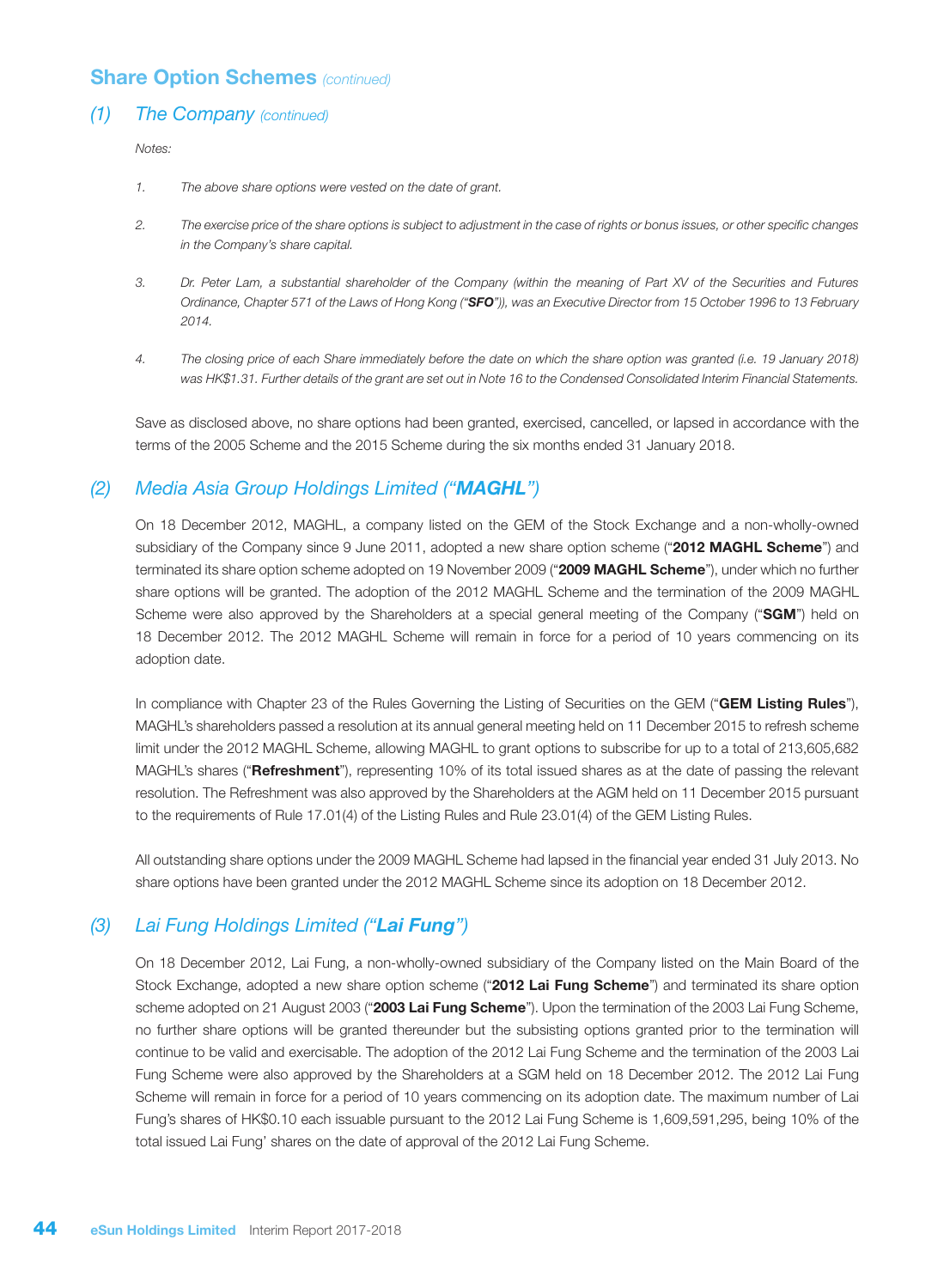### *(3) Lai Fung Holdings Limited ("Lai Fung") (continued)*

On 14 August 2017, the shareholders of Lai Fung at its extraordinary general meeting approved that every fifty (50) issued and unissued ordinary shares of HK\$0.10 each in the share capital of Lai Fung be consolidated into one (1) ordinary share of HK\$5.00 each in the share capital of Lai Fung ("Lai Fung Shares") which became effective on 15 August 2017 ("Share Consolidation"). As a result of Share Consolidation, the exercise price of the outstanding share options and number of shares comprised in the outstanding share options had been adjusted.

As at 31 January 2018 and the date of this Report, Lai Fung had a total of 10,234,117 underlying Lai Fung Shares comprised in options outstanding (representing about 3.13% of total issued Lai Fung Shares as at the date of this Report (i.e. 327,044,134)), of which a share option comprising 1,009,591 underlying Lai Fung Shares was granted under the 2003 Lai Fung Scheme and share options comprising 9,224,526 underlying Lai Fung Shares were granted under the 2012 Lai Fung Scheme.

The movements of the share options granted under the 2003 Lai Fung Scheme and the 2012 Lai Fung Scheme during the six months ended 31 January 2018 are as follows:

|                                                          |                          |                       |            | Number of underlying Lai Fung Shares<br>comprised in share options (Note 1) |                          |            |                         | <b>Exercise</b>    |
|----------------------------------------------------------|--------------------------|-----------------------|------------|-----------------------------------------------------------------------------|--------------------------|------------|-------------------------|--------------------|
|                                                          |                          | As at                 | Granted    | <b>Exercised</b>                                                            | Lapsed                   | As at      |                         | price per          |
| Category/Name                                            |                          | 1 August              | during     | during                                                                      | during                   | 31 January |                         | Lai Fung           |
| of participants                                          | Date of grant            | 2017                  | the period | the period                                                                  | the period               | 2018       | <b>Exercise period</b>  | <b>Share</b>       |
|                                                          | (dd/mm/yyyy)<br>(Note 2) |                       |            |                                                                             |                          |            | (dd/mm/yyyy)            | (HK\$)<br>(Note 3) |
| Directors of Lai Fung                                    |                          |                       |            |                                                                             |                          |            |                         |                    |
| Chew Fook Aun                                            | 12/06/2012               | 1,009,591             |            |                                                                             |                          | 1,009,591  | 12/06/2012 - 11/06/2020 | 6.65               |
| Lam Hau Yin, Lester                                      | 18/01/2013               | 3,219,182             |            |                                                                             | —                        | 3,219,182  | 18/01/2013 - 17/01/2023 | 11.40              |
| Cheng Shin How                                           | 18/01/2013               | 643,836               |            |                                                                             | $\overline{\phantom{0}}$ | 643,836    | 18/01/2013 - 17/01/2023 | 11.40              |
| Lee Tze Yan, Ernest                                      | 18/01/2013               | 640,000               |            | $\overline{\phantom{0}}$                                                    | $\overline{\phantom{0}}$ | 640,000    | 18/01/2013 - 17/01/2023 | 11.40              |
| <b>Subtotal</b>                                          |                          | 5,512,609             |            |                                                                             |                          | 5,512,609  |                         |                    |
| Employees and other eligible participants (in aggregate) |                          |                       |            |                                                                             |                          |            |                         |                    |
| Batch 1                                                  | 18/01/2013               | 4,151,508<br>(Note 4) |            | (220,000)<br>(Note 5)                                                       | (60,000)                 | 3,871,508  | 18/01/2013 - 17/01/2023 | 11.40              |
| Batch 2                                                  | 26/07/2013               | 220,000               |            |                                                                             | —                        | 220,000    | 26/07/2013 - 25/07/2023 | 9.50               |
| Batch 3                                                  | 16/01/2015               | 180,000               |            | $\overline{\phantom{0}}$                                                    | $\overline{\phantom{0}}$ | 180,000    | 16/01/2015 - 15/01/2025 | 8.00               |
| Batch 4                                                  | 19/01/2018<br>(Note 6)   |                       | 450,000    |                                                                             |                          | 450,000    | 19/01/2018 - 18/01/2028 | 13.52              |
| Subtotal                                                 |                          | 4,551,508             | 450,000    | (220,000)                                                                   | (60,000)                 | 4,721,508  |                         |                    |
| Total                                                    |                          | 10,064,117            | 450,000    | (220,000)                                                                   | (60,000)                 | 10,234,117 |                         |                    |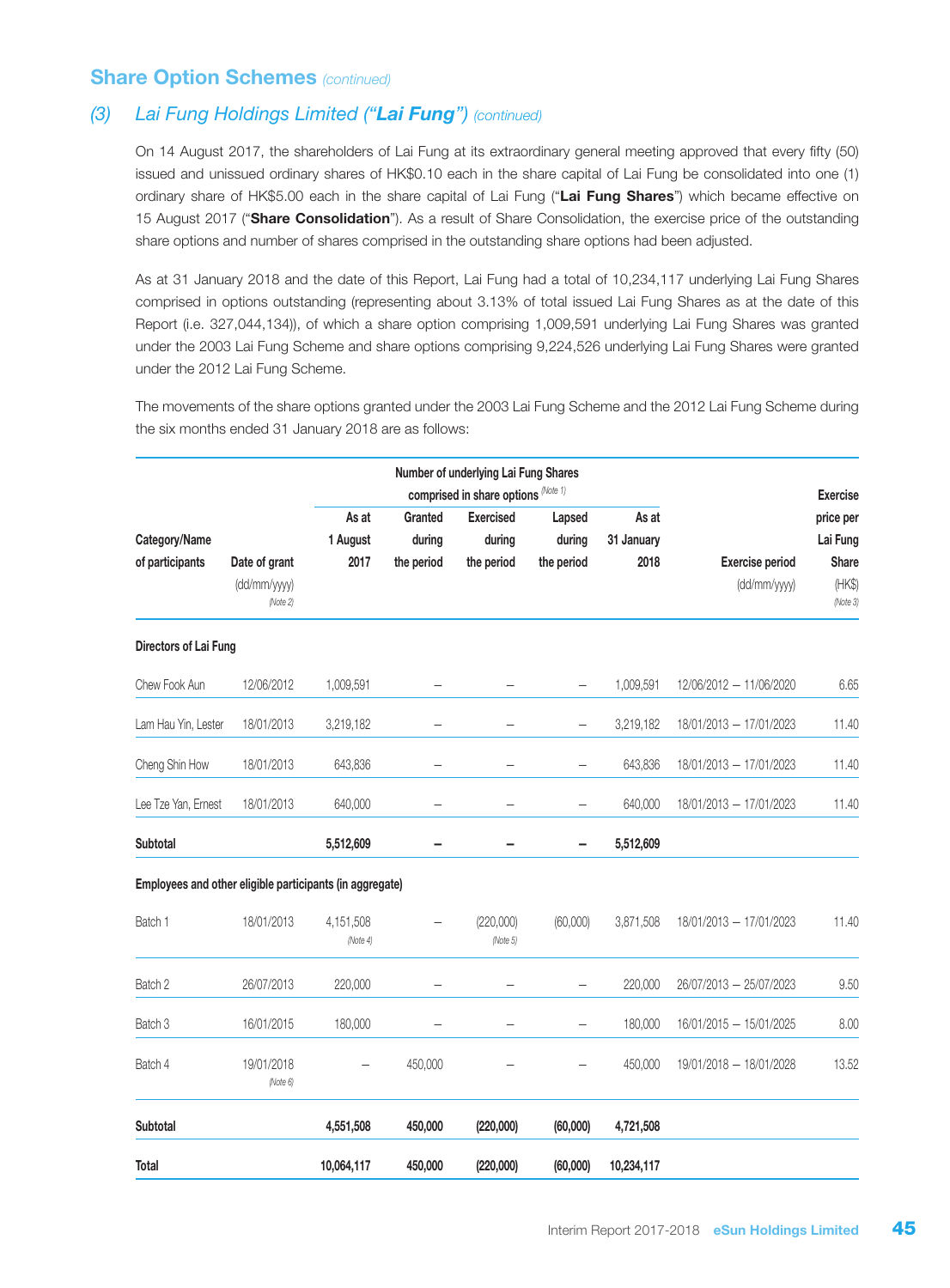### *(3) Lai Fung Holdings Limited ("Lai Fung") (continued)*

*Notes:*

- *1. The number of underlying Lai Fung Shares has been adjusted as a result of the Share Consolidation (except the share options granted on 19 January 2018).*
- *2. The above share options were vested on the date of grant.*
- *3. The exercise price of the share options is subject to adjustment in the case of rights or bonus issues, or other specific changes in Lai Fung's share capital. Save for the share options granted on 19 January 2018, the exercise prices of the outstanding share options have been adjusted as a result of the Share Consolidation.*
- *4. Dr. Peter Lam, a substantial shareholder of Lai Fung (within the meaning of Part XV of the SFO), was granted a share option to subscribe for a total of 321,918 Lai Fung Shares (after the effect of the Share Consolidation) on 18 January 2013.*
- *5. During the six months ended 31 January 2018, a total of 220,000 Lai Fung Shares were issued in respect of share options exercised under the 2012 Lai Fung Scheme by eligible participants of Lai Fung (not being a director of Lai Fung) at an exercise price of HK\$11.40 per Lai Fung Share. The weighted average closing price of Lai Fung Shares immediately before the dates of exercise of the share options was HK\$13.17 per Lai Fung Share.*
- *6. The closing price of each Lai Fung Share immediately before the date on which the share option was granted (i.e. 19 January 2018) was HK\$13.50. Further details of the grant are set out in Note 16 to the Condensed Consolidated Interim Financial Statements.*

Save as disclosed above, no share options had been granted, exercised, cancelled, or lapsed under the 2003 Lai Fung Scheme and the 2012 Lai Fung Scheme during the six months ended 31 January 2018.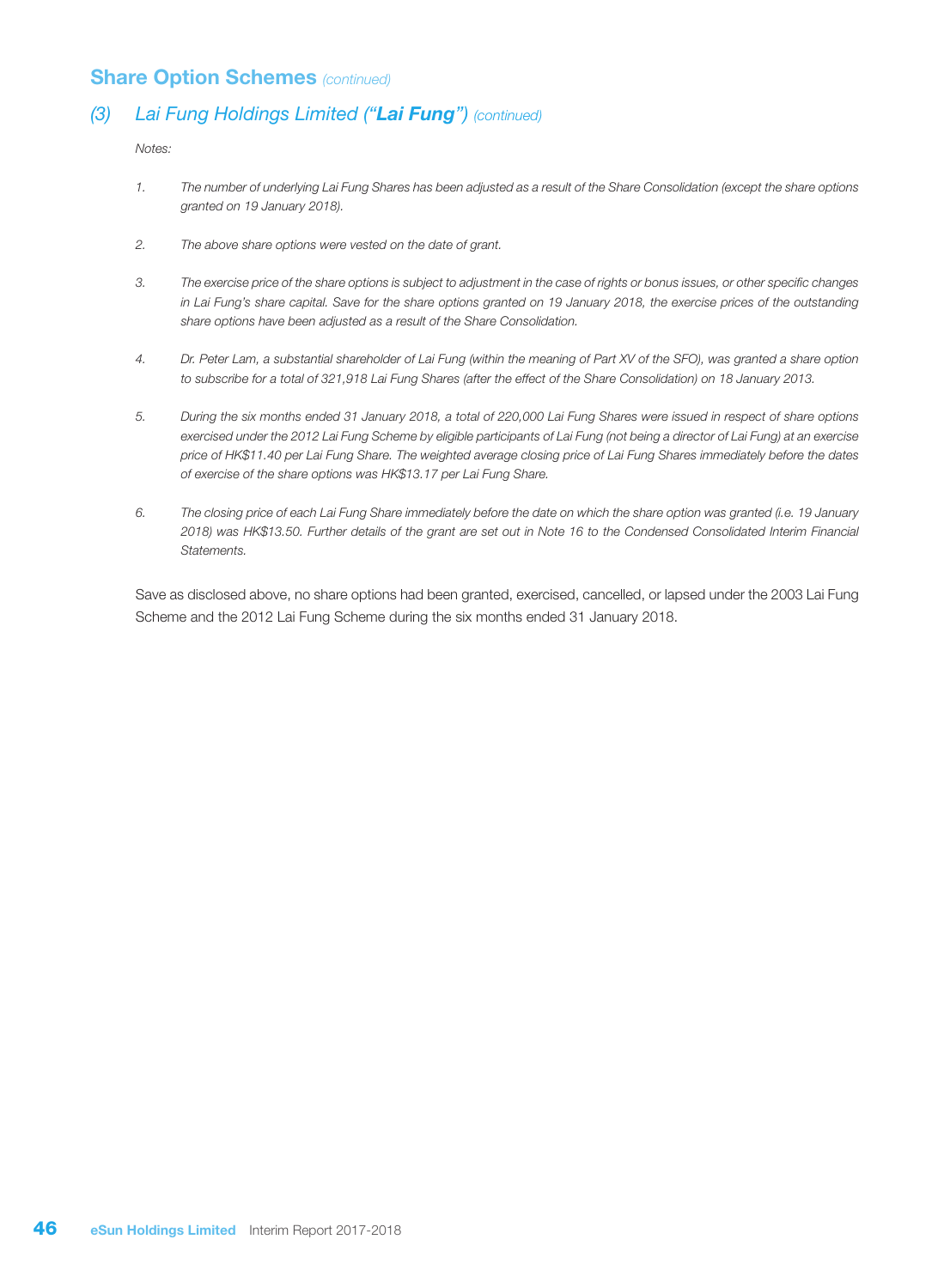### Directors' Interests

The following Directors and chief executive of the Company who held office on 31 January 2018 and their respective close associates (as defined in the Listing Rules) were interested, or were deemed to be interested, in the following long or short positions in the shares, underlying shares and debentures of the Company or any of its associated corporations (within the meaning of Part XV of the SFO) on that date (a) as required to be notified to the Company and the Stock Exchange pursuant to Divisions 7 and 8 of Part XV of the SFO (including interests and short positions, if any, which they were taken or deemed to have under such provisions of the SFO); or (b) as recorded in the register required to be kept by the Company pursuant to Section 352 of the SFO ("Register of Directors and Chief Executive"); or (c) as notified to the Company and the Stock Exchange pursuant to the Securities Code; or (d) as otherwise known by the Directors:

### *(I) Interests in the Company*

|                                               |                                     |                 | Long positions in the Shares and underlying Shares |                        |              |                           |
|-----------------------------------------------|-------------------------------------|-----------------|----------------------------------------------------|------------------------|--------------|---------------------------|
|                                               |                                     |                 |                                                    | <b>Share</b>           |              | Approximate               |
|                                               |                                     |                 | <b>Number of Shares</b>                            | options                |              | percentage of             |
|                                               |                                     | <b>Personal</b> | Corporate                                          | <b>Personal</b>        |              | total issued              |
| <b>Name of Directors</b>                      | Capacity                            | interests       | <b>interests</b>                                   | <b>interests</b>       | <b>Total</b> | <b>Shares</b><br>(Note 1) |
| Andrew Y. Yan<br>("Mr. Andrew Yan")           | Owner of controlled<br>corporations | Nil             | 150,000,000<br>(Note 2)                            | Nil                    | 150,000,000  | 10.05%                    |
| Lam Hau Yin, Lester<br>("Mr. Lester Lam")     | Beneficial owner                    | 2,794,443       | Nil                                                | 12,432,121<br>(Note 3) | 15,226,564   | 1.02%                     |
| Chew Fook Aun<br>("Mr. FA Chew")              | Beneficial owner                    | Nil             | Nil                                                | 6,216,060<br>(Note 3)  | 6,216,060    | 0.42%                     |
| Lui Siu Tsuen, Richard<br>("Mr. Richard Lui") | Beneficial owner                    | Nil             | Nil                                                | 3,729,636<br>(Note 3)  | 3,729,636    | 0.25%                     |

*Notes:*

- *1. The total number of issued Shares as at 31 January 2018 (1,491,854,598 Shares) has been used in the calculation of the approximate percentage.*
- *2. Mr. Andrew Yan, a NED, was deemed to be interested in 150,000,000 Shares owned by SAIF Partners IV LP, as the said limited partnership was indirectly controlled by Mr. Andrew Yan as a director and the sole shareholder of SAIF IV GP Capital Limited which was the sole general partner of SAIF IV GP LP which in turn was the sole general partner of SAIF Partners IV LP.*
- *3. Details of the share options granted to Mr. Lester Lam and Mr. FA Chew (both Executive Directors) and Mr. Richard Lui (an Executive Director and the Chief Executive Officer) under the 2005 Scheme are shown in the section headed "Share Option Schemes" of this Report.*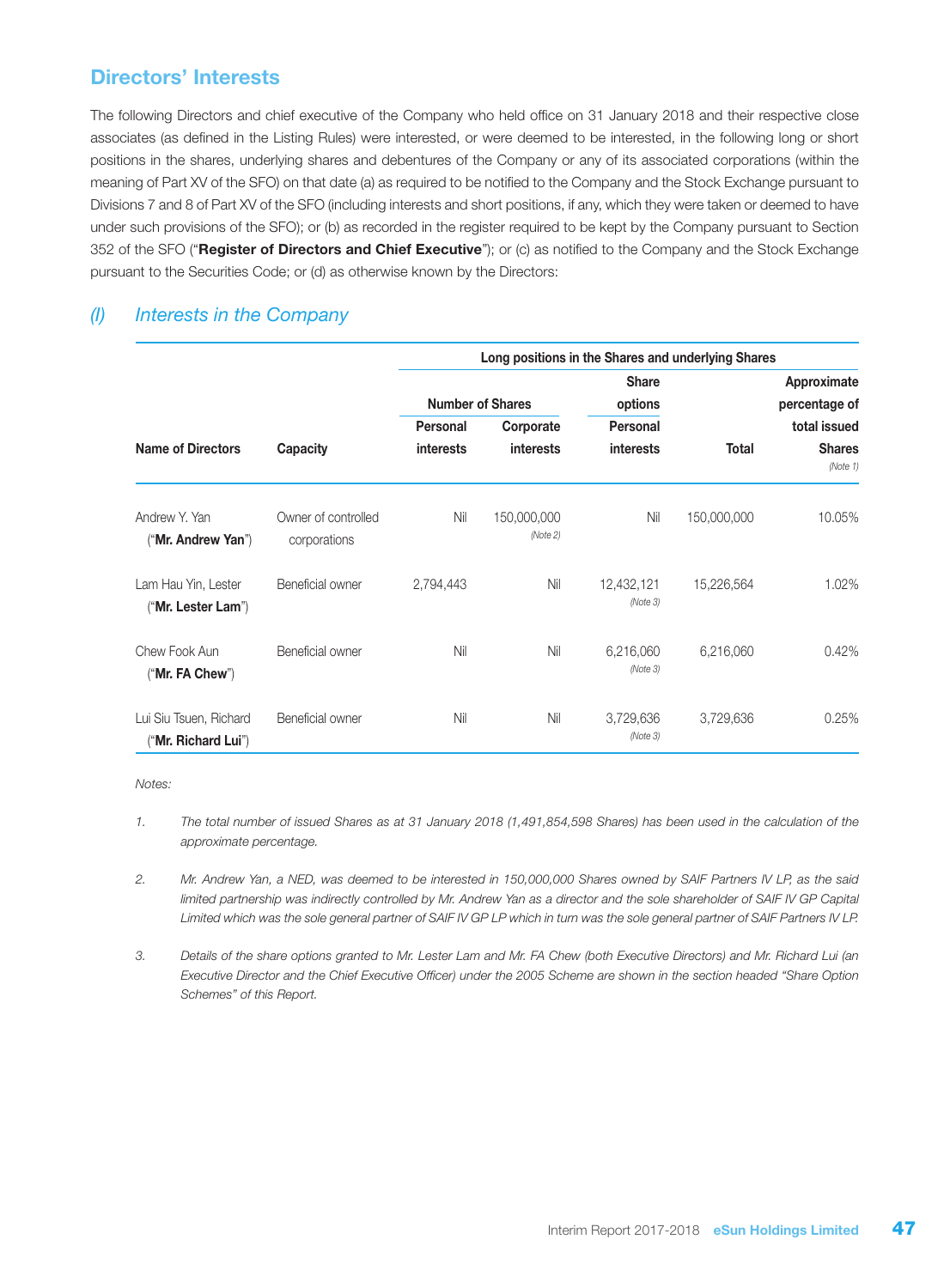### Directors' Interests *(continued)*

### *(II) Interests in Associated Corporation — Lai Fung*

|                          |                                                            | Long positions in Lai Fung Shares and underlying Lai Fung Shares |                     |                              |                           |                                              |  |  |
|--------------------------|------------------------------------------------------------|------------------------------------------------------------------|---------------------|------------------------------|---------------------------|----------------------------------------------|--|--|
| <b>Name of Directors</b> |                                                            | Number of<br>Lai Fung Shares                                     |                     | Lai Fung<br>share<br>options |                           | Approximate<br>percentage of<br>total issued |  |  |
|                          |                                                            | Personal                                                         | Corporate           | Personal                     |                           | Lai Fung                                     |  |  |
|                          | Capacity                                                   | <b>interests</b><br>interests                                    | <b>interests</b>    | <b>Total</b>                 | <b>Shares</b><br>(Note 1) |                                              |  |  |
| Lam Hau Yin, Lester      | Beneficial owner                                           | Nil                                                              | Nil                 | 3,219,182<br>(Note 2)        | 3,219,182                 | 0.98%                                        |  |  |
| Chew Fook Aun            | Beneficial owner and<br>owner of controlled<br>corporation | Nil                                                              | 600,000<br>(Note 3) | 1,009,591<br>(Note 4)        | 1,609,591                 | 0.49%                                        |  |  |

*Notes:*

- *1. The total number of issued Lai Fung Shares as at 31 January 2018 (327,044,134 Lai Fung Shares) has been used in the calculation of the approximate percentage.*
- *2. Details of the share option granted to Mr. Lester Lam, an Executive Director (currently also the chief executive officer and an executive director of Lai Fung) under the 2012 Lai Fung Scheme are shown in the section headed "Share Option Schemes" of this Report.*
- *3. Mr. FA Chew, an Executive Director (currently also the chairman and an executive director of Lai Fung), was deemed to be interested in the 600,000 Lai Fung Shares owned by The Orchid Growers Association Limited by virtue of his 100% shareholding interest in the said company.*
- *4. Details of the share option granted to Mr. FA Chew under the 2003 Lai Fung Scheme are shown in the section headed "Share Option Schemes" of this Report.*

Save as disclosed above, as at 31 January 2018, none of the Directors and the chief executive of the Company and their respective close associates was interested, or was deemed to be interested, in the long and short positions in the shares, underlying shares and/or debentures of the Company or any of its associated corporations which were required to be notified to the Company and the Stock Exchange under the SFO, recorded in the Register of Directors and Chief Executive, notified under the Securities Code or otherwise known by the Directors.

### Substantial Shareholders' and Other Persons' Interests

As at 31 January 2018, so far as it is known by or otherwise notified by any Director or the chief executive of the Company, the particulars of the corporations or individuals (one being an existing Director) who had 5% or more interests in the following long positions in the Shares and underlying Shares as recorded in the register required to be kept by the Company pursuant to Section 336 of the SFO ("Register of Shareholders") or were entitled to exercise, or control the exercise of, 10% or more of the voting power at any general meeting of the Company ("Voting Entitlements") (i.e. within the meaning of substantial shareholders of the Listing Rules) were as follows: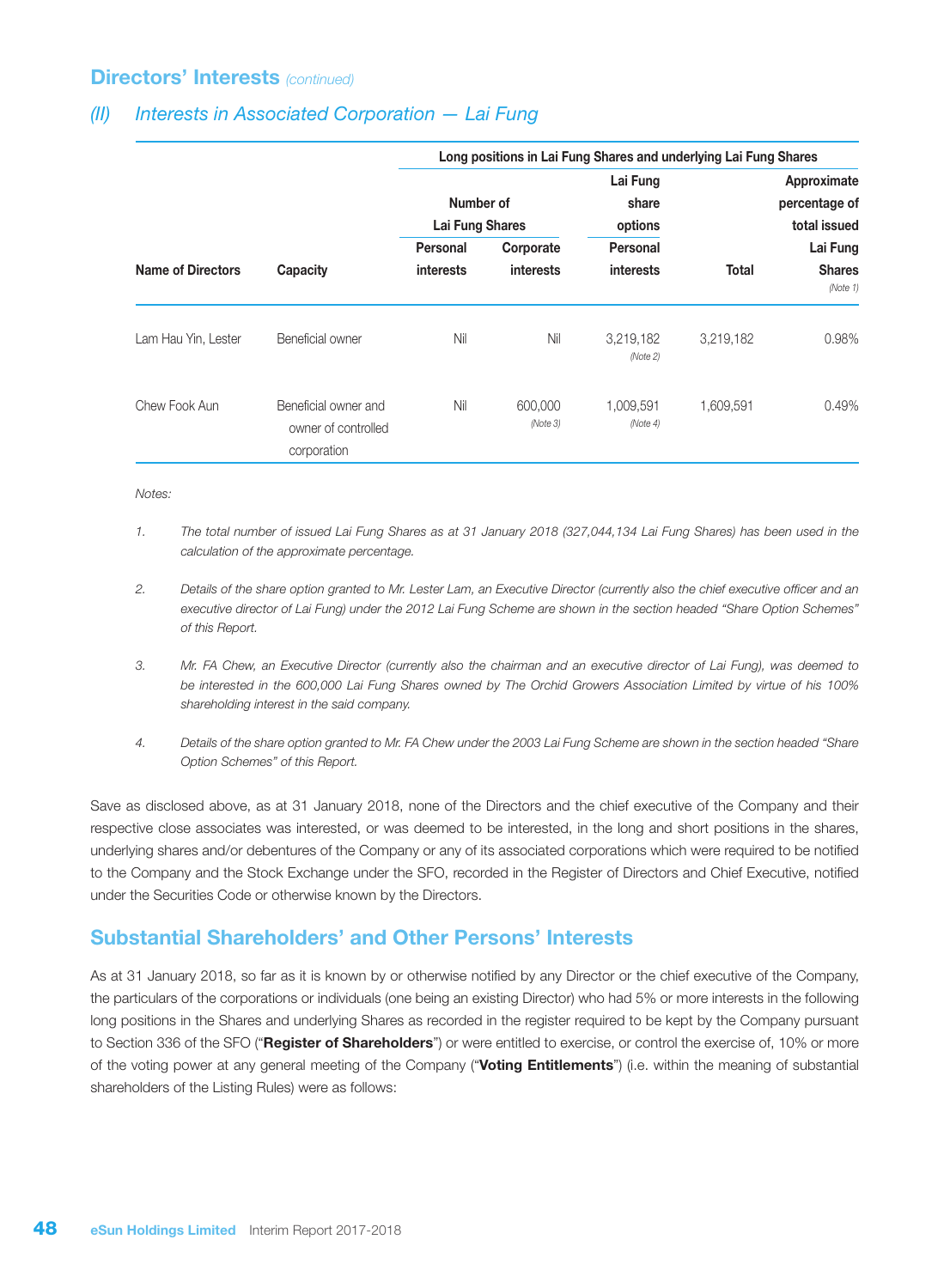|                                                             | Long positions in the Shares and underlying Shares       |                         |                                 |  |  |  |  |
|-------------------------------------------------------------|----------------------------------------------------------|-------------------------|---------------------------------|--|--|--|--|
|                                                             |                                                          | <b>Number of Shares</b> | Approximate                     |  |  |  |  |
|                                                             |                                                          | and underlying          | percentage of                   |  |  |  |  |
| <b>Name</b>                                                 | <b>Capacity</b>                                          | <b>Shares held</b>      | total issued Shares<br>(Note 1) |  |  |  |  |
| <b>Substantial Shareholders</b>                             |                                                          |                         |                                 |  |  |  |  |
| Lai Sun Development<br>Company Limited ("LSD") (Note 2)     | Owner of controlled corporation                          | 551,040,186             | 36.94%<br>(Note 4)              |  |  |  |  |
| Lai Sun Garment (International)<br>Limited ("LSG") (Note 3) | Owner of controlled corporations                         | 551,040,186             | 36.94%<br>(Note 4)              |  |  |  |  |
| Dr. Lam Kin Ngok, Peter                                     | Beneficial owner and owner<br>of controlled corporations | 555,077,841             | 37.21%<br>(Note 4)              |  |  |  |  |
| SAIF Partners IV LP                                         | Beneficial owner                                         | 150,000,000             | 10.05%<br>(Note 5)              |  |  |  |  |
| SAIF IV GP LP                                               | Owner of controlled corporation                          | 150,000,000             | 10.05%<br>(Note 5)              |  |  |  |  |
| SAIF IV GP Capital Limited                                  | Owner of controlled corporations                         | 150,000,000             | 10.05%<br>(Note 5)              |  |  |  |  |
| Mr. Andrew Y. Yan                                           | Owner of controlled corporations                         | 150,000,000             | 10.05%<br>(Note 5)              |  |  |  |  |
| <b>Other Persons</b>                                        |                                                          |                         |                                 |  |  |  |  |
| Yu Cheuk Yi                                                 | Beneficial owner                                         | 120,988,000             | 8.11%<br>(Note 6)               |  |  |  |  |
| Yu Siu Yuk                                                  | Beneficial owner                                         | 120,988,000             | 8.11%<br>(Note 6)               |  |  |  |  |

# Substantial Shareholders' and Other Persons' Interests *(continued)*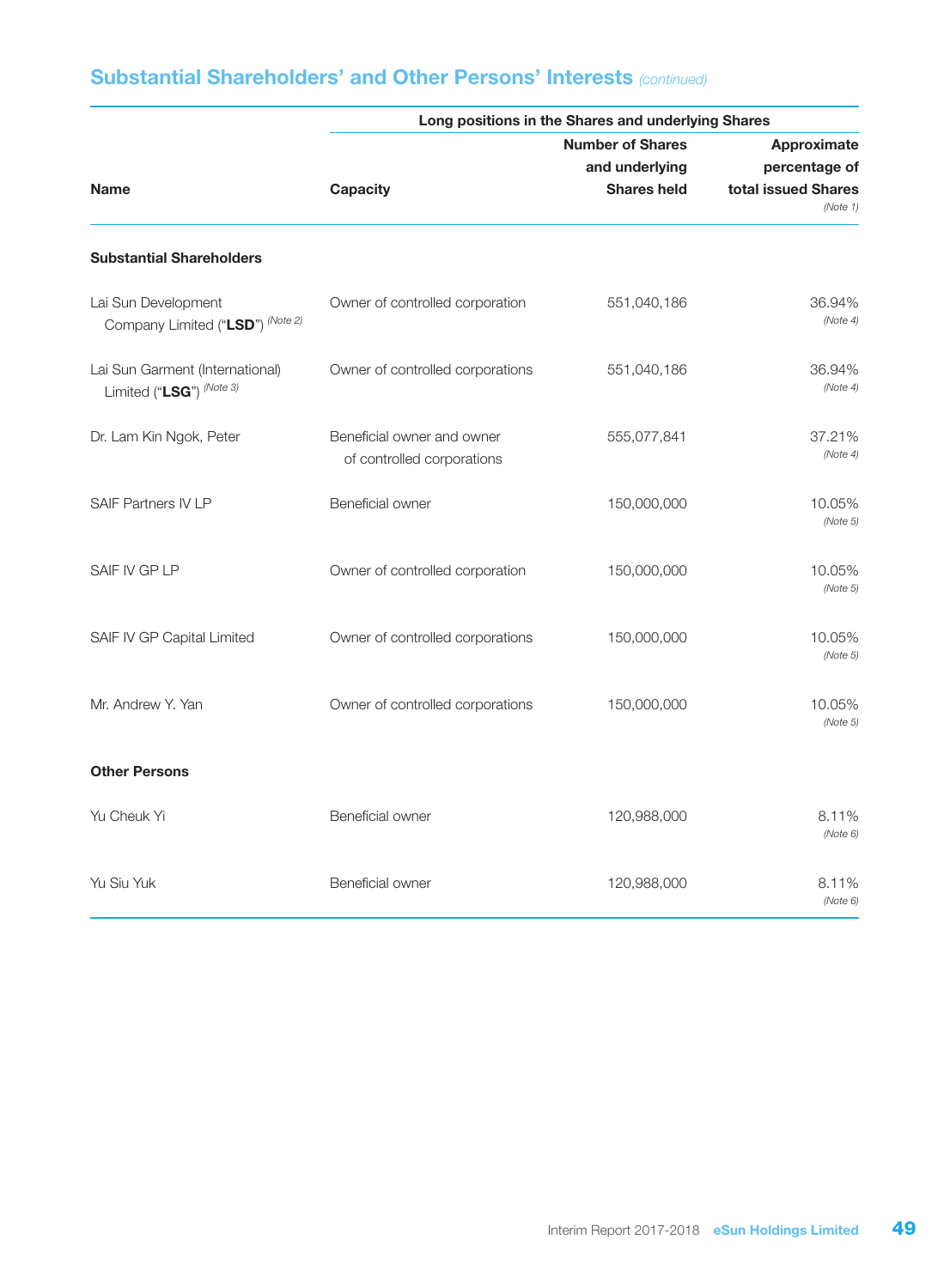### Substantial Shareholders' and Other Persons' Interests *(continued)*

*Notes:*

- *1. The total number of issued Shares as at 31 January 2018 (1,491,854,598 Shares) has been used in the calculation of the approximate percentage.*
- *2. As at 31 January 2018, Mr. FA Chew and Mr. Lester Lam, both Executive Directors, were also executive directors of LSD. Madam U Po Chu ("Madam U"), a NED, was also a non-executive director of LSD.*
- *3. As at 31 January 2018, Mr. FA Chew and Mr. Lester Lam, both Executive Directors, and Madam U, a NED, were also executive directors of LSG. Mr. Yip Chai Tuck ("Mr. CT Yip"), an Executive Director, was also the chief executive officer of LSG.*
- *4. Dr. Peter Lam (an Executive Director from 15 October 1996 to 13 February 2014) and LSG were deemed to be interested in the same 551,040,186 Shares held by LSD. As at 31 January 2018, Dr. Peter Lam was deemed to be interested in 551,040,186 Shares (approximately 36.94% of the total issued Shares) indirectly owned by LSD by virtue of his personal and deemed controlling shareholding interests of approximately 41.86% (excluding share option) in LSG. LSD was approximately 53.24% directly and indirectly owned by LSG. LSG was approximately 12.49% (excluding share option) owned by Dr. Peter Lam and approximately 29.37% owned by Wisdoman Limited, which was in turn 100% beneficially owned by Dr. Peter Lam.*

*Dr. Peter Lam also holds 2,794,443 Shares as beneficial owner and he was granted an option by the Company on 18 January 2013 to subscribe for 1,243,212 Shares (details of which are shown in the section headed "Share Option Schemes" of this Report).*

- *5. Mr. Andrew Yan, a NED, was deemed to be interested in the same 150,000,000 Shares owned by SAIF Partners IV LP, SAIF IV GP LP and SAIF IV GP Capital Limited. Please refer to Note 2 of paragraph (I) in the "Directors' Interests" section above for further details.*
- *6. Based on the disclosure of interests notices received by the Company, as at 31 January 2018, Mr. Yu Cheuk Yi and Ms. Yu Siu Yuk were both taken to be interested in the same 120,988,000 Shares (approximately 8.11% of the total issued Shares), which were held jointly by them.*

Save as disclosed above, the Directors are not aware of any other corporation or individual (other than a Director or the chief executive of the Company) which/who, as at 31 January 2018, had the Voting Entitlements or 5% or more interests or short positions in the Shares or underlying Shares as recorded in the Register of Shareholders.

### Purchase, Sale or Redemption of the Company's Listed Securities

During the six months ended 31 January 2018, neither the Company nor any of its subsidiaries had purchased, sold or redeemed the Company's listed securities.

### Disclosure Pursuant to Rule 13.21 of the Listing Rules

On 23 May 2016, the Company entered into an 18-month HK\$600 million revolving loan facility agreement (with the amount of the facility subsequently reduced to HK\$350 million and the final maturity date extended to 21 August 2018). Pursuant to this facility agreement (as amended), the Company has undertaken to ensure that for so long as any liability is outstanding or the commitment is in force, LSD legally and beneficially owns at least 34% of the issued share capital of the Company.

As at 31 January 2018, the outstanding loan balance of this facility amounted to HK\$250 million.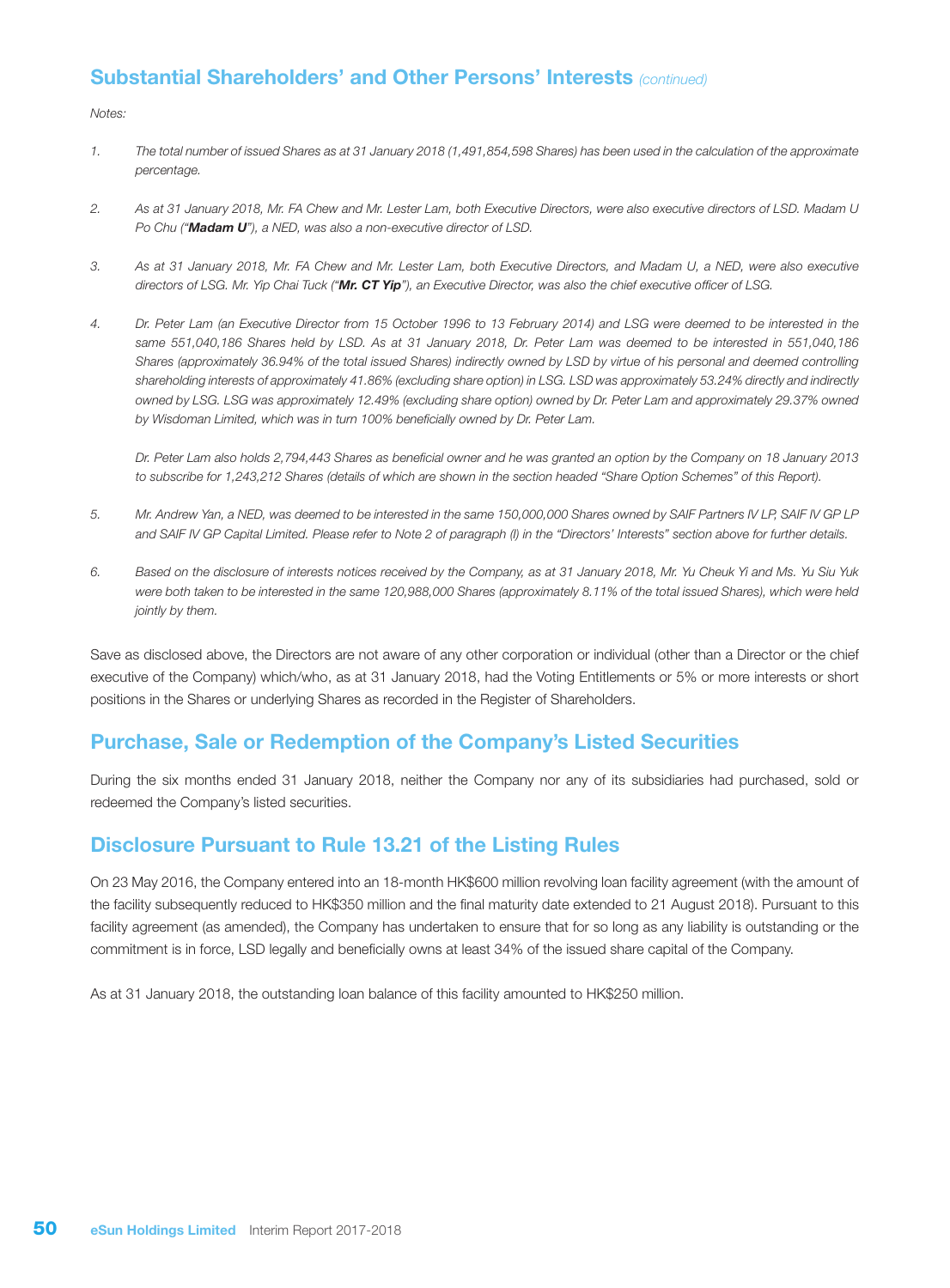# Update on Directors' Information

Pursuant to Rule 13.51B(1) of the Listing Rules, changes in the Directors' information since the disclosure made in the Company's annual report for the year ended 31 July 2017 are set out as follows:

- (a) Mr. Lo Kwok Kwei, David, an INED, has been appointed an independent non-executive director of Futong Technology Development Holdings Limited (the issued shares of which are listed and traded on the Main Board of the Stock Exchange) with effect from 5 February 2018.
- (b) Mr. Richard Lui has been appointed the Convenor of Multi-media and Cultural Creation Industrial Committee of The Chinese Manufacturers' Association of Hong Kong for a term of 3 years with effect from 1 January 2018.
- (c) The Group usually makes annual adjustment to basic salaries and pays discretionary bonuses in January. The basic salaries of Messrs. Richard Lui, FA Chew, Lester Lam and CT Yip, all Executive Directors, have been adjusted upward within the range from 3% to 4% with effect from 1 January 2018. Directors' remuneration for the six months ended 31 January 2018 and 2017 are as follows: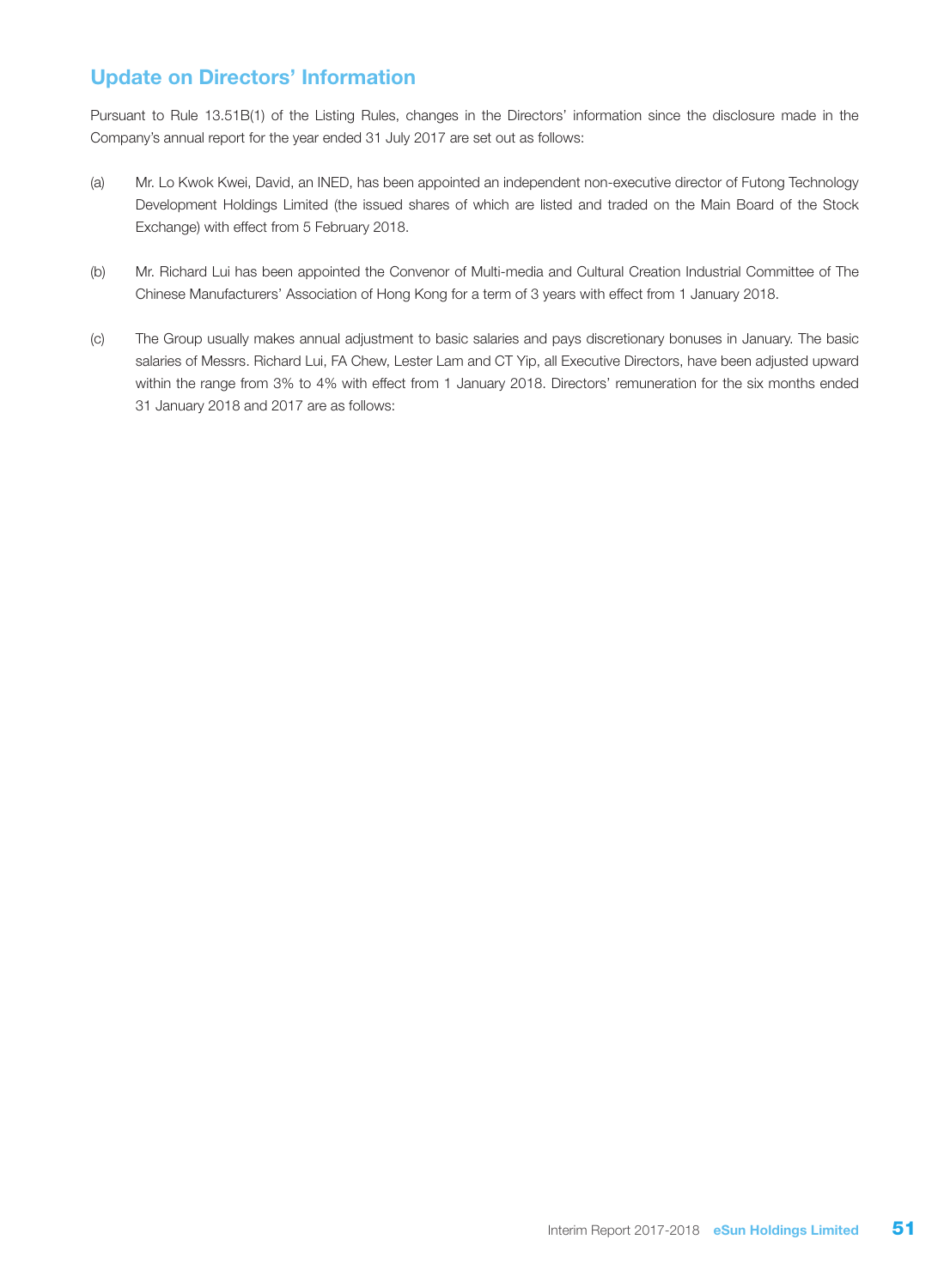# Update on Directors' Information *(continued)*

(c) *(continued)*

|                                      |                 | Salaries,        | <b>Pension</b>  |                    |
|--------------------------------------|-----------------|------------------|-----------------|--------------------|
|                                      |                 | allowances, and  | scheme          | <b>Total</b>       |
|                                      | <b>Fees</b>     | benefits in kind | contributions   | remuneration       |
|                                      | <b>HK\$'000</b> | <b>HK\$'000</b>  | <b>HK\$'000</b> | <b>HK\$'000</b>    |
| Six months ended 31 January 2018     |                 |                  |                 |                    |
| <b>Executive Directors:</b>          |                 |                  |                 |                    |
| Lui Siu Tsuen, Richard               | 60              | 2,091            | 7               | $2,158*$           |
| Chew Fook Aun                        |                 | 4,986            | 18              | $5,004***$         |
| Lam Hau Yin, Lester                  |                 | 879              | 9               | 888 $\wedge$       |
| Yip Chai Tuck                        |                 | 1,293            | 18              | 1,311 $\land\land$ |
|                                      | 60              | 9,249            | 52              | 9,361              |
| Non-executive Directors:             |                 |                  |                 |                    |
| U Po Chu                             |                 | 2,156            |                 | $2,156^{\wedge}$   |
| Andrew Y. Yan                        | 145             | 5                |                 | 150                |
|                                      | 145             | 2,161            |                 | 2,306              |
| Independent Non-executive Directors: |                 |                  |                 |                    |
| Low Chee Keong                       | 363             | 25               |                 | 388                |
| Lo Kwok Kwei, David                  | 145             | 20               |                 | 165                |
| Ng Lai Man, Carmen                   | 195             | 25               |                 | 220                |
| Alfred Donald Yap                    | 145             | 25               |                 | 170                |
|                                      | 848             | 95               |                 | 943                |
| <b>Total</b>                         | 1,053           | 11,505           | 52              | 12,610             |

\* *The amounts included salaries and pension scheme contributions of HK\$350,000 paid by Lai Fung and fees of HK\$60,000 paid by MAGHL.*

\*\* *The amounts included salaries and pension scheme contributions of HK\$2,502,000 paid by Lai Fung.*

^ *The amounts were paid by Lai Fung.*

^^ *The amounts included salaries and pension scheme contributions of HK\$655,000 paid by MAGHL.*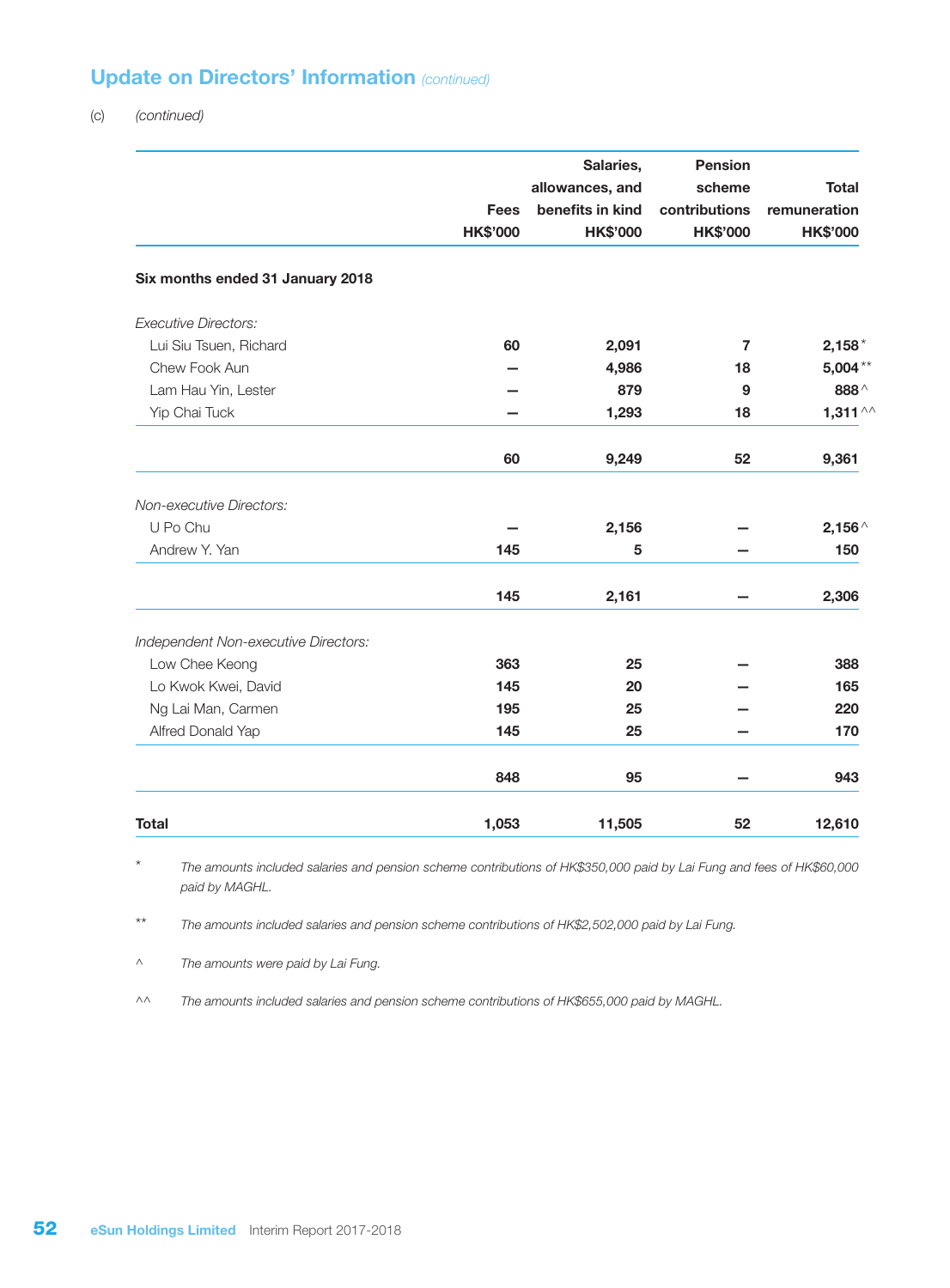# Update on Directors' Information *(continued)*

(c) *(continued)*

|                                      |          | Salaries,        | Pension        |                  |
|--------------------------------------|----------|------------------|----------------|------------------|
|                                      |          | allowances, and  | scheme         | Total            |
|                                      | Fees     | benefits in kind | contributions  | remuneration     |
|                                      | HK\$'000 | HK\$'000         | HK\$'000       | HK\$'000         |
| Six months ended 31 January 2017     |          |                  |                |                  |
| <b>Executive Directors:</b>          |          |                  |                |                  |
| Lui Siu Tsuen, Richard               | 60       | 2,031            | $\overline{7}$ | $2,098*$         |
| Chew Fook Aun                        |          | 4,794            | 18             | $4,812**$        |
| Lam Hau Yin, Lester                  |          | 853              | $\overline{9}$ | 862 ^            |
| Yip Chai Tuck                        |          | 1,344            | 18             | $1,362$ ^^       |
|                                      | 60       | 9,022            | 52             | 9,134            |
| Non-executive Directors:             |          |                  |                |                  |
| U Po Chu                             |          | 2,138            |                | $2,138^{\wedge}$ |
| Andrew Y. Yan                        | 145      | 5                |                | 150              |
|                                      | 145      | 2,143            |                | 2,288            |
| Independent Non-executive Directors: |          |                  |                |                  |
| Low Chee Keong                       | 363      | 25               |                | 388              |
| Lo Kwok Kwei, David                  | 145      | 20               |                | 165              |
| Ng Lai Man, Carmen                   | 195      | 20               |                | 215              |
| Alfred Donald Yap                    | 145      | 25               |                | 170              |
|                                      | 848      | 90               |                | 938              |
| Total                                | 1,053    | 11,255           | 52             | 12,360           |

\* *The amounts included salaries and pension scheme contributions of HK\$340,000 paid by Lai Fung and fees of HK\$60,000 paid by MAGHL.*

\*\* *The amounts included salaries and pension scheme contributions of HK\$2,406,000 paid by Lai Fung.*

^ *The amounts were paid by Lai Fung.*

^^ *The amounts included salaries and pension scheme contributions of HK\$681,000 paid by MAGHL.*